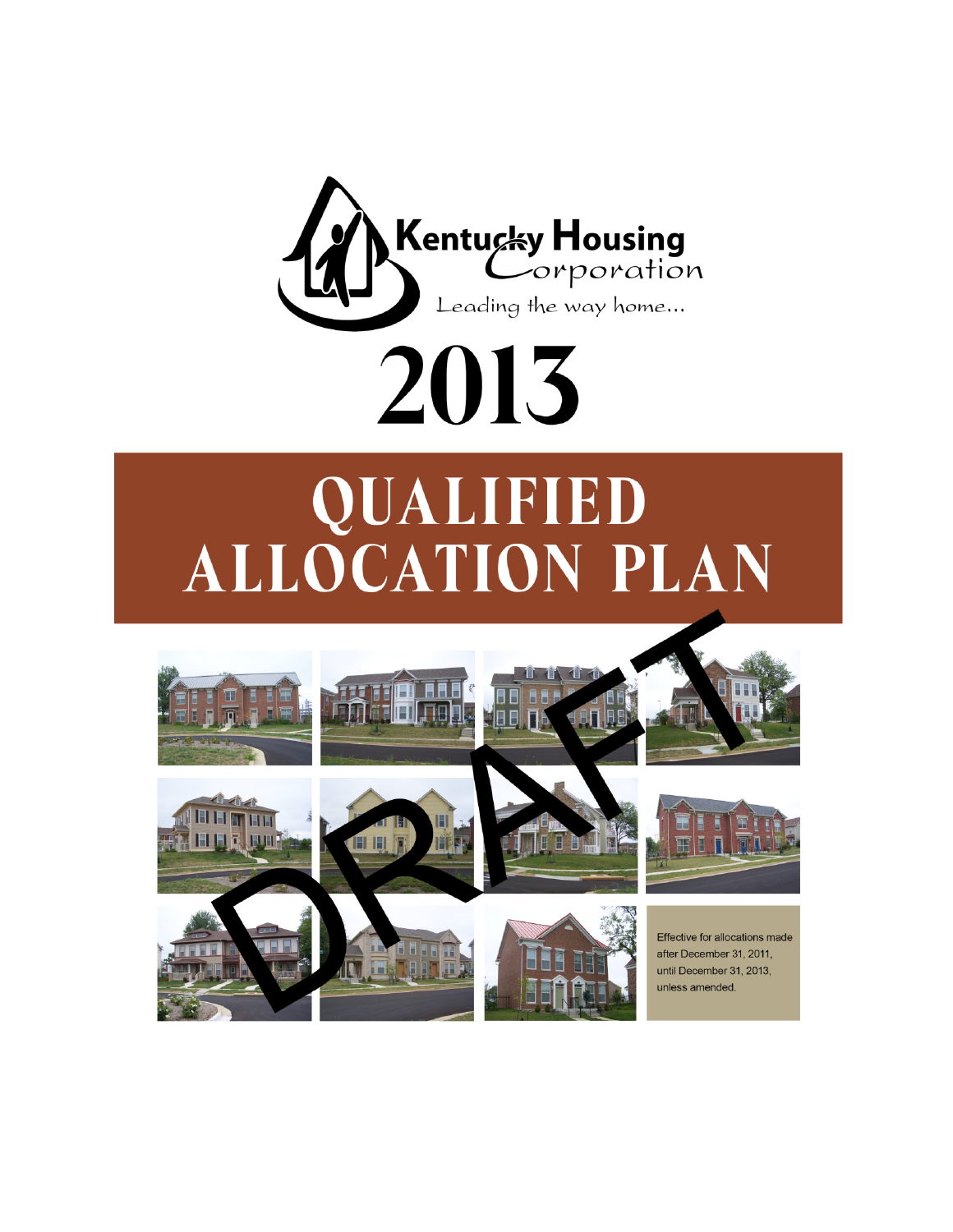# **Table of Contents**

| <b>Introduction</b>                                                                                                                                                                                                                                                                                                                                                                                                                                                                                      | Page<br>4                                                                        |
|----------------------------------------------------------------------------------------------------------------------------------------------------------------------------------------------------------------------------------------------------------------------------------------------------------------------------------------------------------------------------------------------------------------------------------------------------------------------------------------------------------|----------------------------------------------------------------------------------|
| <b>Qualified Allocation Plan</b><br>Requirements of the Qualified Allocation Plan<br><b>Public Hearing Requirements</b><br><b>Approval Process</b><br><b>Open Records Request</b>                                                                                                                                                                                                                                                                                                                        | 5<br>5<br>6<br>6<br>6                                                            |
| <b>Annual Credit Available</b><br><b>Types of Credit</b><br>Overview of Available Credit<br><b>Nonprofit Participants</b><br><b>Competitive Pools and Set-Asides</b><br><b>Waiting List</b><br><b>Tax-Exempt Bond Financing</b>                                                                                                                                                                                                                                                                          | 6<br>$\frac{6}{7}$<br>8<br>8<br>11<br>12                                         |
| <b>Development Team Characteristics</b><br><b>Experience and Capacity Review</b>                                                                                                                                                                                                                                                                                                                                                                                                                         | 12 <sub>2</sub><br>12 <sub>2</sub>                                               |
| <b>Applicable Program Fees</b>                                                                                                                                                                                                                                                                                                                                                                                                                                                                           | 14                                                                               |
| <b>Housing Credit Requirements</b><br><b>Duplicate Applications</b><br>Letter of Support<br><b>Housing Credit Limit</b><br>Modifications to Definition of Eligible Basis (130 Percent Rule,                                                                                                                                                                                                                                                                                                              | 15<br>15<br>16<br>16                                                             |
| Qualified Census Tract, Difficult Development<br>Area, and Areas Defined by KHC)<br>Housing Credit Limit with 130 Percent Bonus<br><b>Community Service Facility</b><br>Acquisition of Existing Buildings<br>Maximum Credit Cap Requirements<br><b>Maximum Fees</b><br>Developer Fee<br>Minimum Set-Asides<br><b>Cost Containment</b><br><b>Building Requirements</b><br>Capital/Physical Needs Assessment<br>Minimum Square Footage<br>Eligible Uses of Housing Credit<br><b>Financial Requirements</b> | 17<br>17<br>18<br>19<br>19<br>21<br>21<br>21<br>22<br>22<br>23<br>23<br>24<br>24 |
| <b>Technical Assistance</b><br><b>Site Reviews</b>                                                                                                                                                                                                                                                                                                                                                                                                                                                       | 26<br>26                                                                         |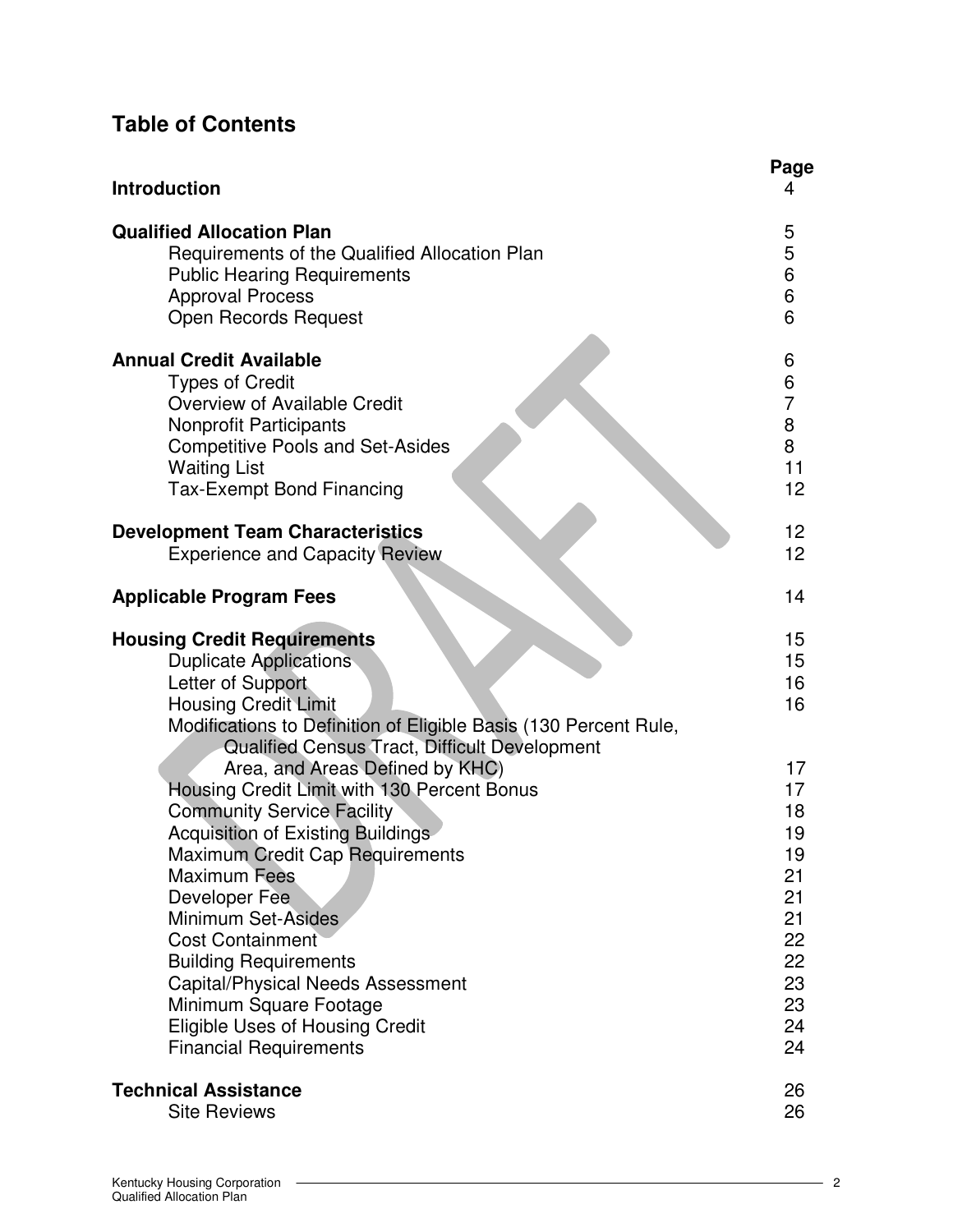| <b>Table of Contents (continued)</b>                |            |
|-----------------------------------------------------|------------|
| <b>Application Submission Requirements</b>          | Page<br>27 |
| <b>Application Review Process</b>                   | 28         |
| <b>Review Process</b>                               | 28         |
| <b>Partial Awards</b>                               | 29         |
| <b>Conditional Approval Process</b>                 | 30         |
| <b>Technical Submission Stage</b>                   | 30         |
| <b>Reservation Notice</b>                           | 30         |
| <b>Deadlines</b>                                    | 30         |
| <b>Market Study</b>                                 | 32         |
| Carryover Allocation Requirement/Cost Certification | 32         |
| <b>Recapture of Carryover Allocation</b>            | 33         |
| <b>Placed-In-Service Stage</b>                      | 33         |
| Pre-8609                                            | 33         |
| <b>Final Cost Certification</b>                     | 33         |
| Land Use Restriction Agreement (LURA).              | 34         |
| IRS Form(s) 8609                                    | 34         |
| <b>Policies</b>                                     | 34         |
| <b>EEOC Requirements</b>                            | 34         |
| <b>Changes to Project Design</b>                    | 35         |
| Inspections                                         | 35         |
| <b>Subsidy Layering Review</b>                      | 36         |
| Identity of Interest                                | 36         |
| Material Participation by Nonprofit Organizations   | 36         |
| Recapture of Housing Credit under Reservation       | 37         |
| <b>Qualified Contract Process</b>                   | 37         |
| <b>Compliance Monitoring Procedure</b>              | 39         |
| <b>Effective Date</b>                               | 40         |
| <b>Notice to Applicants</b>                         | 41         |
|                                                     |            |
| <b>Disclaimer</b>                                   | 41         |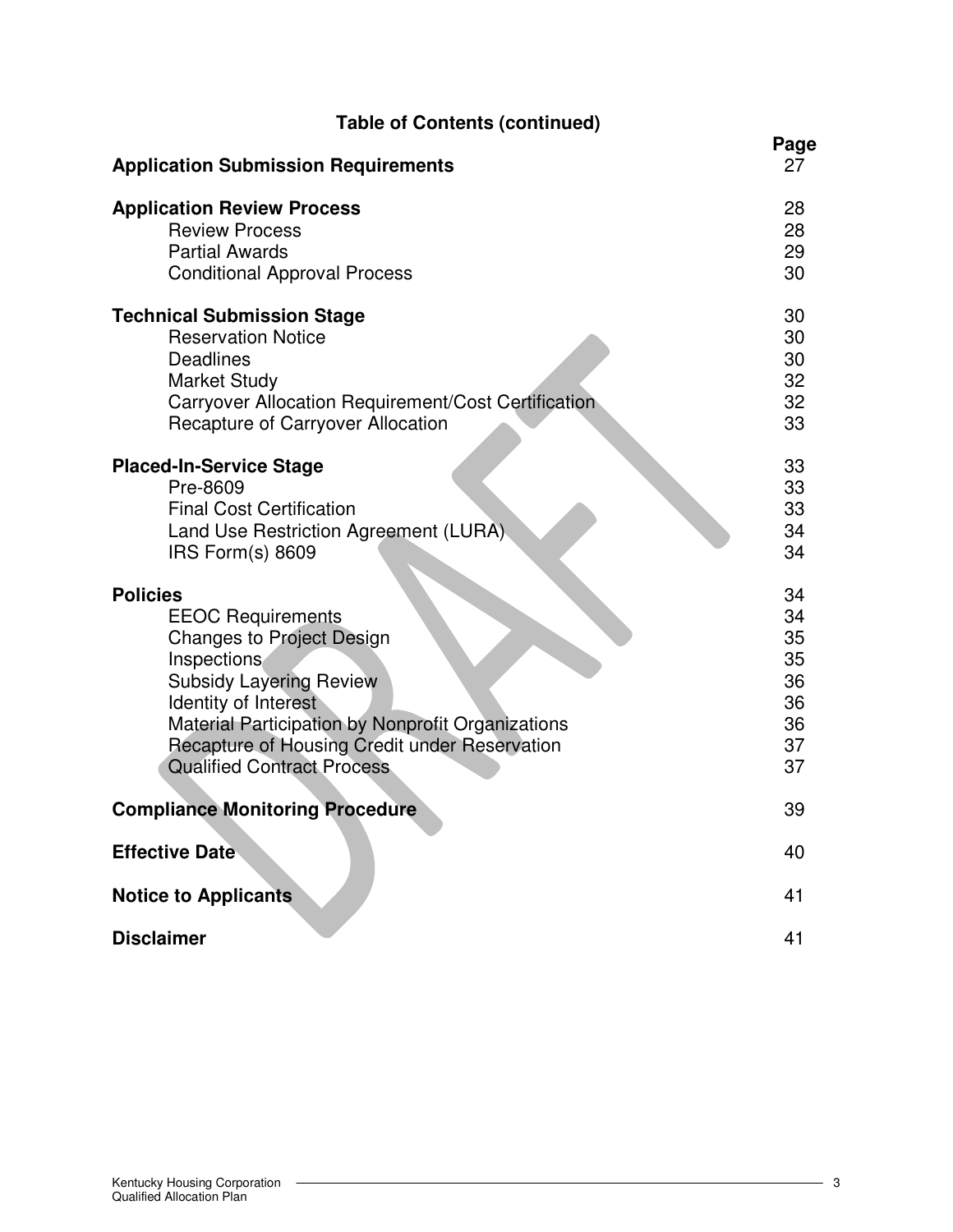# **INTRODUCTION**

Kentucky Housing Corporation (KHC) is the designated administrator of the federal Low Income Housing Tax Credit (Housing Credit) for Kentucky under Section (§) 42 of the Internal Revenue Code (IRC) of 1986, as amended (Code), and all regulations promulgated there under.

The Housing Credit program was created by the Tax Reform Act of 1986. This program is one of the few remaining tax incentives for the construction, rehabilitation, and preservation of low-cost rental housing. Investors in affordable housing can claim Housing Credit against their federal income tax liability for ten years. The property must remain affordable for a minimum of 33 years.

The federal laws establishing the Housing Credit program are subject to change. Final interpretations of certain rules and regulations governing various facets of the program have not yet been issued by the U.S. Department of Treasury. Therefore, it is strongly suggested that applicants interested in utilizing the program in their financing package contact their tax accountant and/or attorney prior to submitting an application. While KHC may respond to requests for technical assistance in applying for Housing Credits, applicants may not rely on KHC for tax advice.

 The 2013 Qualified Allocation Plan (QAP), KHC encouraged suggestions and comments from the affordable housing industry. Housing professionals and experts representing a wide range of interests and specialties participated in these discussions and contributed to the development of the 2013 QAP. KHC wishes to publicly acknowledge their contribution and to thank them for their time and effort.

In addition, as required by the Code, KHC presented the draft QAP for public review and comment at a public hearing on December 5, 2011.

Demand for Housing Credits often exceeds supply. In determining how and where to allocate Housing Credits, KHC must consider the need for affordable housing throughout the state of Kentucky. The purpose of KHC's QAP is to reserve federal tax credits for the creation and maintenance of rental housing units for low- and very lowincome households in Kentucky in such a way as to further the following principles and priorities:

- Reserve credits in order to provide an equitable distribution throughout the state and provide a reasonable mix of affordable housing projects, both in number of units and the populations served (family, elderly, special needs);
- Reserve credits to as many rental housing projects as possible, considering cost, size, location, income mix of proposals, and environmental sustainability;
- Reserve credits in order to provide opportunities to a variety of qualified sponsors, both for-profit and nonprofit; and
- Reserve only the amount of credit that KHC determines to be necessary for the financial feasibility of a project and its viability as a qualified low-income housing project throughout the credit period.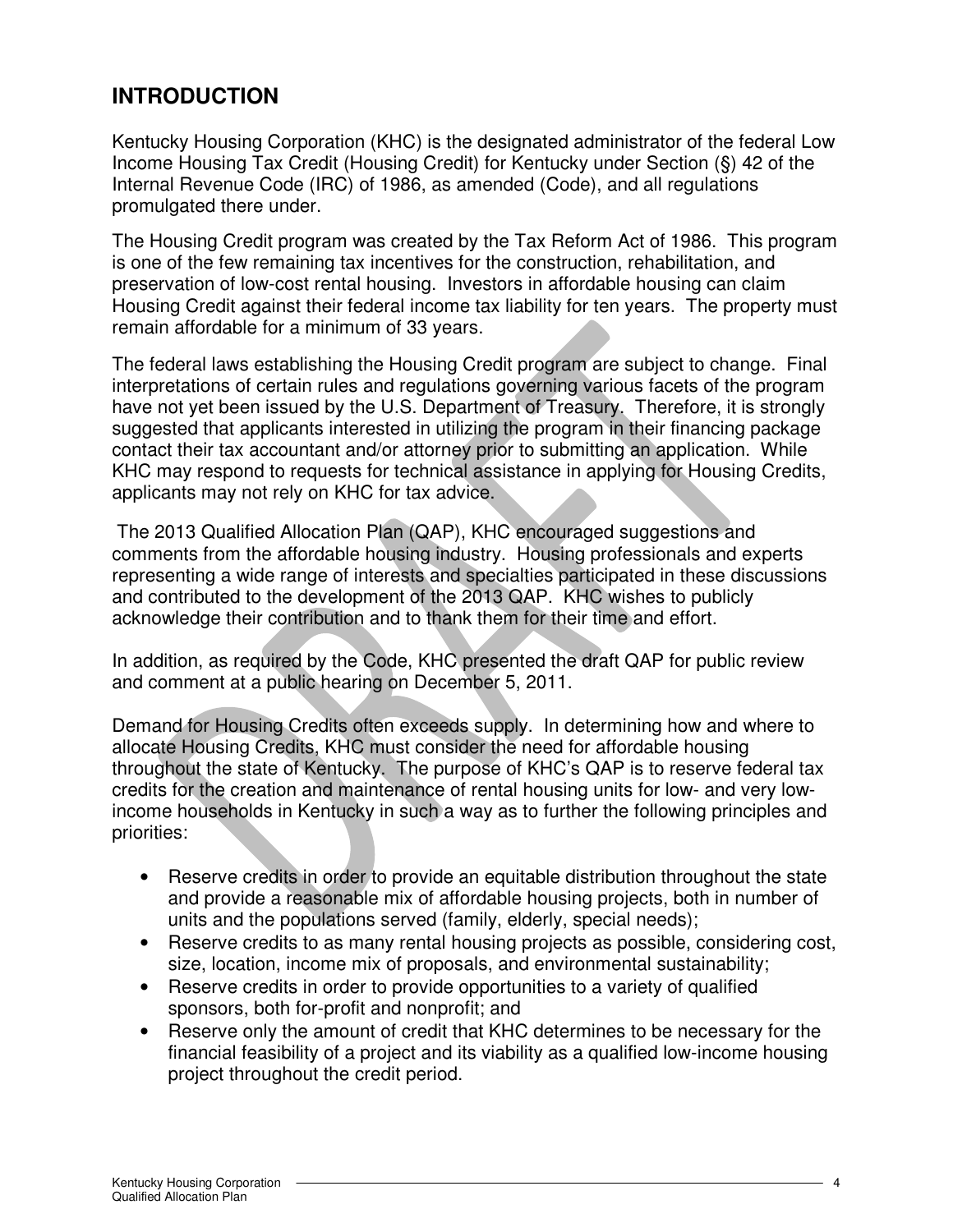# **Qualified Allocation Plan**

Each year, the state allocating agency for the Housing Credit program is required to publish a plan describing the process for the allocation of Housing Credits. This plan is called the Qualified Allocation Plan (QAP). The QAP establishes the administrative process governing the allocation of federal Housing Credits to qualifying developments that address low-income housing priorities throughout the state. This plan is intended to provide a fair and competitive means of utilizing the credits to the fullest extent possible each year for the creation and preservation of rental housing for lower-income households. The requirement that states develop a plan was established in the Omnibus Reconciliation Act of 1989.

#### **Requirements of the Qualified Allocation Plan**

Section 42(m) of the Internal Revenue Code requires each state allocating agency to adopt an allocation plan that sets forth certain selection criteria to be used in determining priorities that include the following:

- **Serving the lowest-income tenants**
- **Serving qualified tenants for the longest periods**
- **Contributing to a concerted community revitalization development plan**

The Code under Section 42(m) also states that the selection criteria must take into consideration the following:

- Project location
- **Housing needs characteristics**
- **Project characteristics**
- **Sponsor characteristics**
- **Tenant populations with special housing needs**
- Tenant populations of individuals with children
- **Projects intended for tenant ownership**
- **Public housing waiting lists**
- **Energy efficiency**
- **Historic properties**

In addition to the above selection criteria and preferences, KHC, in its sole discretion, shall establish selection criteria and preferences that reflect the housing needs and trends as identified within the Commonwealth of Kentucky.

**NOTE: KHC may choose to modify or waive, on a case-by-case basis, any provision of this QAP that is not mandated by law, to effectuate the full implementation and utilization of the Housing Credit resource and for overall efficiency in the administration of the Low Income Housing Tax Credit program. All modifications or waivers of the QAP will be subject to written approval by the chief executive officer of Kentucky Housing Corporation.**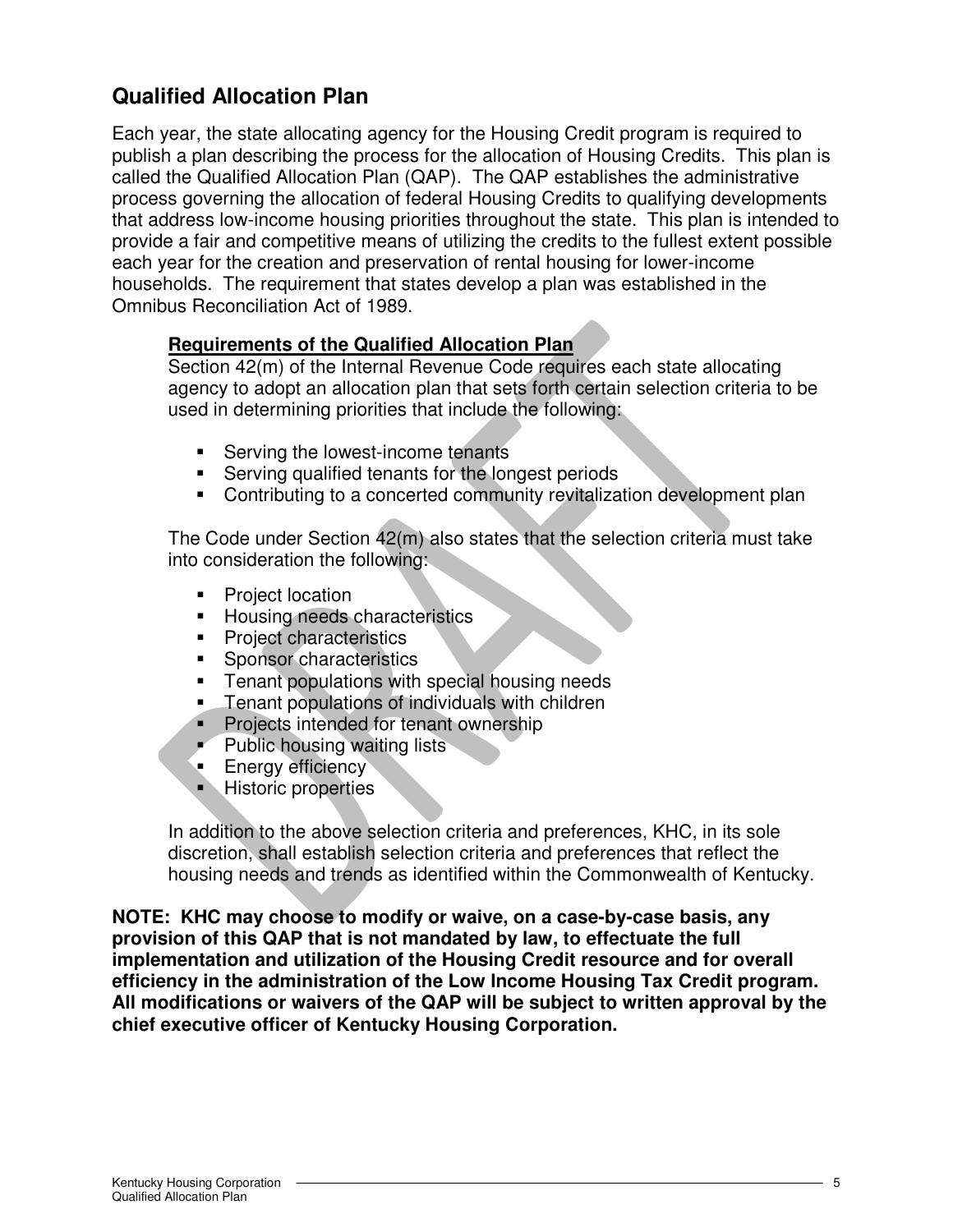#### **Public Hearing Requirements**

The draft QAP is subject to a minimum seven-day public comment period. KHC conducted a public hearing on December 5, 2011 to receive comments and accepted written comments through December 15, 2011 either by a formal letter to the attention of Andrew Hawes or e-mail at rentalqap@kyhousing.org

The announcement for the public hearing was published through KHC's eGram system, posted to KHC's Web site, and in accordance to the Kentucky open records law requirements.

#### **Approval Process**

After public comment, the QAP must receive final approval by KHC's Board of Directors and the Governor of the Commonwealth of Kentucky.

#### **Open Records Act Request**

Applicants are advised that materials contained in the application are subject to the requirements of the Kentucky Open Records laws at KRS 61.870-61.884, and the application materials may be viewed and copied by any member of the public. Applicants seeking to claim a statutory exemption to disclosure from open records requests, which may be made, must place all documents viewed as confidential in a sealed envelope marked "Confidential." Applicants should be aware that if an open records request is made for any of the application materials, KHC will make an independent determination of confidentiality and may or may not agree with the applicant's determination regarding the confidentiality of the materials.

KHC will provide a list of all applications received for the 2013 application rounds. The list will be available on KHC's Web site and will contain the funds requested, development team, and contact information, as well as project-specific information.

# **Annual Credit Available**

The total amount of Housing Credit **available to Kentucky for 2013 is estimated to be approximately \$9,546,607 million..** The total is determined from the following:

- **52.20 plus the cost of living adjustment specified in Section 42(h)(3)(H) x** Kentucky's population; Based upon 2010 population figures.
- Any unallocated credit from previous years;
- Any returned credit from previous years; and
- Any amount allocated to Kentucky by the IRS from the National Pool.

#### **Types of Credit**

■ 9 percent credit

Reflects 70 percent of the present value of the qualified basis for new construction or substantial rehabilitation of qualified low-income buildings.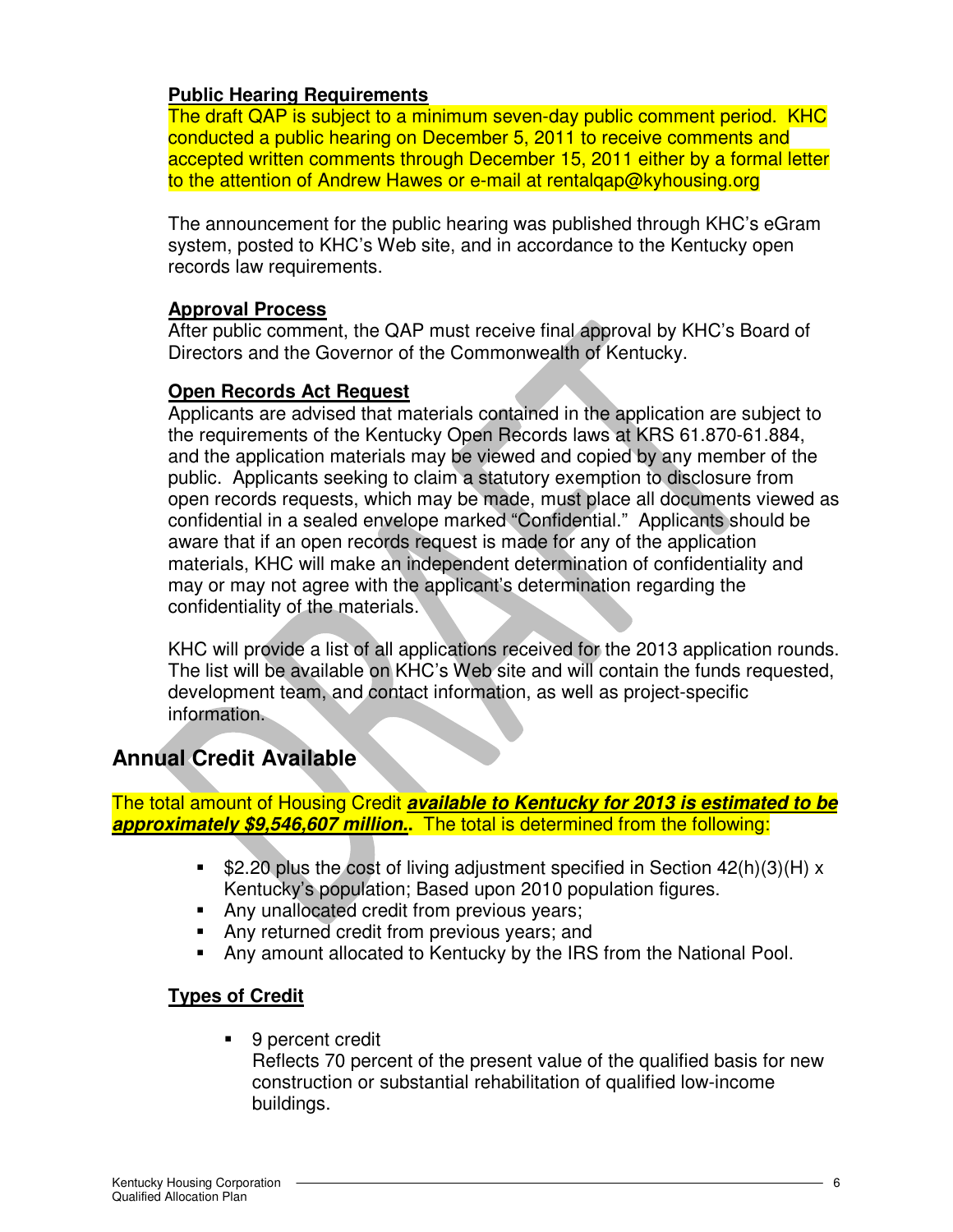4 percent credit

Reflects approximately 30 percent of the present value of the qualified basis of acquired buildings that are to be substantially rehabilitated.

The cost of acquiring, rehabilitating, and constructing a building constitutes the building's eligible basis. The portion of the eligible basis attributable to low-income units is the building's qualified basis. In general, the qualified basis excludes the cost of land, obtaining permanent financing, rent reserves, syndication, and marketing. The applicable percentage (that is the 9 percent and 4 percent approximations) of the qualified basis may be claimed annually for ten years as the Low Income Housing Tax Credit. The amount of credit that may be awarded to a building is based upon the depreciable cost of the building and the portion of the project that low-income households will occupy and can be no more than needed to make the project financially feasible.

The fixed 9 percent credit rate established by the Housing Economic Recovery Act of 2008 (HERA) will expire on December 31, 2013. All projects which have not placed in service by December 31, 2013 will lose the fixed 9 percent factor, and revert back to the credit percentage factor established by the U.S. Department of Treasury on a monthly basis. Developers cannot lock in the 9 percent factor prior to placing in service.

In effort to preserve the 9 percent credit factor, KHC will be allocating 2013 housing credits in early 2012 to allow projects to begin construction with the expectation that the projects will be complete and placed in service prior to the end of 2013.

In order for KHC to allocate the 2013 housing credits in a timely manner and that awarded projects have the greatest possibility of being placed in service prior to December 31, 2013, KHC will forward commit 20 percent of the anticipated 2013 housing credit to the 2012 housing credit applications that were submitted on October 3, 2011.

KHC will fully allocate the 2012 housing credits to the applications received by their respective pools. KHC will then take all of the unfunded projects, regardless of which pool they applied in, and sort them by score from highest to lowest, and will then allocate the 2013 housing credits. If the final application requires more credit than is available, then it will not be funded and the remaining 2013 housing will be allocated in the March 1, 2012 application round for 2013 housing credits. Please note that any 2013 credit awarded to projects from the October 1, 2011 application round **will not** count toward a user's Maximum Credit Cap for 2012 credit, but **will** be applied to the Maximum Credit Cap for 2013 credit.

The March/April 1, 2012 application round will be for new construction properties only. The credit will be awarded to the highest scoring projects within the respective pools. KHC will allocate credits in the following order: rural pool, urban pool and nonprofit pool. KHC will fully fund projects within the pools. If the pool has credit remaining and it is not sufficient to fully fund the next highest scoring project, that project will not automatically be funded. KHC will combine any remaining credit from the pools to fully fund the highest scoring project for which funds are available. KHC must ensure the non-profit set-aside requirements have been met before funding any additional projects in the remaining pools.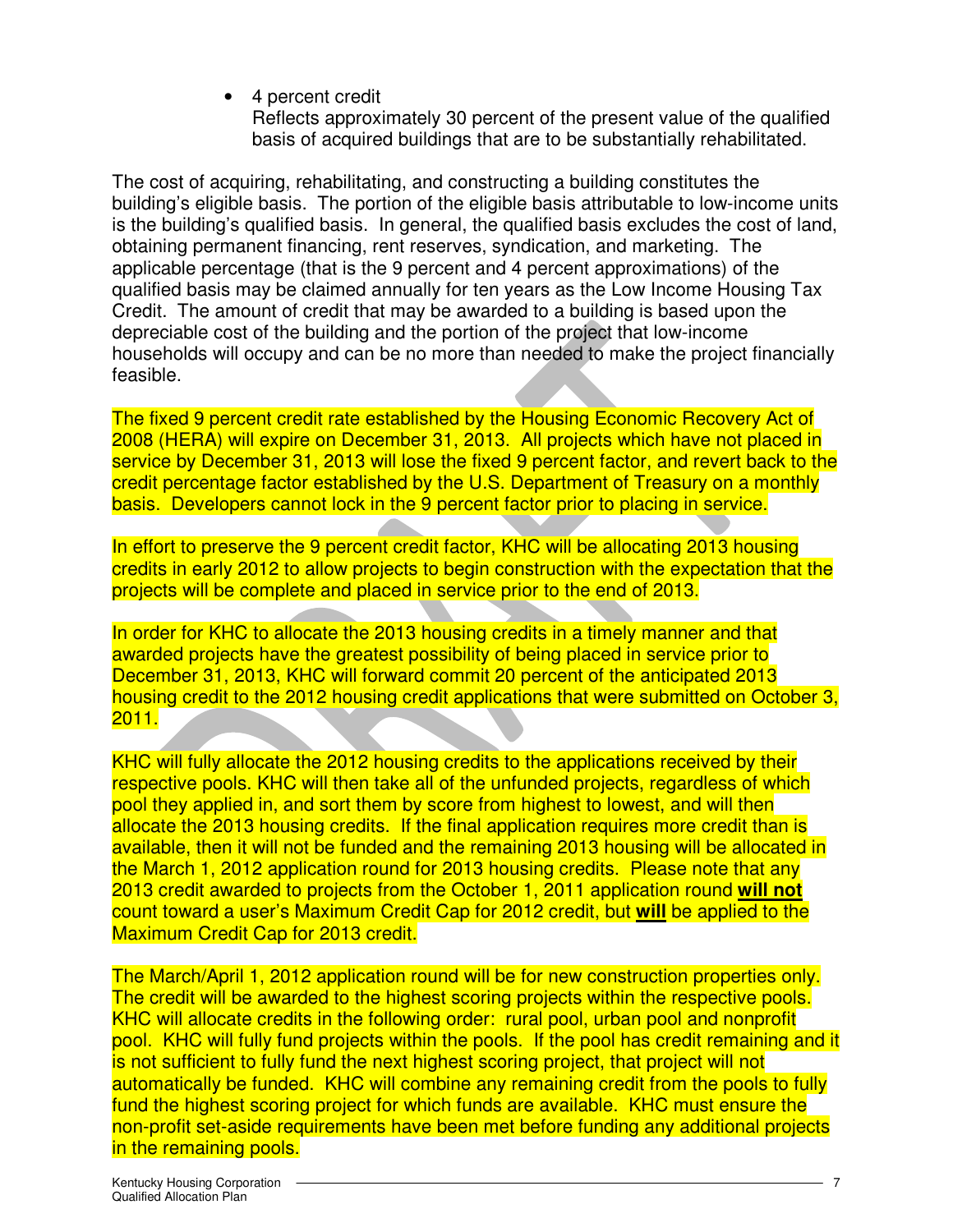• Example: KHC has \$350,000 in credit remaining from the non-profit, rural and urban pools. KHC will fully fund one of the next highest scoring projects within one of the pools with the remaining credit. At KHC's discretion, it may pull from the Maximizing Outcomes Pool to fill a small gap. If the remaining credit is not enough to fully fund the next highest scoring project within one of the pools, KHC may roll the remaining unallocated credit to the Maximizing Outcomes pool for a later allocation.

KHC will not fully allocate the Maximum Outcomes Pool credit set-aside until the final housing credit figures are announced by the federal government in late 2012. The manner in which this credit is allocated will be determined by KHC.

No preservation, rehabilitation or adaptive reuse projects will be allowed in the March 1, 2012 application round. KHC allocated the additional 2013 housing credit to the applications that submitted on October 3, 2011 due to the predominance of the preservation/ rehabilitation applications received. KHC desires to balance the allocation of credits between new construction and rehabilitation projects with this process.

|    | <b>Competitive Pools and Set-Asides</b>                                                                 | 2013 Approximate<br><b>Amount</b> |
|----|---------------------------------------------------------------------------------------------------------|-----------------------------------|
| A. | <b>Competitive Urban Pool</b>                                                                           | \$2,301,643                       |
| В. | <b>Competitive Rural Pool</b>                                                                           | \$2,301,643                       |
|    | C. Nonprofit Set-Aside                                                                                  | \$1,000,000                       |
|    | E. State Priority Set-Aside                                                                             | \$1,484,000                       |
| F. | <b>Maximizing Outcomes</b>                                                                              | \$550,000                         |
|    | H. 2013 Forward Commitments for preservations<br>projects via applications submitted on October 3, 2011 | \$1,909,321                       |

#### **Overview of Available Credit for 2013: Approximately \$9,546,607**

- **Please Note: KHC reserves the right to redistribute Housing Credit into other pools or set-asides as it deems necessary. KHC also reserves the right to allocate Housing Credit to non-specified projects if the credit amount can preserve the long-term viability of a project. Additionally, KHC reserves the right to reduce eligible basis and the amount of Housing Credit if costs appear excessive. Likewise, KHC may increase basis (not to exceed 130 percent) on any project for feasibility reasons as determined solely by KHC. KHC reserves the right to allocate resources to lower ranked proposals to achieve a better mix of resource usage or better geographical distribution of resources among Kentucky's congressional districts as described above, or for any other reason judged by KHC to be meritorious. Such actions will be made at KHC's sole and absolute discretion. Any decision KHC makes and any action or inaction by KHC in administering, managing, and operating the program, shall be final and conclusive.**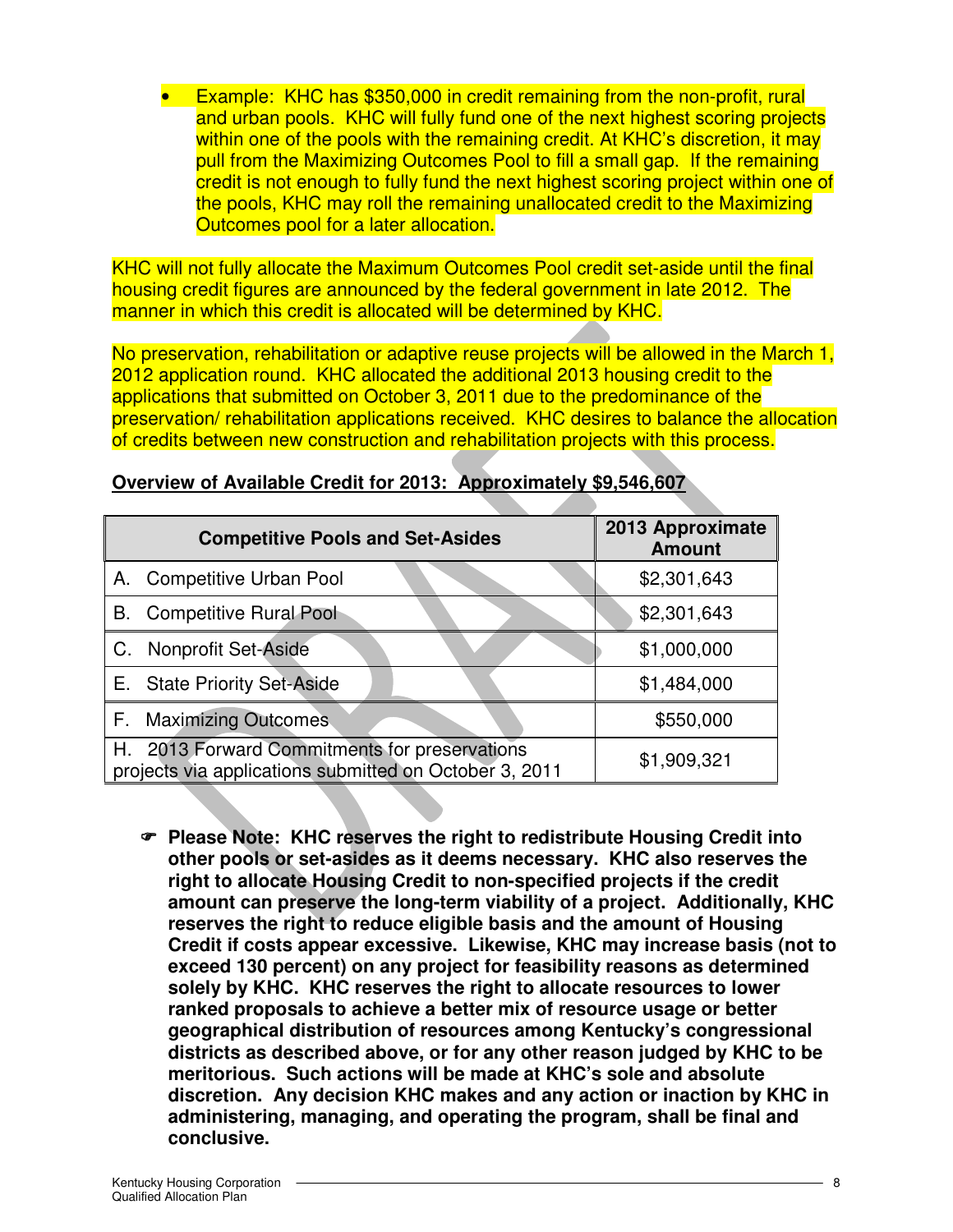### **Nonprofit Participants**

The IRC requires that a minimum of 10 percent of the total Housing Credit ceiling amount be available only to projects with qualified nonprofit participants and owners. In addition to the requirements of IRC Section 42(h)(5), a nonprofit must be the developer and/or general partner of the project. Applicants must indicate that they are applying for Housing Credit from the nonprofit set-aside. A nonprofit applicant may submit an application to be considered in the nonprofit set-aside and/or an application that competes in their respective urban/rural pool. One application will be submitted and each pool that the project is applying under must be marked and application fees for each pool must be submitted.

A qualified nonprofit organization is one which:

- Is described in  $\S501(c)(3)$  or (4) of the Code and is exempt from tax under §501(a) of the Code;
- $\blacksquare$  Is not controlled by a for-profit;
- Has as one of its exempt purposes the fostering of low-income housing;
- Has been in existence for at least one year; and
- Owns 51 percent of the general partnership interest of the ownership entity of the development.

A project that is qualified as a nonprofit organization will own an interest and materially participate in the development, ownership, and management of the project. Please refer to the Policies section for a full description of nonprofit participation, page 34 in this QAP.

# **Competitive Pools and Set-Asides**

Any qualifying project can apply for Housing Credit through a competitive process and compete through either the urban or rural pool. All pools that a project is applying under must be identified on the application and separate application fees must be submitted. Allocation and compliance monitoring fees apply to all Housing Credit projects. Complete and accurate applications must be submitted for all pools and set-asides. All applications will be scored and ranked based on the application submission package.

**KHC will score the application as submitted and will not contact the applicant for any type of clarification or additional information once the application is submitted, unless KHC experiences difficulties downloading electronic attachments or if a copy is illegible.**

# **A. Competitive Urban Pool**

The 2013 urban pool of approximately \$2,301,643 is 50 percent of the remaining Housing Credit after set-asides and other pools are deducted. Projects must meet a minimum score as outlined in the scoring guidelines in order to be considered for funding. For the Housing Credit program, the following counties are considered urban based upon 2010 area median incomes above \$48,800 and 2009 populations of 20,000 or more. (KHC will update with 2010 census data).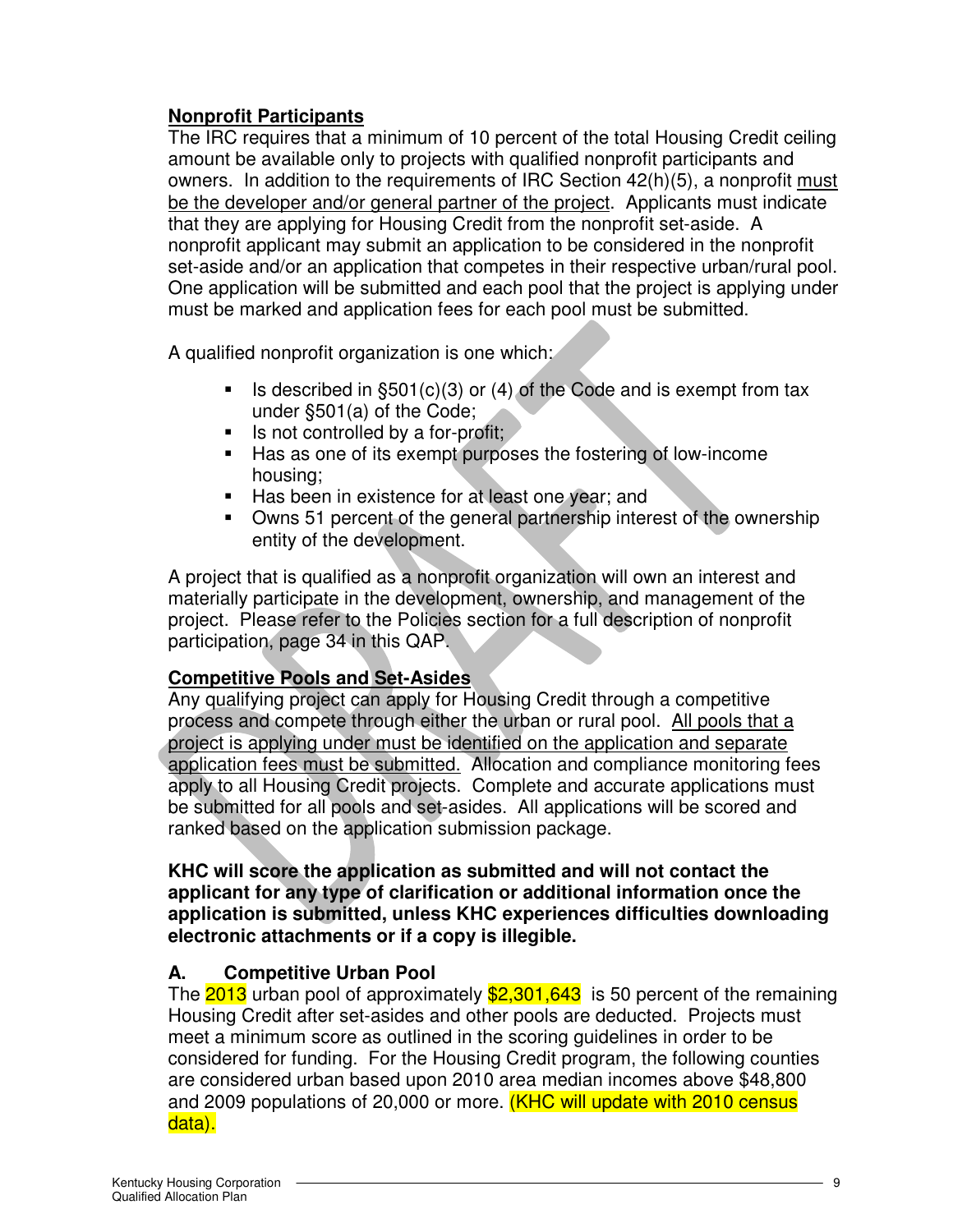| <b>Boone</b>   | <b>Daviess</b> | Jefferson | Meade      | Warren   |
|----------------|----------------|-----------|------------|----------|
| <b>Boyle</b>   | Fayette        | Jessamine | Mercer     | Woodford |
| <b>Bullitt</b> | Franklin       | Kenton    | Montgomery |          |
| Calloway       | Grant          | Logan     | Nelson     |          |
| Campbell       | Hardin         | Madison   | Oldham     |          |
| Christian      | Henderson      | Marshall  | Scott      |          |
| Clark          | <b>Hopkins</b> | McCracken | Shelby     |          |

#### **B. Competitive Rural Pool**

The 2013 rural pool of approximately \$2,301,643 is 50 percent of the remaining Housing Credit after set-asides and pools are deducted. Kentucky's remaining 90 counties are classified as rural. Projects must meet a minimum score as outlined in the scoring guidelines in order to be considered for funding.

#### **C. Nonprofit Pool Set-Aside**

Approximately \$1,000,000 will be available for qualified nonprofits that meet the requirements of IRC Section 42(h)(5) and are the developer and general partner in the project. Projects must meet a minimum score as outlined in the scoring guidelines in order to be considered for funding. KHC will allocate \$300,000 of the non-profit set-aside to projects with special needs. A special needs project's credit request must not exceed the \$300,000 set-aside to qualify. If no requests for special needs projects are received or if there is a remaining balance of the set-aside, the balance will be applied to the nonprofit pool for unrestricted use. To be considered special needs, at least 25 percent of the units must be setaside for special needs.

#### **D. State Priority Set-Aside**

**The Second Second** 

KHC has established a State Priority Set-Aside to address specific housing needs in Kentucky.

| <b>State Priority Set-Aside 2013</b>   |             |  |  |
|----------------------------------------|-------------|--|--|
| <b>Housing Credit Award</b><br>Project |             |  |  |
| Recovery Kentucky (\$700,000)          | \$700,000   |  |  |
| Louisville HOPE VI                     | \$784,000   |  |  |
| Γotal                                  | \$1,484,000 |  |  |
|                                        |             |  |  |

The set aside for the Louisville HOPE VI set aside is not competitive, but must comply with all aspects of the QAP.

The set aside for Recovery Kentucky is for ???for the creation of a Recovery Kentucky center. It is anticipated that this center will be located in??. The allocation of credits for this project will not exceed \$700,000 and will not be competitive; however, the project must adhere to all other aspects of the QAP. Also, the Recovery Kentucky set-aside must meet the nonprofit pool qualifications.

The application due date for the Louisville HOPE VI and Recovery Kentucky projects will be announced at a later time.

Ć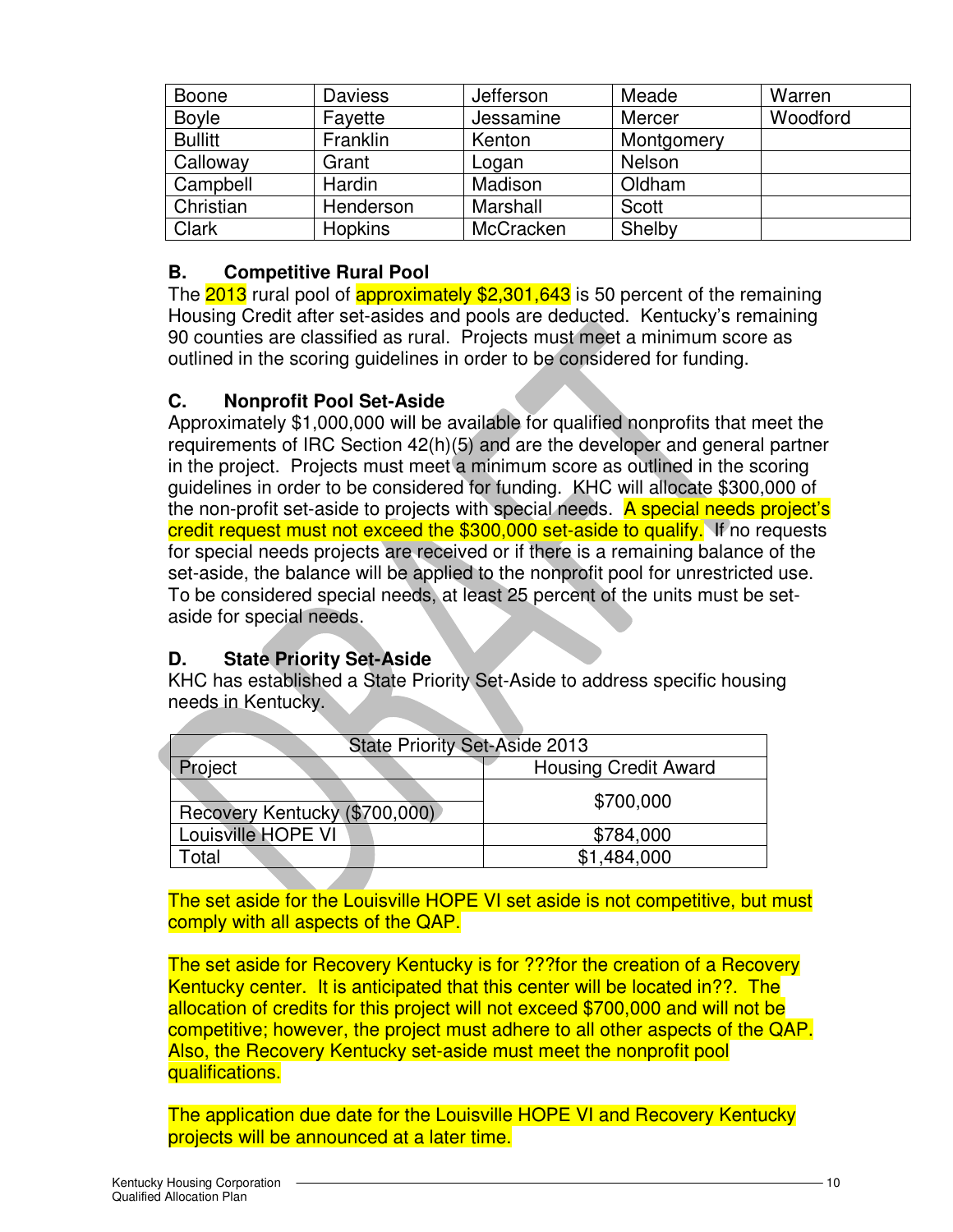#### • **2013 Forward Committed**

Approximately \$1,909,321 in Housing Credit will be allocated to projects that applied for credits during the October 2011 application round for 2012 housing credits. KHC elected to forward commit credit to the 2012 applications in an effort to fund rehabilitation projects with the 2013 housing credits. The application round for 2013 housing credits will be exclusively for new construction projects. 2013 credit awarded to projects from the October 1, 2011 application round **will** be applied to the Maximum Credit Cap for 2013 credit.

#### • **Maximizing Outcomes Pool**

The remainder of the annual Housing Credit allocation (approximately \$550,000) will be awarded from the Maximizing Outcomes Pool at the discretion of KHC. KHC will use the Maximizing Outcomes Pool to fully fund projects that are awarded funds in the designated pools, reducing the need for KHC to issue partial awards. If there is a remaining balance in the Maximizing Outcomes Pool sufficient to fund another project, a project will be selected at the discretion of KHC. KHC will not fully utilize the maximizing outcomes pool during the March application round. KHC will retain a portion of credits from this pool and allocate once the exact credit amounts for 2013 have been published. Historically, this final confirmation of credit available occurs late each calendar year. Once known, KHC will allocate any remaining credits in this pool. The manner in which this credit is allocated will be determined by KHC.

Projects will be selected based on the criteria indicated below and other factors at the discretion of KHC, in order to meet program policies and goals that were not achieved in the other pools.

Consideration will be given to:

- Projects located in counties or submarkets that received the fewest number of Housing Credit awards in the target and geographic pools. The population and housing need in these areas will be considered.
- $\circ$  Projects in the target and geographic pools in which the total amount of credits awarded is significantly less than the maximum amount available in such pools.
- $\circ$  Proposals where a previous phase of the same multifamily development has been successfully constructed, placed-into-service, and is operating at a high occupancy rate.
- $\circ$  Projects developed in a Qualified Census Tract, Difficult Development Area, or contributing to a community revitalization plan.

KHC reserves the right to deviate from the ordinary guidelines to make awards to projects from the Maximizing Outcomes Pool. The criteria for these awards may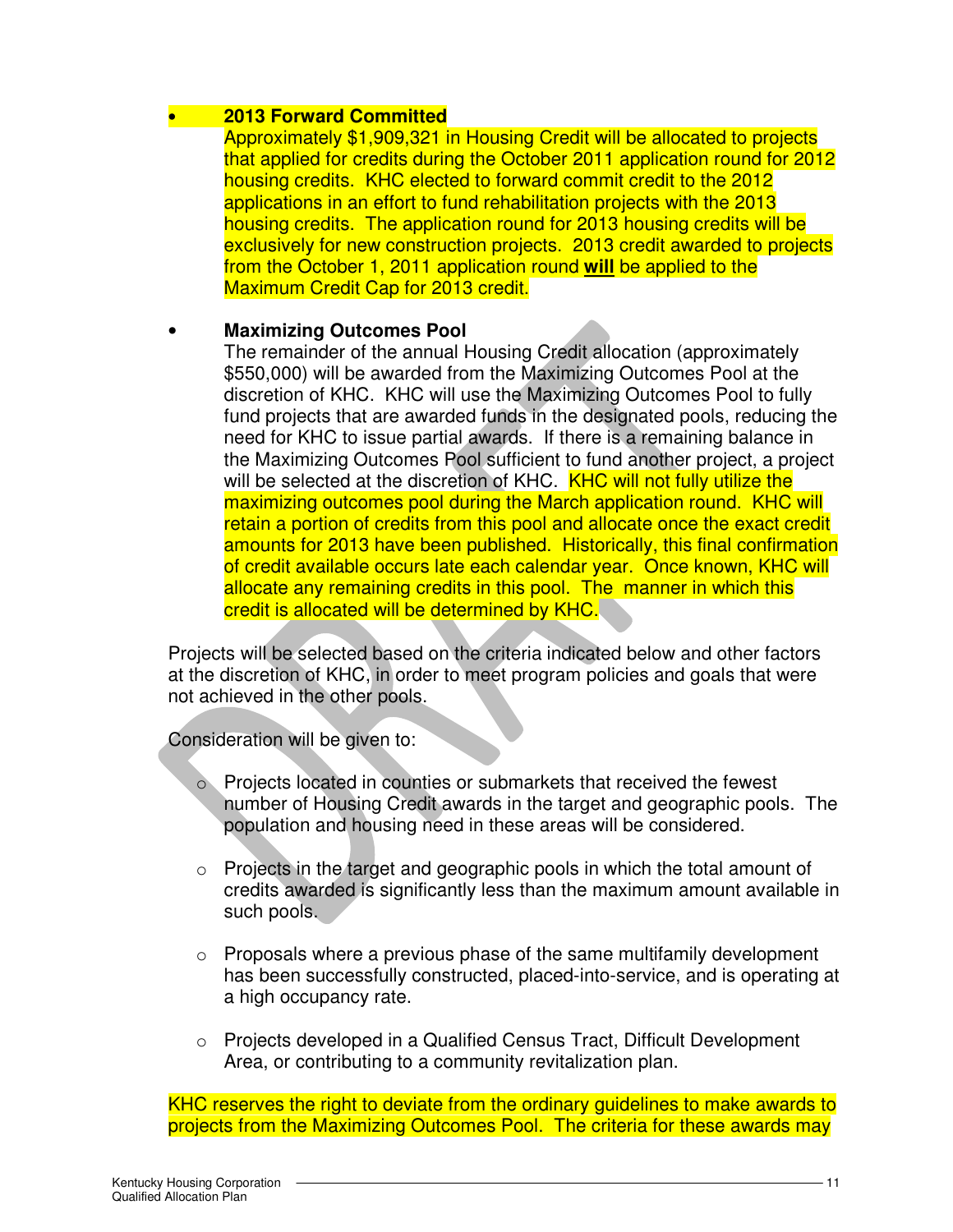be based on changing market conditions, geographic need, expiring federal funding commitments, or other factors KHC deems significant.

#### **Waiting List**

KHC will establish a waiting list for projects that applied through the 2013 application round and that do not receive a reservation of 2013 housing credits, due to the limited amount of available resources. Housing Credits that become available via returned credit or from the National Pool later may be allocated to the projects on the waiting list.

If a project returns Housing Credits that were reserved during 2013 application round in a target or geographic pool, then applications from that pool may receive first consideration for any award of credits. Any other available credits will be distributed according to the criteria of the Maximizing Outcomes Pool. Please note, if a project returns credits that were awarded during the current year, then all other KHC funding award(s) must also be returned. Projects that receive credits from the waiting list may then be considered for other KHC funding, although that funding cannot be assured.

KHC will contact representatives of the waiting list projects when Housing Credits become available. KHC will set a deadline for the applicant to respond to any offer.

#### **Tax-Exempt Bond Financing and 4 Percent Housing Credits**

Tax-Exempt Bond Financing and 4 Percent Housing Credits. Pursuant to Section 42(h)(4), KHC is able to increase the amount of low income housing tax credits available for multifamily rental housing projects within the Commonwealth of Kentucky by issuing private activity bonds to finance at least 50% or more of the aggregate basis in the building(s) and land within a project. Such projects are eligible to receive 4% Credits which are not subject to Kentucky's annual credit authority described earlier.

To encourage the utilization of tax-exempt bond financing, increase in the amount of 4% Credits available within the Commonwealth of Kentucky and increase the amount of private equity available for multifamily rental housing projects, applicants requesting 9% credits are eligible for additional points for scoring purposes on a 9% Project if they are able to meet the following requirements.

- 1. The applicant has requested an allocation of private activity bond financing and 4% credits for a project (the "Bond Financed Project") which is separate from the project which is being considered for 9% credits (the "9% Project"). However, the projects may be on one site or scattered sites. A request for private activity bond financing is evidenced by the submission of a complete application titled "KHC's Tax-Exempt Bond Request with Conduit Financing."
- 2. There must be some nexus between the Bond Financed Project and the 9% Project. Applicants must submit to KHC a statement indicating the existence of such nexus.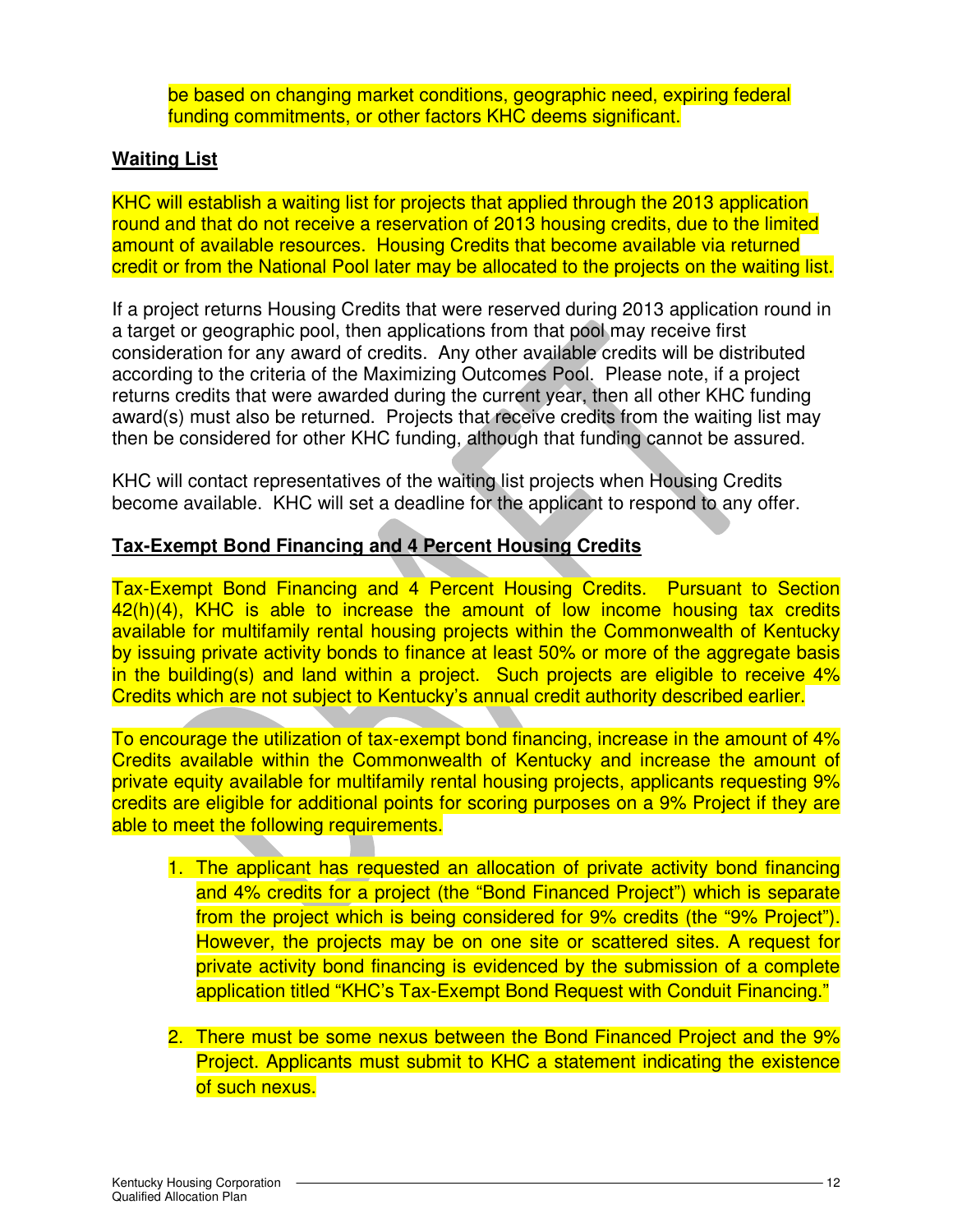- 3. With regard to the Bond Financed Project, fifty percent of the aggregate basis of the building(s) and the land on which the building(s) is located must be financed with the proceeds private activity bonds and such bonds must remain outstanding through the placed-in-service date of such project.
- 4. The minimum amount of private activity bonds to be issued in connection with the Bond Financed Project must exceed \$1,000,000. However, KHC may, at its sole discretion waive this minimum requirement if KHC determines that such waiver is necessary to advance KHC's mission.
- 5. The applicant must submit a statement of a qualified bond counsel to the effect that (i) bond counsel has reviewed preliminary information regarding the proposed bond issue, (ii) the bond issue does not appear to be in conflict with applicable state and federal legislation, (iii) bond counsel anticipates issuing its approving opinion (if applicable, the conditions under which bond counsel will issue such opinion) and (iv) the bond issue is the type of issue that must be counted against Kentucky's private activity bond volume limitation. Note, the proposed bond counsel must submit their resume and qualifications, including a bond transaction history as part of their application for tax-exempt bond financing. A qualified bond counsel is an attorney or firm that is licensed to practice law in the Commonwealth of Kentucky and is able to demonstrate expertise in the issuance of bonds, the proceeds of which were used to finance multifamily rental housing within the Commonwealth of Kentucky.

# **Development Team Characteristics**

KHC values development teams with the ability to meet key responsibilities in a timely and efficient manner. Development team members include the **general partners**, **developers**, **consultants,** and **property managers**.

KHC values development team members with successful experience in the location and type of housing being proposed.

For the 2013 housing credit application round, KHC has implemented a two application limit for developers and consultants. Developers who also provide consulting services will be considered for their combined participation and limited to two applications.

KHC will limit new developers or new developers to Kentucky to one funded project in 2013. Developers who have previous experience with KHC's Housing Credit program or KHC's Tax-Exempt Bond Program will be limited to two funded projects for the 2013 application round. Developers who also participate as consultants will be limited to their combined participation and limited to two funded projects.

KHC supports the endeavors of community-based, nonprofit housing organizations to develop housing in their service area.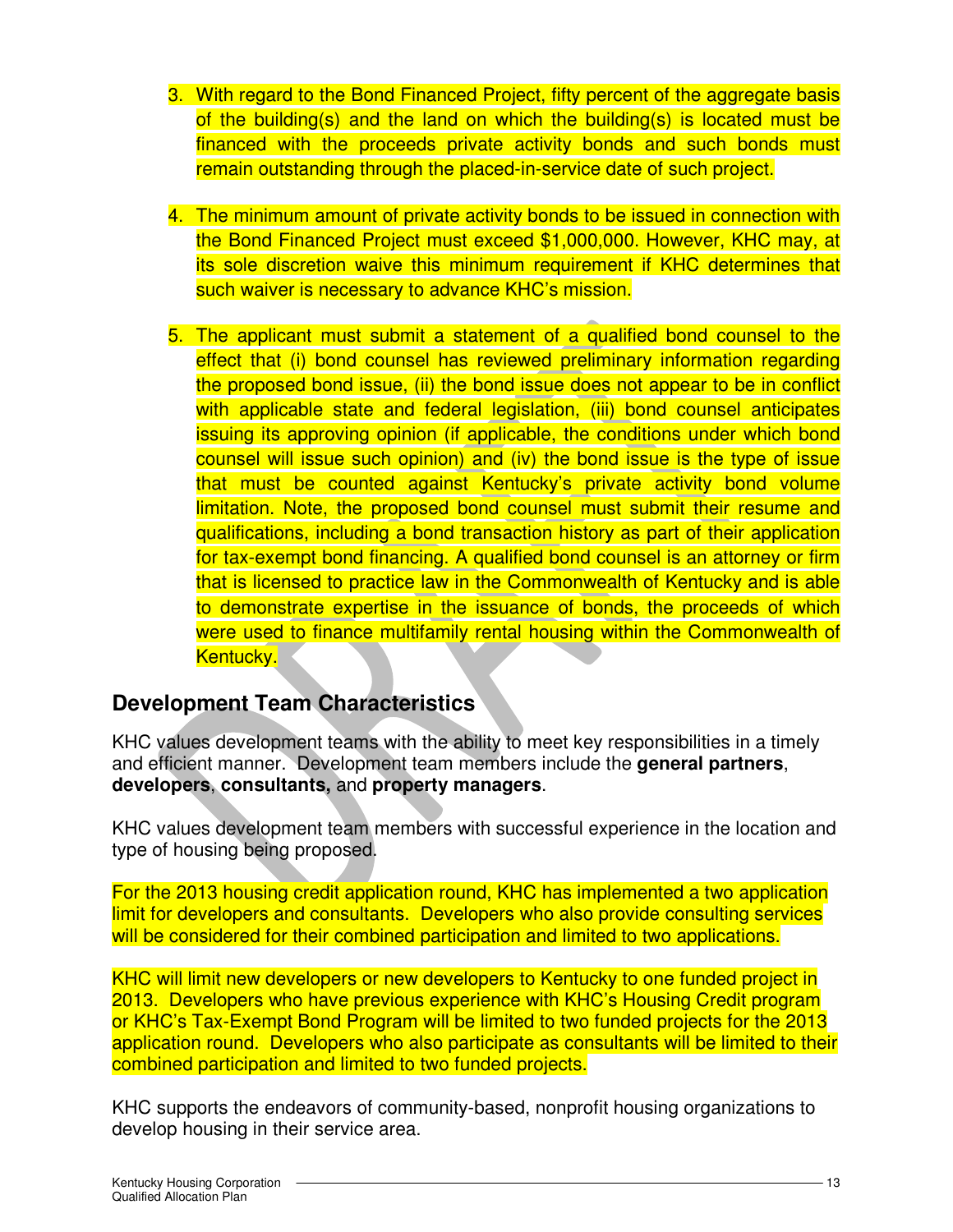KHC values development teams with a strong financial base.

Development teams will be evaluated on any prior and/or outstanding financial obligations with KHC. KHC staff will evaluate the repayment histories of all loans extended to previous projects, as well as payments of all other fees and monies due to KHC.

#### **Experience and Capacity Review**

KHC will conduct a review of the experience and capacity of development team members **prior** to submission of Housing Credit applications for individual properties. The result of this review will determine whether an organization may participate in the upcoming program year and/or if any scoring issues are present.

The following items must be submitted for KHC to conduct the experience and capacity review, along with their request for an ID and password to access the online application.

- A brief narrative describing the experience of the organization with regard to the development of subsidized affordable housing, including the number of projects and units that have been completed and placed into service.
- A spreadsheet summary of all projects under construction in any state (or stage of completion), including their present status and expected completion date.
- A full organizational chart, staff roster, and resumes of key development staff within the organization, focusing on their affordable housing development experience.
- A narrative that explains the proposed applications for the 2013 round, including:
	- o The number of Housing Credit applications proposed for submission in 2013.
	- $\circ$  The allocation pools in which the applications will compete.
	- $\circ$  The roles that the organization will play in the projects.
	- o Development and ownership partners that the organization may be working with on the projects.

# **Capacity Review Time Frame and Response Period 2013:**

- Developers will identify the development team when they first access the online application. This system will be available on January 16, 2012 for the 2013 Housing Credit round. Development team information may be submitted until the application deadline.
- KHC will review and score the development team capacity based on the information in the application. KHC will provide developers with the score for the capacity review within two weeks of submittal.
- In order to ensure the highest possible standard of accuracy, thoroughness, and service, applicants will have five business days o provide a written response to any factual discrepancies in the review.
- KHC will review the response, make any adjustments deemed necessary and appropriate, and provide a final experience and capacity evaluation on or before February 29, 2012.
- Applications entered after February 24, 2012 will be reviewed for capacity, but will not have the ability to submit a written response for consideration. Any changes made to the development team must be made in the on-line capacity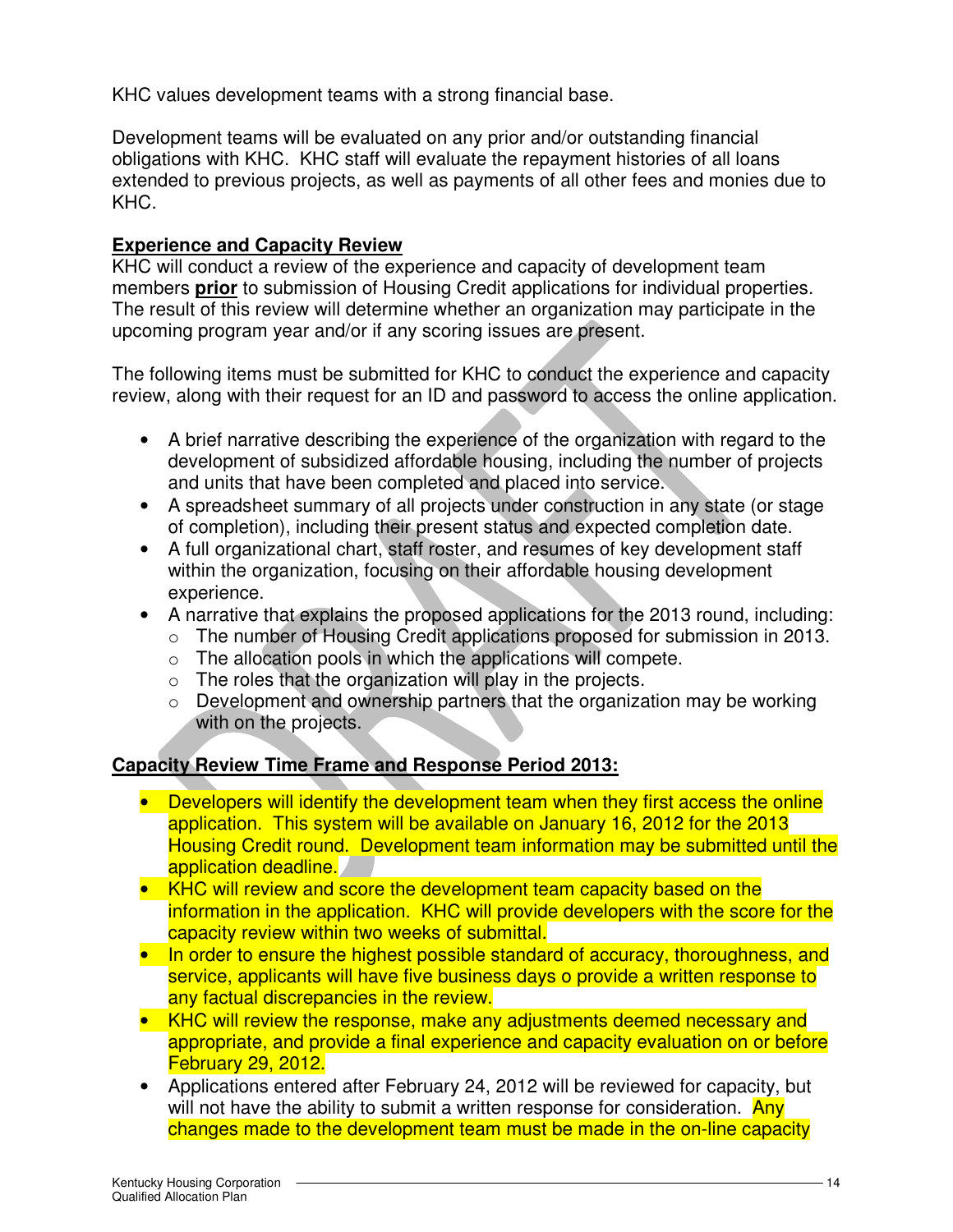team section of the on-line application and reflected on the application. KHC will not consider any changes to the development team that do not follow this procedure.

• Awards will be announced in April/May 2012.

All written responses to any factual discrepancies must be signed, identify the discrepancy, and provide supporting documentation or a narrative justifying reconsideration. All responses must be submitted to Andrew Hawes by mail at Kentucky Housing Corporation, 1231 Louisville Road, Frankfort, Kentucky, 40601, or by e-mail at ahawes@kyhousing.org.

# **Applicable Program Fees**

**Application Fee:** Fee amounts are \$1,000 for exclusively nonprofit applicants and \$1,500 for all other applicants. This nonrefundable fee must accompany each project application submitted for Housing Credit. If applying for two different pools with the same application, two fees will be required. Application fees will not be returned for incomplete applications or applications that do not meet minimum threshold requirements.

**Housing Credit Reservation Fee:** A nonrefundable reservation fee of 7 percent of the amount of Housing Credit reserved for a project will be charged. Payment of the 7 percent reservation fee is due within two weeks from the notification of funding.

**Exchange Credit (Swap) Fee:** If an exchange of credit is requested by the applicant for any reservation made after January 1, 2012, the applicant will be required to pay an Exchange of Credit fee of \$5,000 in addition to a new reservation fee equal to the reservation fee listed in the Qualified Allocation Plan for the year the exchange is requested.

#### **Extension Fee:** To be determined.

#### **Additional fees are outlined on page 30 under Deadlines.**

**Inspection Fee:** KHC will charge a one time 0.2 percent inspection fee for all projects. The fee will be based on the credit allocation amount awarded to a project. This fee is due and payable before the start of any construction activities.

**Pre-8609 Inspection Fee:** Prior to issuing an 8609, an inspection must be conducted to ensure the owner adheres to Section 42 requirements and to all pledges and restrictions that were pledged in the application. This will be a onetime fee of \$100.

**Compliance Annual Report Fee:** An annual fee will be assessed for the compliance monitoring program. Applicable fees must be submitted with the compliance monitoring annual report. The annual fee for projects to be examined by KHC is determined by KHC's Compliance Department. The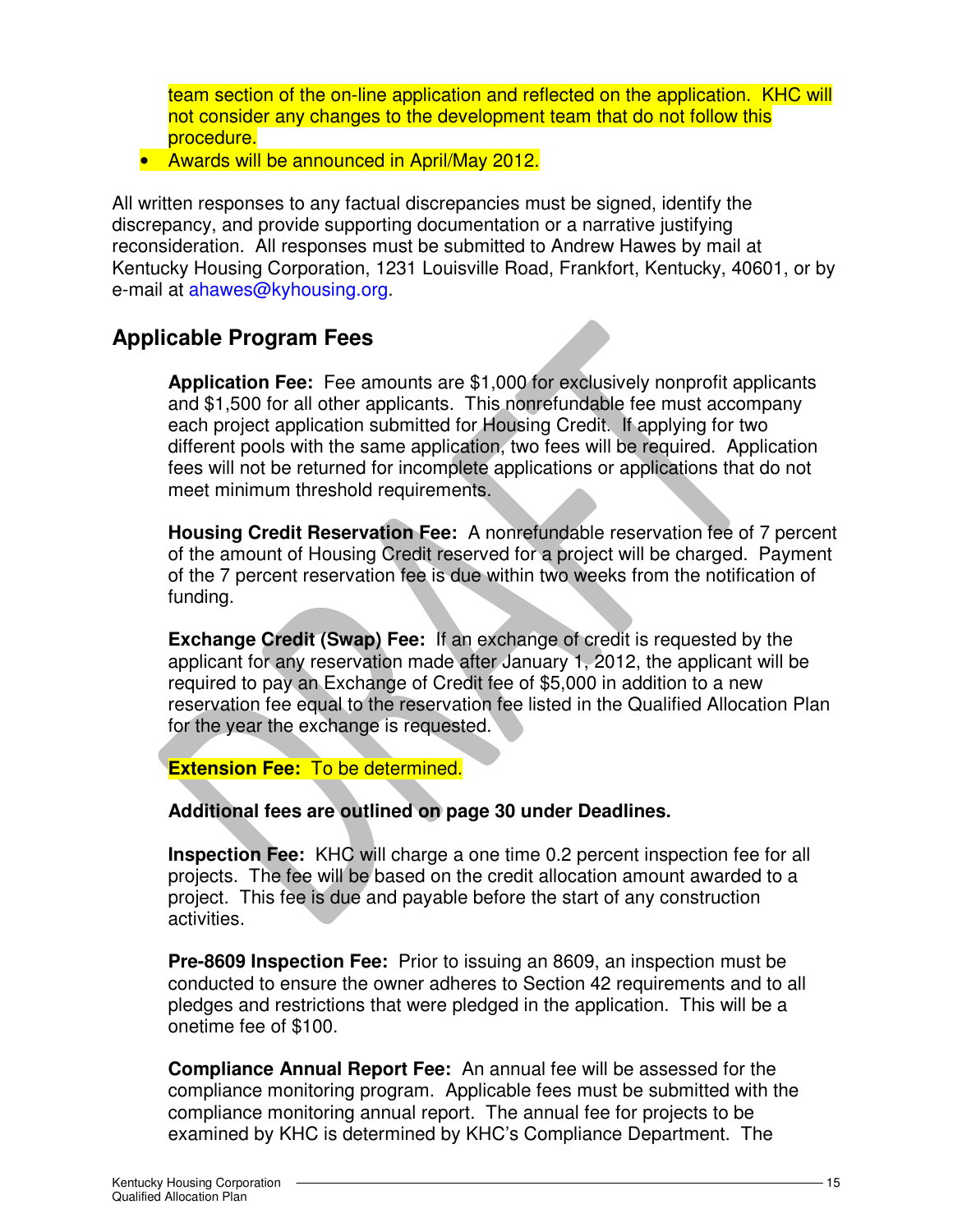schedule of compliance monitoring fees is contained on KHC's Compliance Web page. A late filing fee will be assessed as specified in the fee schedule.

Compliance monitoring fees are subject to periodic adjustment. Such adjustments will apply to all projects participating in the Housing Credit program.

# **Housing Credit Requirements**

In addition to the Competitive Rental Housing application requirements, the following guidelines must be adhered to for all Housing Credit applicants when applying for and receiving Housing Credit. Projects requesting Housing Credit associated with multifamily tax-exempt bonds must meet these additional requirements as well. For additional programmatic and design guidelines, please refer to Rental Guidelines.

#### **Duplicate Applications**

Each application must consist of a legitimate, stand-alone development proposal. KHC does not consider projects that are artificially divided or duplicate projects on adjacent or nearby sites to be legitimate development proposals because such applications may manipulate the selection process and circumvent allocation priorities. Therefore, KHC will reserve the right to combine or reject applications for projects located in close proximity and sharing similar attributes, such as project type, population served, construction style, and/or development team members.

If KHC elects to combine applications, the developer will then be required to demonstrate that the combined project will be financially feasible. The conclusions in the market study must be updated based on the total number of units and items such as zoning documents, public notification letters, and consolidated plan certification may also need to be updated. If KHC determines that it is appropriate to combine applications in this manner, the applicant(s) must then either submit the updated documents described above or elect to withdraw one or more of the duplicate applications. An election to withdraw an application must be in writing and signed by all parties in the original application.

In addition to combining applications, KHC will prohibit applications that receive a reservation of Housing Credits from later adding land or sites from other projects proposed in the same year. KHC will permit a parcel of land or an existing building to be included in only one application (per developer) during a funding round.

#### **Letter of Support**

KHC will award points for scoring purposes for a letter of support from the mayor or the county judge executive (or the equivalent) of the jurisdiction where the project is located. This letter must be a letter of support, not just a letter recognizing the project.

For scoring purposes, the letter should address the following: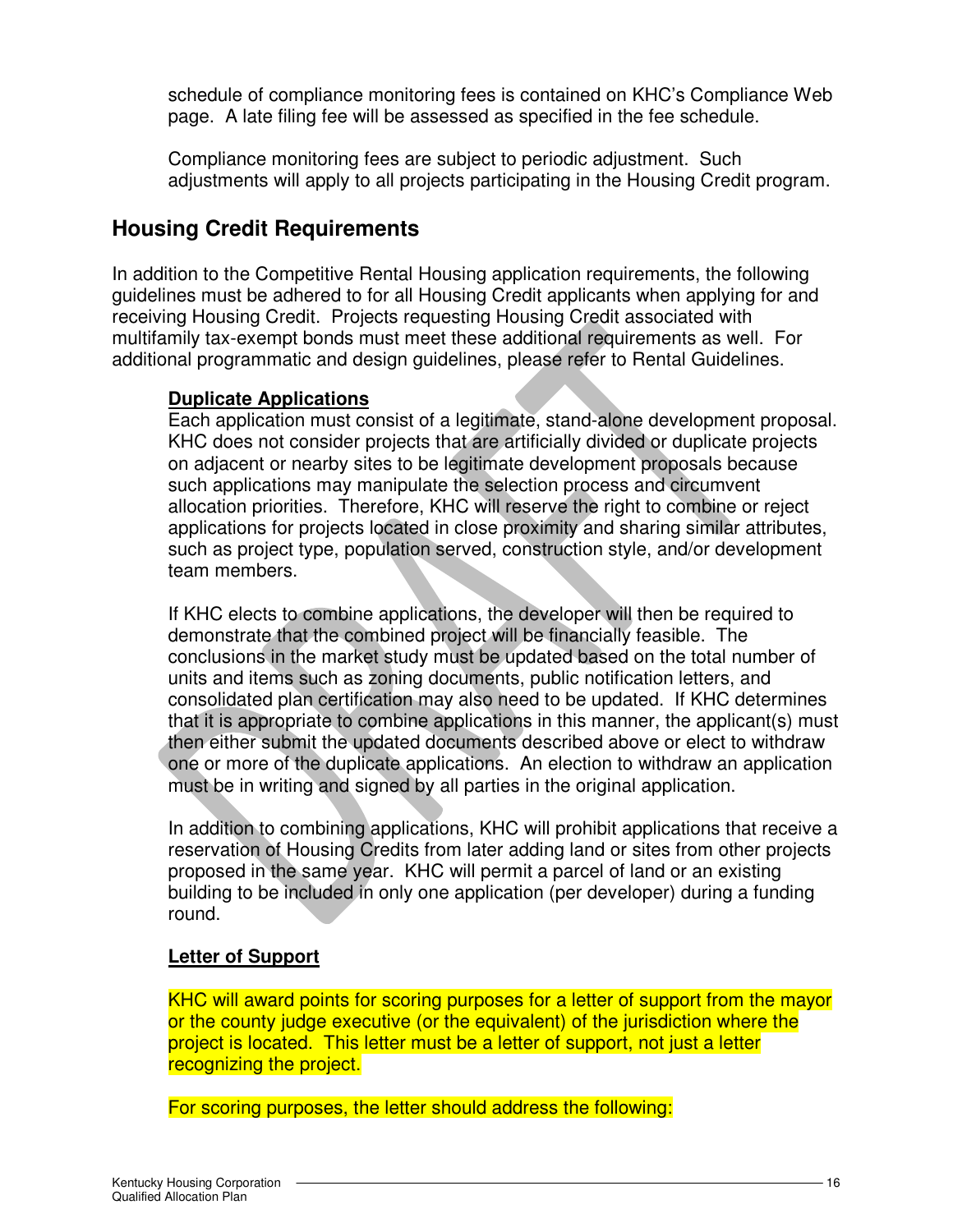- The community need for affordable housing,
- Comments on the site location,
- Comments on the market attributes related to proximity of tenant appropriate services, i.e., grocery, medical facilities, employment opportunities, public transportation etc.
- A statement regarding the planning and zoning regulations, if any.

The letter of support must be submitted as an attachment with the application. If a letter of support is not submitted, no points will be awarded.

#### **Housing Credit Limit**

**Urban Counties (As listed on page 9 of the QAP)** 

The Housing Credit subsidy allocated will be limited to \$15,000 per Housing Credit unit except for projects located in qualified census tracts (QCTs) or difficult to develop areas (DDAs), as designated by the secretary of the U.S. Department of Housing and Urban Development; Hope VI; historic/adaptive reuse projects; or projects located in areas defined by KHC as needing an increase in basis, which will be limited to \$19,500 per Housing Credit unit.

#### **Rural Counties (Any county not listed on page 9 of the QAP is considered rural)**

The Housing Credit subsidy allocated will be limited to \$16,500 per Housing Credit unit except for projects located in QCTs or DDAs, as designated by the secretary of the U.S. Department of Housing and Urban Development; historic/adaptive reuse projects; or projects located in areas defined by KHC as needing an increase in basis, which will be limited to \$21,450 per Housing Credit unit.

**Example:** Subsidy limit: \$15,000 \$19,500 (if in a DDA, QCT, or other KHC-defined area) 40 total units not in any of the bonus areas  $40 * $15,000 = $600,000$ 

The maximum annual Housing Credit allocation cannot exceed this amount.

#### **Modifications to Definition of Eligible Basis (130 Percent Rule, Qualified Census Tract, Difficult Development Area, and Areas Defined by KHC) - (To Be Discussed at Developer's Forum)**

The IRS stipulates certain areas as QCTs and DDAs. These areas are designated as areas that are difficult to develop or are defined as census tracts in which 50 percent or more of the households are at-or-below 60 percent of the area median income, as well as census tracts with a poverty rate of 25 percent or higher.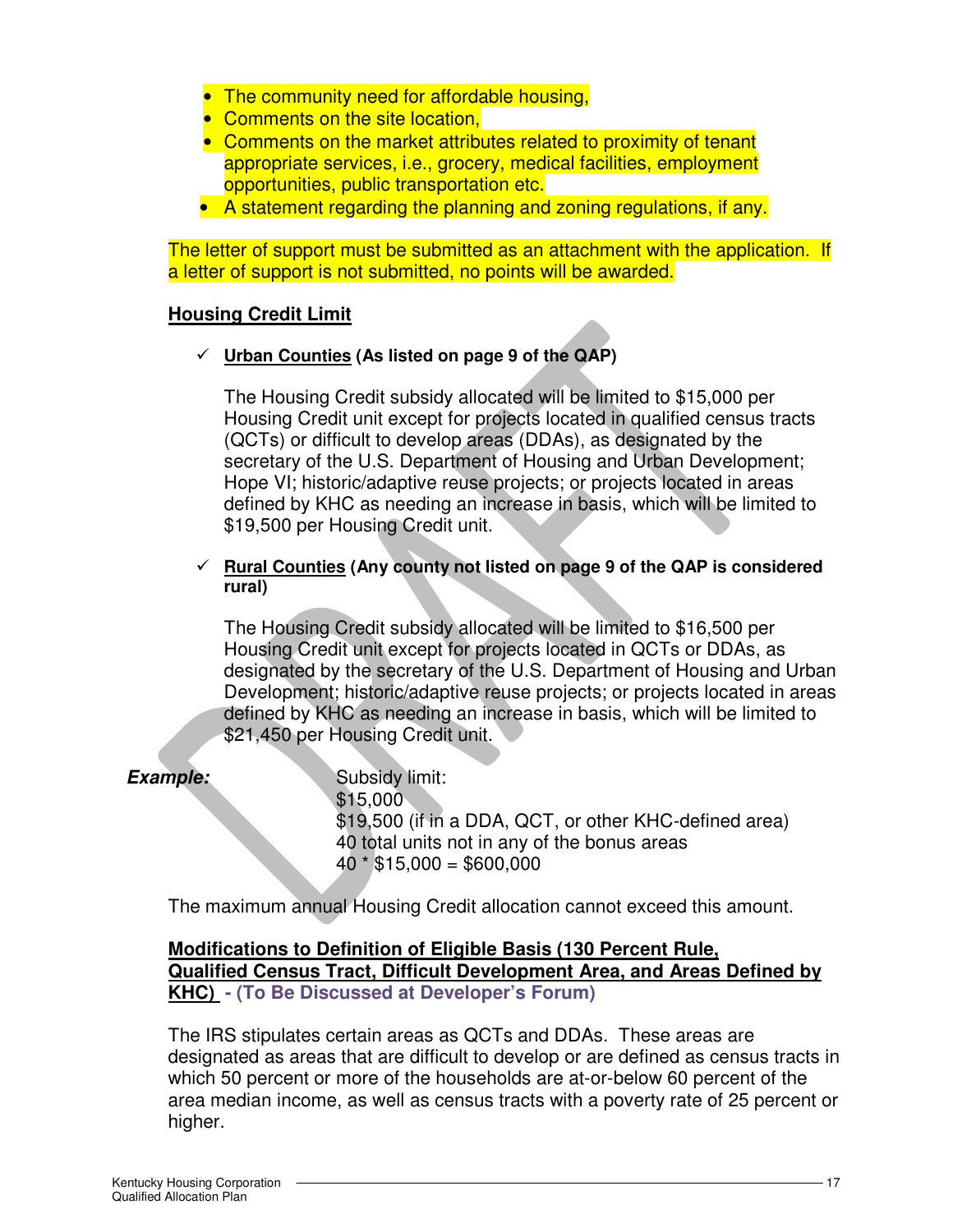The Housing and Economic Recovery Act of 2008, H.R. 3221 (HERA), provides state Housing Credit agencies the ability to enhance the credit to any building needing the enhanced credit to be financially feasible.

Due to the economic impact of the current market and the decline in equity pricing, projects are now seeking substantial amounts of soft money to be considered financially feasible. Because the supply of soft money is limited, few projects will be completed without other financial assistance. The additional equity provided by the enhanced credit reduces the amount of soft funding required by each project. Without the enhanced credit, projects will not be financially feasible. As a result, KHC has determined that all projects located in all areas of the state are eligible to receive the enhanced credit if they demonstrate a need. If the project does not demonstrate the need, KHC reserves the right to reduce the amount of credit requested to the maximum allowed without the boost.

Under the enhanced credit, the eligible basis of a building is increased from 100 to 130 percent. This allows developers to request 130 percent bonus of credits derived from the basis calculation. The award of the bonus will be made based upon the amount of credits required to make the project financially feasible. Eligible basis costs for new construction and rehabilitation only can qualify for this basis increase. Acquisition costs are specifically excluded by Code from the 130 percent bonus.

#### **Housing Credit Limit with 130 Percent Bonus**

#### **Urban Counties (As listed on page 9 of the QAP)**

The Housing Credit subsidy allocated with 130 percent basis boost will be limited to \$19,500 per Housing Credit unit.

#### **Rural Counties (Any county not listed on page 9 of the QAP is considered rural)**

The Housing Credit subsidy allocated with 130 percent basis boost will be limited to \$21,450 per Housing Credit unit.

The following counties are HUD-Designated Difficult to Develop Areas (Counties) for 2012.

| <b>Butler</b> | Fulton  | <b>Nicholas</b> | Powell  |  |
|---------------|---------|-----------------|---------|--|
| Carlisle      | Lincoln | Owen            | Simpson |  |
|               |         |                 |         |  |

In addition to IRS-designated QCTs and DDAs, projects located in counties meeting the following criteria will also be eligible for an increase in basis.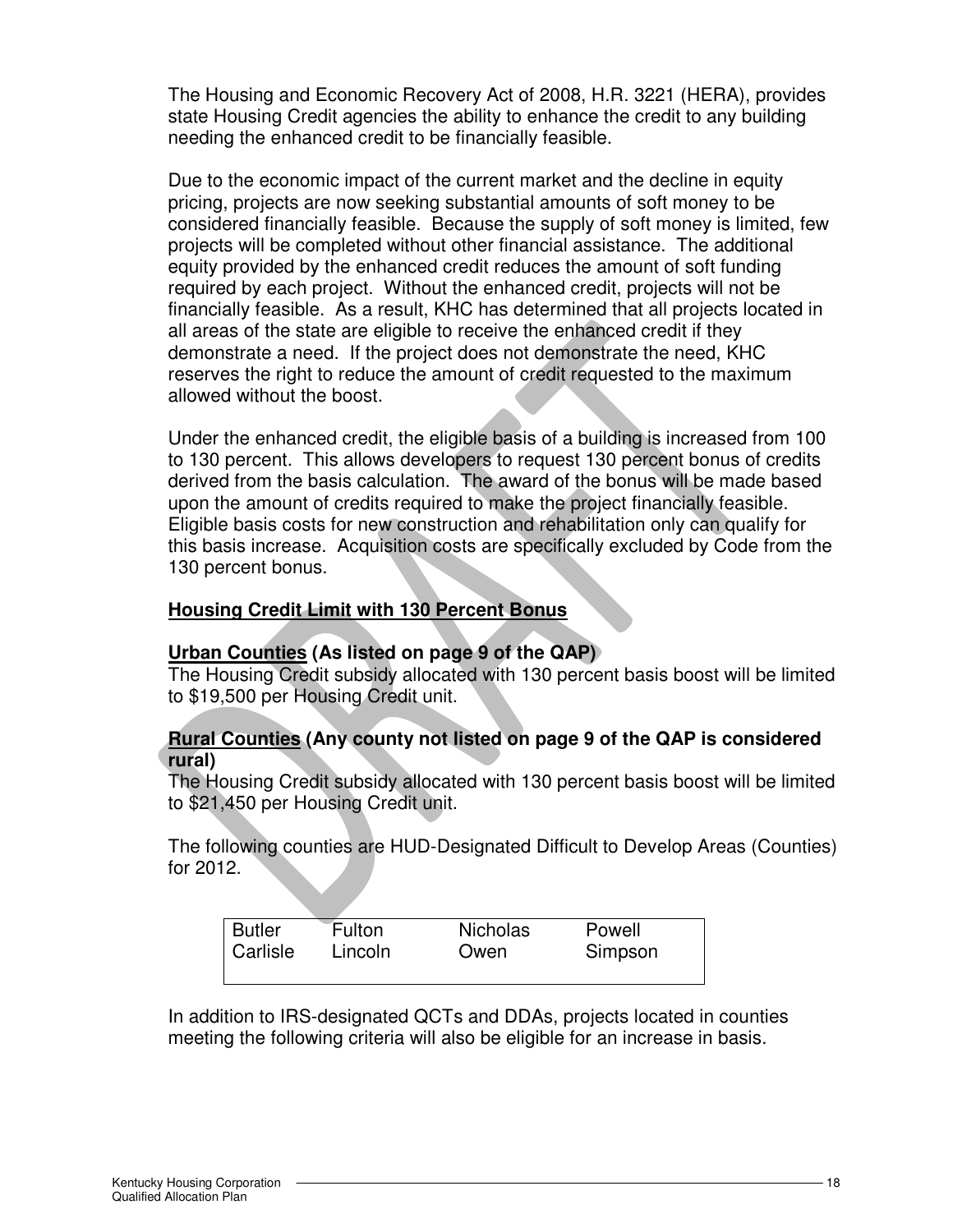The following counties with a 2009 area median income below \$41,000 are eligible. (KHC will update with 2010 census figures)

| Adair            | Elliott | Knox     | <b>McCreary</b> | Powell     |
|------------------|---------|----------|-----------------|------------|
| Bell             | Estill  | Lawrence | Menifee         | Rockcastle |
| <b>Breathitt</b> | Floyd   | Lee      | Metcalfe        | Russell    |
| Carter           | Fulton  | Leslie   | Monroe          | Wayne      |
| Casey            | Harlan  | Letcher  | Morgan          | Whitley    |
| Clay             | Jackson | Lewis    | Owsley          | Wolfe      |
| Clinton          | Johnson | Magoffin | Perry           |            |
| Cumberland       | Knott   | Martin   | Pike            |            |

#### **Community Service Facility**

A Community Service Facility (CSF) is a space that can be used for purposes, including but not limited to, child daycare, senior programs, and job training. It is defined as facilities that are designed to primarily serve low-income individuals whose income is 60 percent or less of area median income. Project employees could also use the facilities.

Housing Credit projects utilizing a CSF described under IRS Revenue Ruling 2003-77 may be entitled to an additional allocation of Housing Credit. House Resolution 3221 – The Housing and Economic Recovery Act of 2008, expands the size of the CSF with respect to which the Low Income Housing Tax Credit may be claimed. Under the provision, the size of the CSF may not exceed the sum of 25 percent of the eligible basis and total project cost does not exceed \$15,000,000. However, the additional increase will be prorated based upon the number of square footage of the CSF as a percentage of the residential space per project. Projects with costs exceeding \$15,000,000 have additional limitations.

**Example:** The residential building(s) "only" is 32,100 square feet The CSF is 4,500 square feet.

> CSF space to residential space:  $4.500 \div 32.100 = 14.0$  percent.  $\overline{a}$

This is the amount of additional credit that can be requested for a CSF.

This provision is limited to buildings located in QCTs only.

Housing Credits allocated to the CSF portion of a project will not be considered when ensuring a project is within KHC's cost containment limits.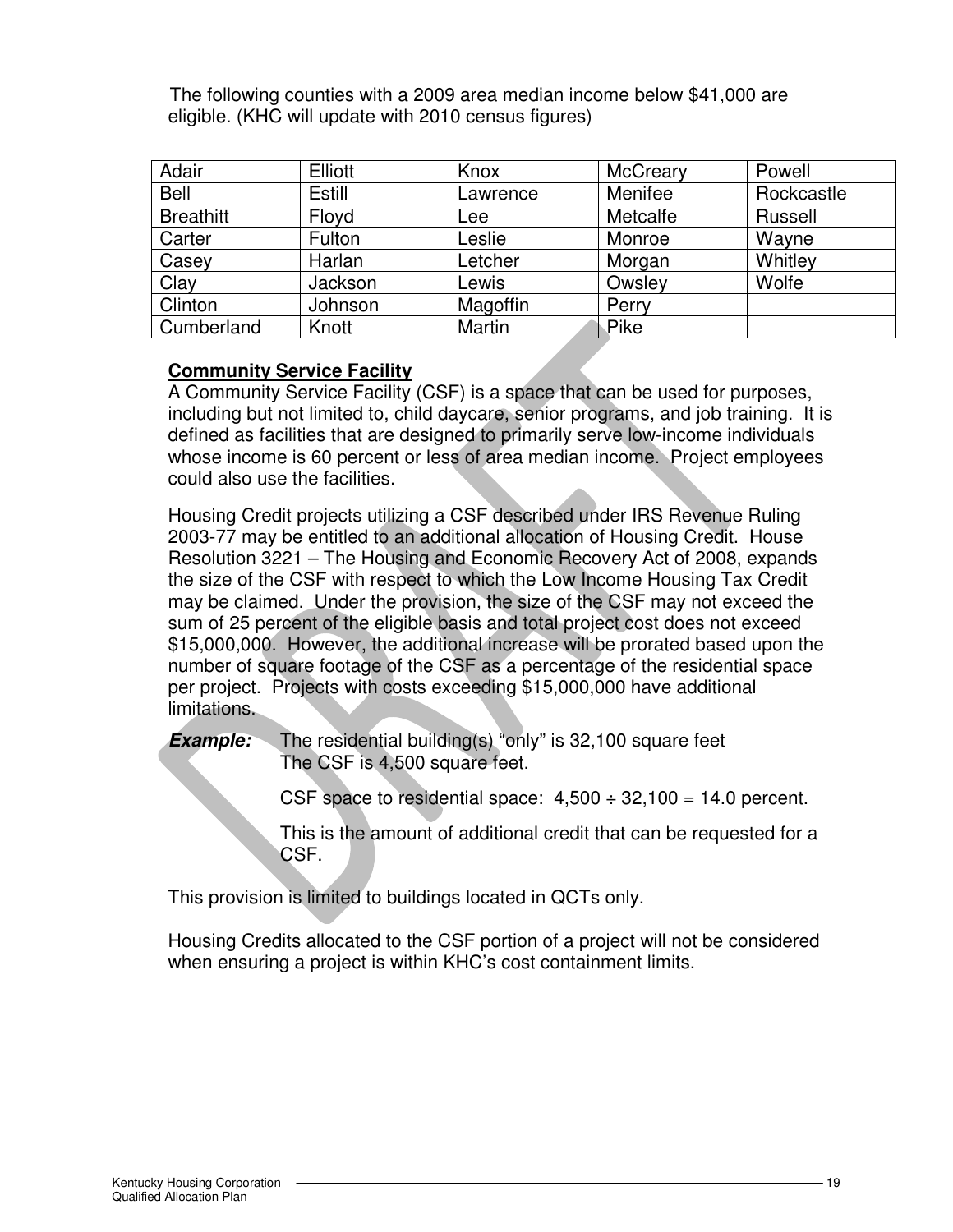#### **Acquisition of Existing Buildings**

Projects eligible for Housing Credit based on the acquisition of existing buildings must provide an appraisal supporting the building basis for purposes of determining the proper amount of Housing Credit reserved. The appraisal must provide, at a minimum, the "as-is" market value of the building and a separatesite value for the underlying land. Eligible basis will be limited to the basis determined by the required final cost certification.

For rehabilitation and preservation developments that qualify for acquisition tax credits, a developer's fee will be allowed on a portion of the acquisition cost that is basis eligible. The maximum acquisition cost that will be recognized in determining the developer's fee will be the lesser of the actual amount paid for the building or the Member of the Appraisal Institute appraised value.

Projects requesting Housing Credit only that are not requesting other KHC funds but are requesting acquisition credit must provide an appraisal supporting the building basis for the Housing Credit funds requested at the technical submission stage. Applicants must choose an appraisal firm or individual that is listed on the Approved Appraiser List on KHC's Web site at www.kyhousing.org under Housing Production, Multifamily Finance.

Projects requesting credit and other sources of KHC funds in the form of a loan are required to meet KHC's appraisal guidelines and must also choose an appraisal firm or individual from the approved list.

Applicants/developers will enter into a contract for services directly with the appraiser and, with the exception of questions about KHC standards and/or requirements, the applicant/developer shall be responsible for handling all issues related to the appraisal. Applicants/developers contracting with appraisers for the benefit of KHC shall be responsible for negotiating the price of the contracted work.

Although the applicant/developer is responsible for engaging the appraiser, the report shall identify KHC as the intended user for the purpose of providing KHC a basis for investment and loan underwriting decisions.

#### **Maximum Credit Cap Requirements**

All users are restricted to a maximum of **\$1,250,000** in annual Housing Credits based on their involvement in projects as the general partner or developer. All other users will be restricted to a maximum cap of **\$2,500,000** for their combined participation in all Housing Credit projects at the determination made by KHC in the capacity of development team review. Applicants that receive an allocation of 2013 housing credits for an application submitted on October 3, 2011 for the 2012 housing credit application round, will be subject to the 2013 maximum credit cap to include the award on the 2012 application receiving 2013 credit.

Example: A developer may obtain up to \$1,250,000 for projects where they are acting in the developer role and may participate in additional projects as a consultant up to a maximum combined credit of \$2,500,000. If a developer participates as a consultant in projects exceeding \$1,250,000 of Housing Credit,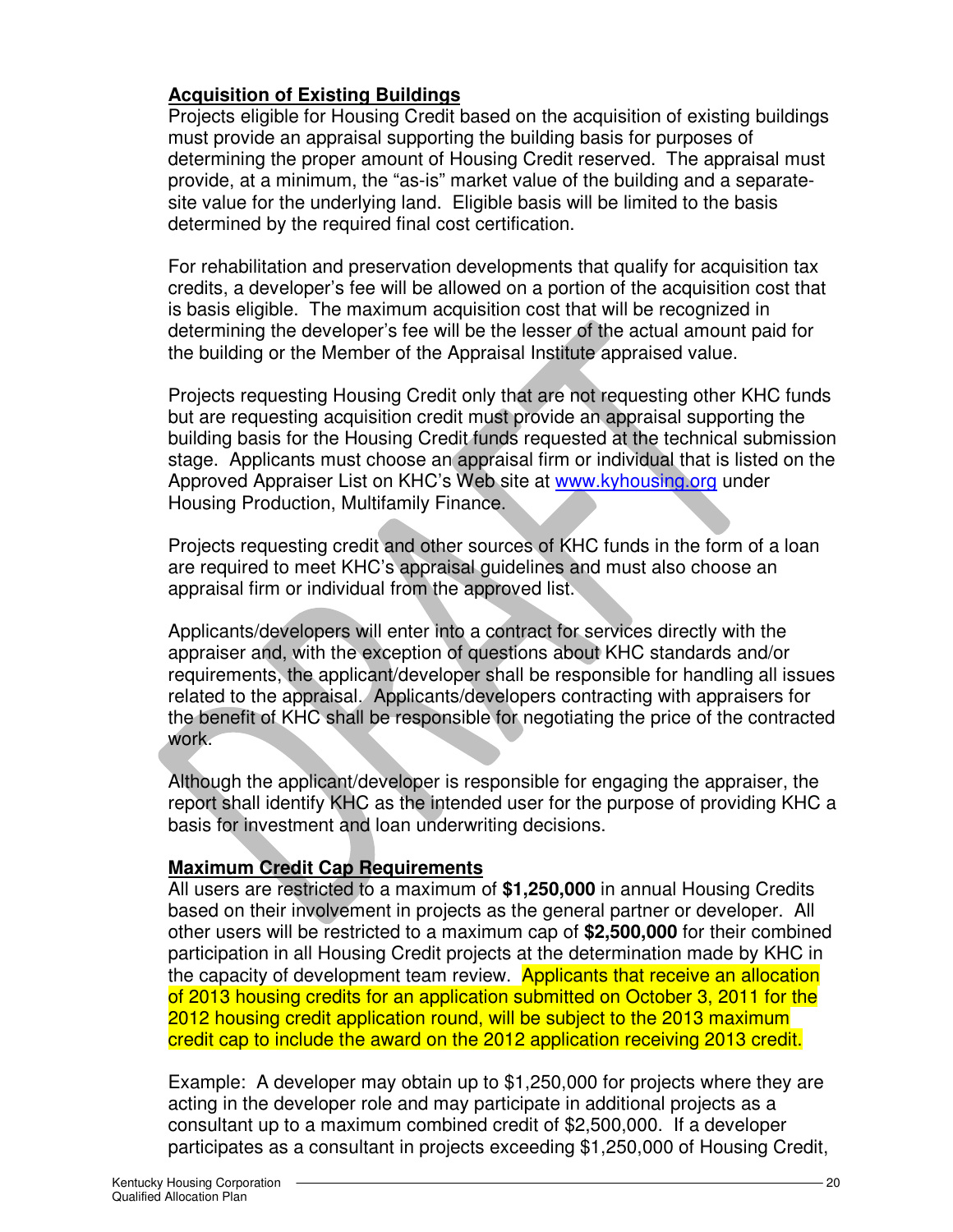the \$1,250,000 developer cap will be reduced accordingly.

"**Users,**" to which the credit cap applies, are general partners, parent organizations of general partner entities, affiliates of the general partner, or managing members of entities to which Housing Credits have been awarded. "**Affiliate**" is any entity that directly or indirectly controls another entity or has a controlling interest in the entity. "**Controlling Interest**" is defined as the possession, direct or indirect, of the power to direct, or cause the direction of, the management and policies of an entity, whether through the means of ownership, position, contract, or otherwise. In addition, "**controlling**" means the possession, direct or indirect, of the power to direct, or cause the direction of, the management and policies of an entity, whether through the means of ownership, position, contract, or otherwise. These definitions do not include the relationship of syndicator or limited partner.

- a. Organizations acting as users, general partners, or developers are limited to a maximum of \$1,250,000 in annual Housing Credits based on the determination made by KHC in the capacity of development team review.
- b. Organizations acting as consultants are limited to a maximum of \$2,500,000 in annual Housing Credits based on the determination made by KHC in the capacity of development team review. If a consultant is also participating in the Housing Credit program in the capacity of a developer on other projects, then their combined participation will be limited to \$2,500,000.

An "**organization,**" to which this cap applies, is defined as the actual entity indicated in the application and any parent organization or affiliate of such entity (see the preceding paragraph for definitions of affiliate and other applicable terms). This restriction includes any applications in which such organization is indicated as a general partner or developer. If a developer enters any additional projects after reservation agreements are issued, these will count against their cap for the following year. Full disclosure of relationships between all development team members must be included in the application. At the time of reservation and allocation, each general partner and developer must execute a certification that their participation in Housing Credit projects is limited to the maximum credit cap amounts.

If an entity does not fully disclose all participation, then such entity may be banned from participating in the Housing Credit program for one year from the date of discovery by KHC.

KHC reserves the right to determine to which entities the maximum credit cap may apply. Any such determinations shall apply only to the applications received in 2012-2013 housing credits and shall not be bound or limited by any determinations made by KHC for any previous year. The annual credit amount for each project will be applied to each general partner, developer, guarantor, or consultant regardless of ownership interest. Thus, a 51 percent general partner will have the entire project credit amount applied toward its cap, rather than 51 percent of the credit amount.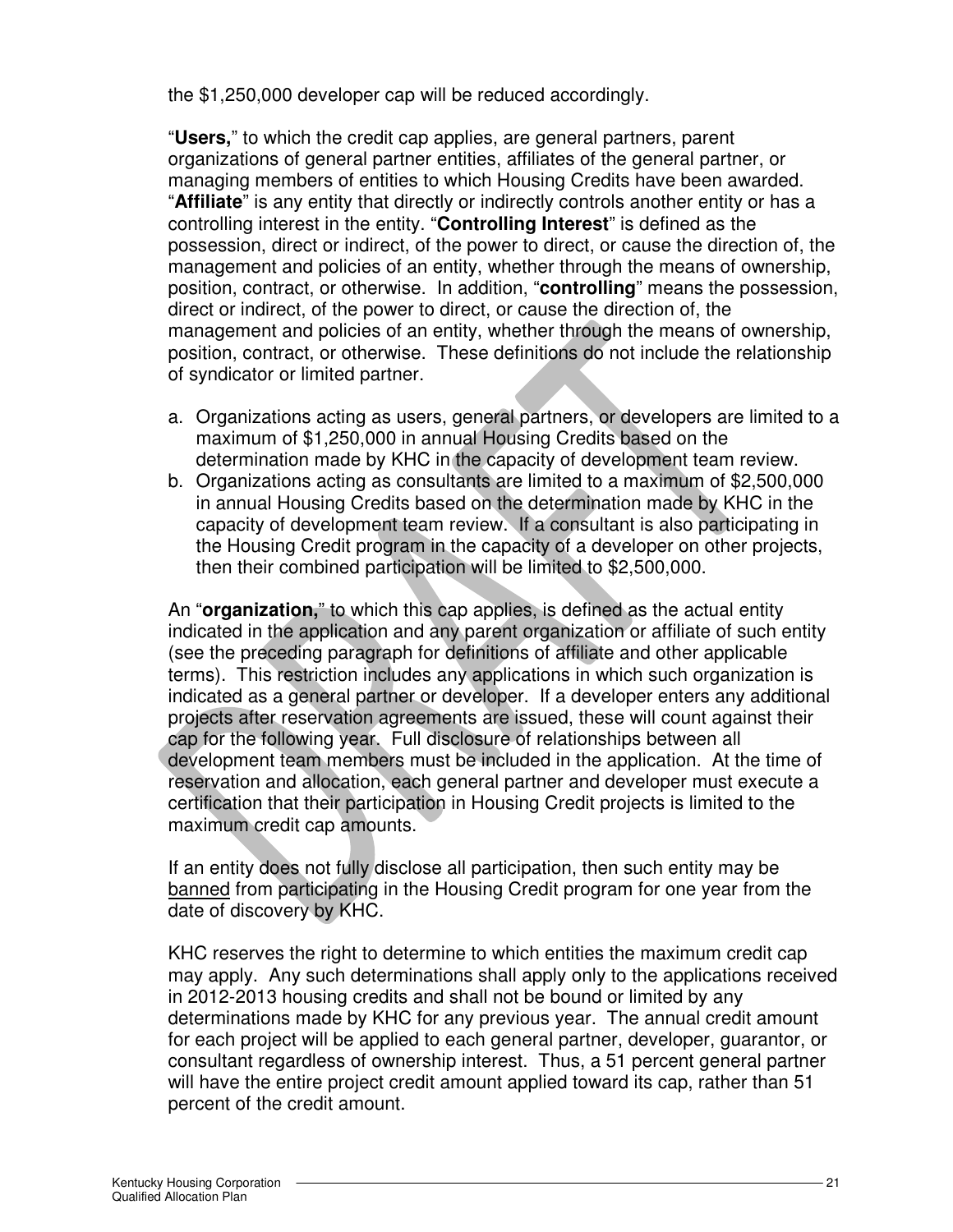However, tax-exempt bond projects, the special needs set a-side in the nonprofit pool, and the state priority set-aside are not restricted to this cap.

#### **Maximum Fees**

Applications utilizing Housing Credit will be limited to the following fee structure, regardless of the total project costs.

| <b>General Requirements</b> | up to $6\%$ |
|-----------------------------|-------------|
| Overhead                    | up to $2\%$ |
| Profit                      | up to $6\%$ |
|                             |             |

### **Developer Fee (To be discussed at developers forum)**

The allowable fees for developers are based on the total development cost (TDC) of the project. The developer fee on any Housing Credit project may not exceed 15 percent, unless approved by KHC's Board of Directors. At KHC's sole discretion, tax-exempt bond financed projects may be allowed an increase in developer's fee.

For projects where there is an identity of interest or the appearance of an identity of interest between the developer, consultant, contractor/builder, architect, attorney, or nonprofit agency, KHC expects increased transparency and accountability. At KHC's discretion, it may take actions to limit an entity's involvement or compensation if it believes there to be either an actual or an appearance of inappropriate accountability among the development team.

**Note:** Identity of interest exists where there is a financial, familial, or business relationship that permits less than arm's length transactions. This includes, but is not limited to, the existence of a reimbursement program or exchange of funds; common financial interests; common officers, directors, or stockholders; or family relationships between officers, directors, or stockholders.

The developer fee (as a percentage) is calculated as follows:

Developer Fee + Consulting Fees + anything resembling consulting or developer fees divided by

#### Total Project Costs–Developer Fee–Consulting Fees–anything resembling consulting or developer fees

#### **Minimum Set-Asides**

For a project to qualify for a Housing Credits, it must meet a minimum lowincome set-aside requirement. The minimum set-aside requirement must be met no later than the close of the first year of the credit period for each building.

The owner of the project must irrevocably elect either the 20/50 or 40/60 minimum set-aside.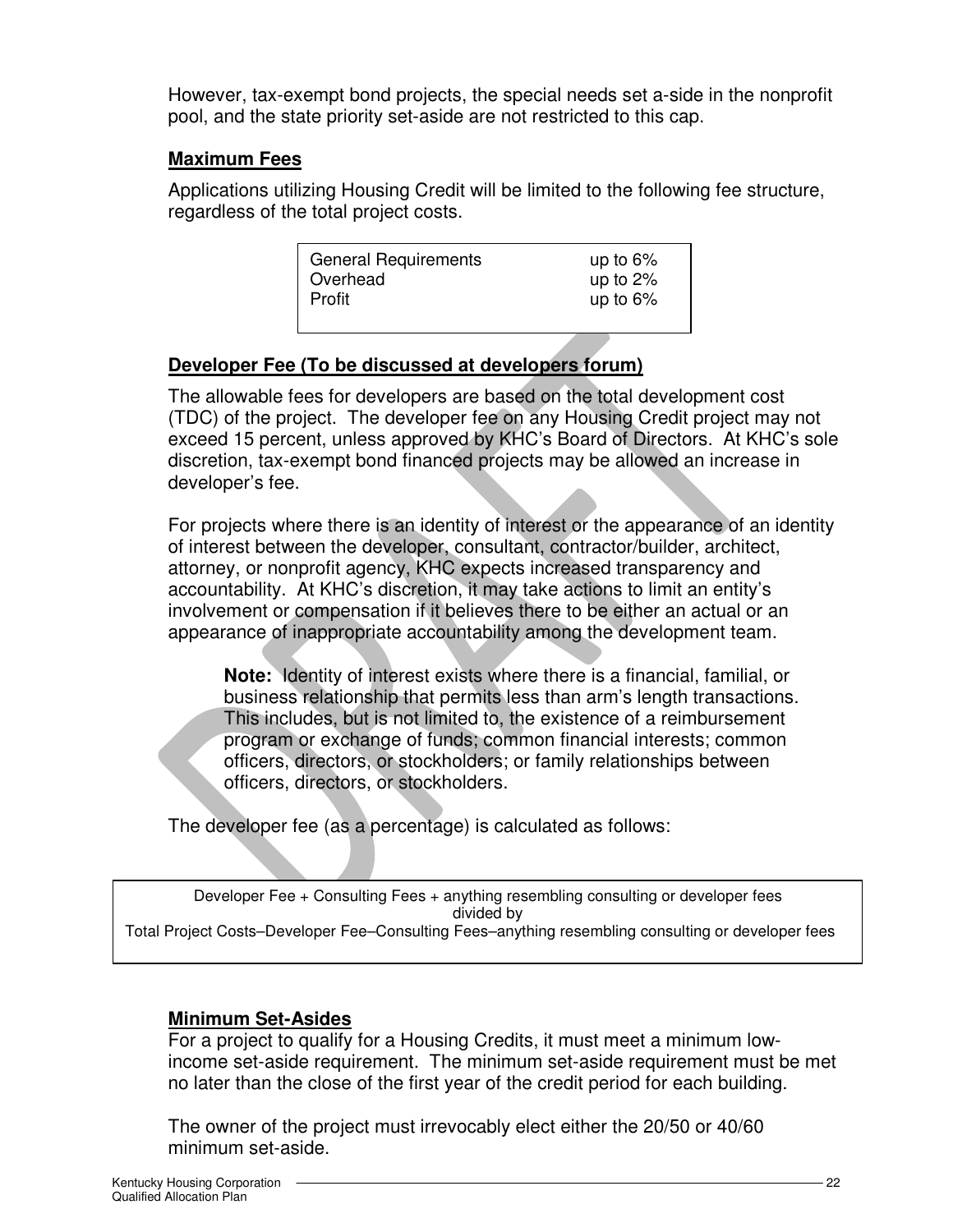- $\checkmark$  20 percent of the rental residential units in the project will be rent restricted and are to be occupied by individuals whose incomes are **50 percent** or less of the area median income.
- **40 percent** of the rental residential units are rent-restricted and are to be occupied by individuals whose incomes are **60 percent** or less of the area median income.

The minimum set-aside is the election that commits the building owner to a specific income level that will serve to define low income for that building. Under a 20/50 election, an owner who claims 100 percent of the units eligible for credit must rent all units to households at or below 50 percent area median income as adjusted for family size in order to claim 100 percent of the credit.

#### **Cost Containment (To be discussed at developers forum)**

While maintaining aesthetic and livable standards, it is KHC's objective to fund as many proposals as possible. Because funds are limited, costs per type of unit and construction costs per square foot are important factors in analyzing applications. KHC has adopted cost containment guidelines to evaluate the total development cost for all projects. The cost containment limits apply to all resources, including Housing Credit only projects. KHC may waive cost containment guidelines for adaptive reuse projects, projects that have federal resources (HOPE VI, HUD 202, or HUD 811) committed, or projects for which such commitment is being processed. All requests for waivers must be made in writing and approved prior to application submission. Projects which receive a waiver for cost containment are not eligible to receive points in scoring pertaining to cost containment.

In the underwriting model, a request is made to enter the cost containment limit for the project. KHC's Cost Containment Guidelines can be found on the Multifamily Finance Web page under Housing Production on KHC's Web site. See Reference Materials. For additional information as it pertains to cost containment, refer to the Rental Production Guidelines.

#### **Building Requirements**

All buildings must comply with all state and local building codes including accessibility standards, applicable federal accessibility laws (including Fair Housing Accessibility Guidelines), and the Americans with Disabilities Act Accessibility Guidelines.

All new construction projects must implement KHC's Universal and Minimum Design Standards to ensure energy-efficient design and construction practices are utilized. Rehabilitation projects are encouraged to incorporate KHC's Universal Design standards when it is feasible. For additional information as it pertains to building code requirements, please refer to Chapter 2 Technical Submission Stage and Requirements in the Rental Production Guidelines.

KHC will review project plans and specifications for compliance with applicable laws and guidelines. During the application stage, preliminary plans should be submitted; however, final plans will be required during the technical submission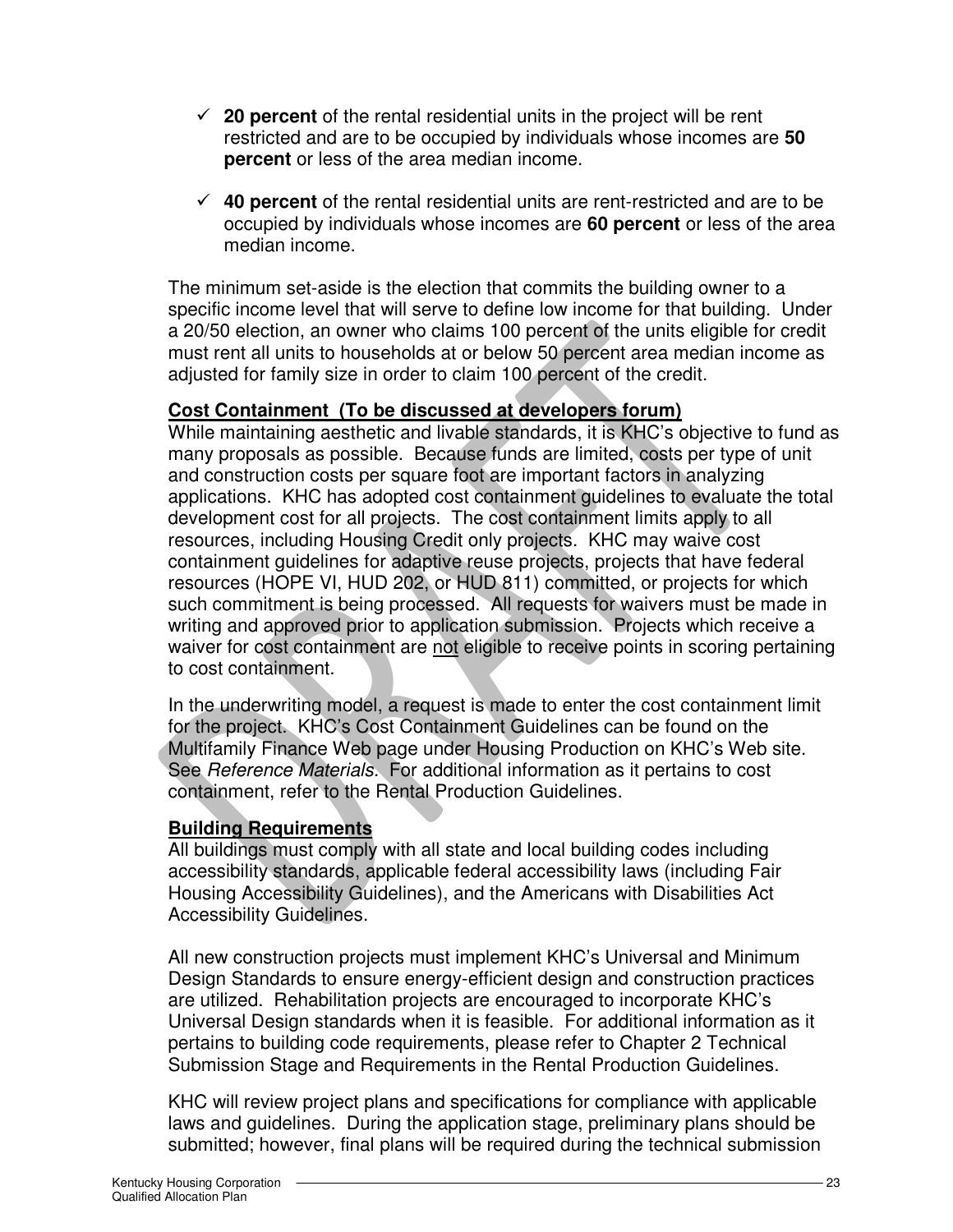stage. Failure to comply with KHC's review shall be cause for project rejection. KHC also reserves the right to note such failure to cooperate in future applications.

#### **Capital/Physical Needs Assessment**

All projects involving substantial rehabilitation of existing buildings must provide a capital/physical needs assessment at application stage. The capital/physical needs assessment must be performed by an independent, qualified, architectural or engineering firm to determine whether the existing building(s) and rehabilitation activities are sufficient to ensure that the building(s) and improvements have a useful life of at least 30 years. All capital/physical needs assessments must contain a capital reserve replacement schedule that details scheduled maintenance, improvements, and corresponding expenditures necessary to extend the life of the facility a minimum of 30 years. Projects applying for Rural Development assistance may provide a 20-year needs assessment. Applicants are responsible for fees for such assessments. In the event the analysis does not support the proposed project, KHC reserves the right to reject or seek modification of the proposal. Variances in the work documented in the capital/physical needs assessment will require the approval of KHC staff. Please refer to Architectural Guidelines for additional information. KHC will require a subsequent capital/physical needs assessment in year 15 and will require the project to adjust the capital reserve replacement schedule accordingly. This requirement is only applicable for projects which obtain KHC HOME or AHTF gap financing.

Adaptive reuse projects in which a complete interior demolition is proposed need only provide a capital and physical needs assessment which address electrical and mechanical systems, the exterior of the building, windows, roof and all remaining structural components

#### **Minimum Square Footage**

The minimum square footage is outlined below. However, refer to Rental Production Guidelines for Architectural and Design standards for additional guidance.

The minimum heated and cooled net square footage for new construction projects is:

Single Room Occupancy (SRO) unit – 150 net square feet Efficiency Apartment – 400 net square feet One-bedroom unit – 600 net square feet Two-bedroom unit – 800 net square feet Three-bedroom unit – 1,000 net square feet Four-bedroom unit – 1,100 net square feet

Rehabilitation projects are encouraged to meet the minimum heated and cooled net square footage, if appropriate.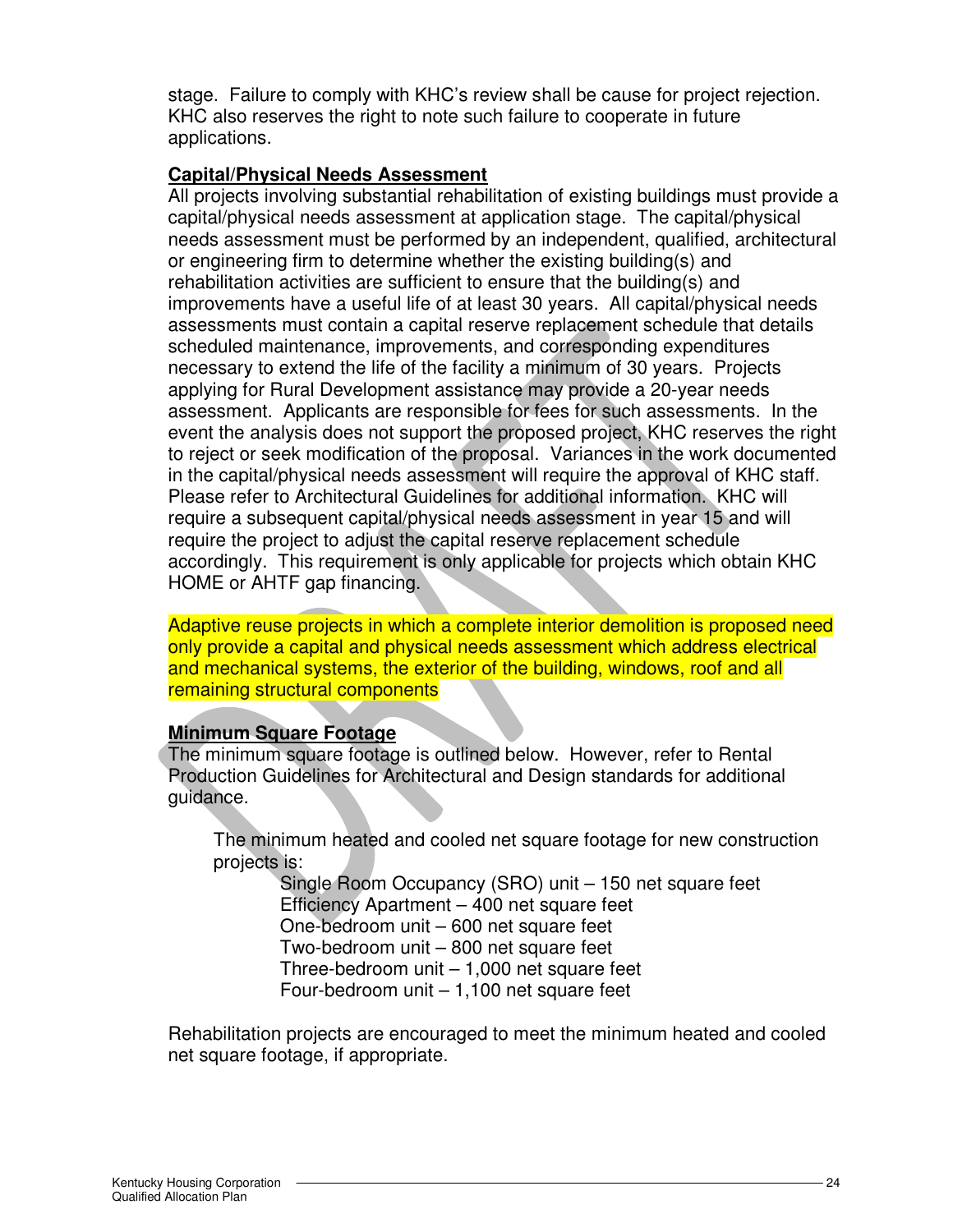#### **Eligible Uses of Housing Credit**

Eligible properties include:

- One or more rent-restricted dwelling units available for long-term continuous rental use.
- Newly constructed buildings.
- Adaptive reuse projects.
- Substantial building rehabilitation of at least \$20,000 per low-income unit or 20 percent of adjusted basis, whichever is greater.
- Projects that include acquisition and substantial rehabilitation of existing buildings that were last placed in service or underwent a substantial rehabilitation (equals or exceeds 25 percent of basis) no less than ten years prior to acquisition.
- Projects may consist of buildings on scattered sites within the same county. KHC will not allow scattered sites covering multiple counties.

#### **Financial Requirements** (Not all-inclusive)

KHC has established financial underwriting guidelines for rents charged, debt coverage ratios, operating deficit reserves, and reserve for replacement requirements. Please thoroughly review the requirements established in the underwriting model and KHC's rental guidelines. If KHC's requirements differ from a syndicator/investor or a federal program's requirement, then KHC may be willing to negotiate a modification to KHC's requirements.

- Rents Charged: The rents charged to low-income tenants cannot exceed 30 percent of the applicable income limit adjusted for unit and family size less an allowance for tenant-paid utilities, if applicable. (Section 8 subsidy payments are not included in the tenant rent computation.)
- Construction Contingency: The construction contingency should not exceed 10 percent of total construction hard costs. Acquisition of the property should not be included as hard costs. If no contingency is being requested, the applicant must explain the rationale as to why none is required. Furthermore, if no contingency is requested and change orders occur during construction, the applicant is responsible for all such costs. All change orders must be submitted, reviewed, and approved by KHC at the time the change is deemed necessary. KHC will not process change orders that do not follow these procedures. Failure to follow this policy may result in future reductions in scoring. **KHC does not allow a soft cost contingency.**
- Debt Coverage Ratio (DCR): The required DCR in year one must be at least 1.25 and should remain at or above 1.0 through year 15. Projects that do not have any debt associated with the project will satisfy KHC's debt coverage ratio requirements.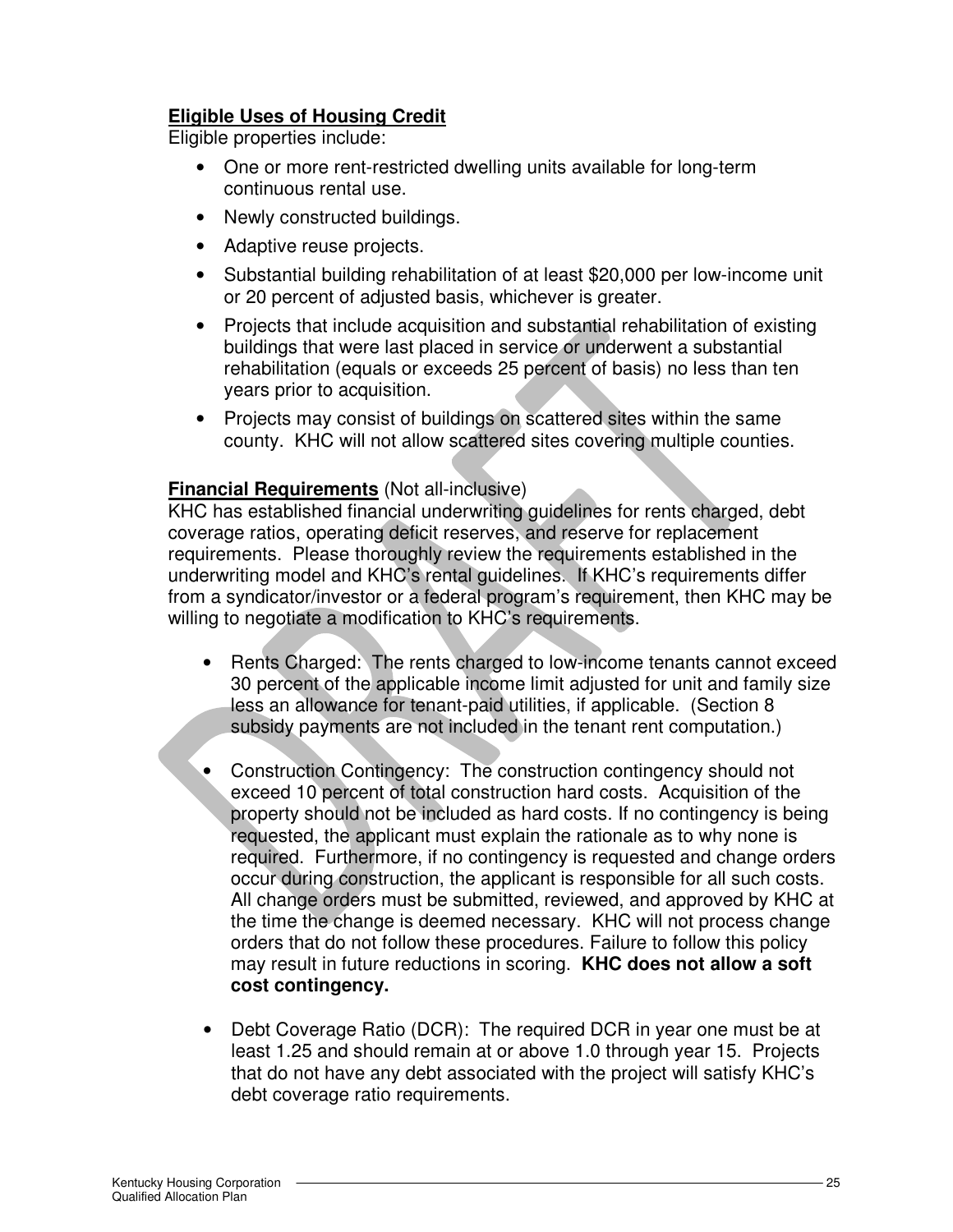- **Projects requesting Housing Credit only must meet the DCR** requirements established by an investor or governmental entity if the investor or governmental entity accepts a lower DCR. All required DCRs, if lower than KHC's limit, must be reflected in either the syndication agreement or from the governmental entity and the investor or governmental entity must provide its 15 year proforma. All projects must have positive cash flow through year 15.
- Operating Deficit Reserve (ODR): All applicants will be required, prior to closing, to sign a certification stating that a separate account has been set up for an ODR. The purpose of the reserve is to fund the day-to-day operating expenses and debt service until the project reaches stabilized occupancy.

KHC calculates the minimum requirement as follows:

Six months of projected operating expenses

- + Six months of debt service payments
- = Minimum Operating Deficit Reserve Required

If the equity provider requires a lower amount than KHC's minimum, KHC will negotiate a new ODR amount with the equity provider.

If KHC is funding the ODR account, the full amount is required to be drawn on the final draw.

For purposes of KHC underwriting, the ODR is a total reserve that may include rent-up reserves, lease-up reserves, etc. KHC will hold the ODR account unless otherwise indicated in a syndication agreement, first mortgage lender, or by a federal program.

• Reserve for Replacement (R4R): All applicants are to establish an R4R account per the rental guidelines. KHC will hold the R4R account unless otherwise indicated in a syndication agreement or by a federal program. The R4R annual deposit shall increase at 3 percent annually, or as prescribed by KHC. For projects that KHC holds the R4R account, at the end of the compliance period, KHC will apply any unused R4R account balances to KHC resources committed to the project. In addition, for projects in which the R4R account is held by another entity, any such balance must be submitted to KHC at the end of the IRS 15-year compliance period for capitalization of such an account for the remainder of the HOME and/or AHTF affordability period.

KHC calculates the minimum R4R as the greater of:

o \$275 per unit for new construction or \$325 per unit for rehabilitation developments as applicable.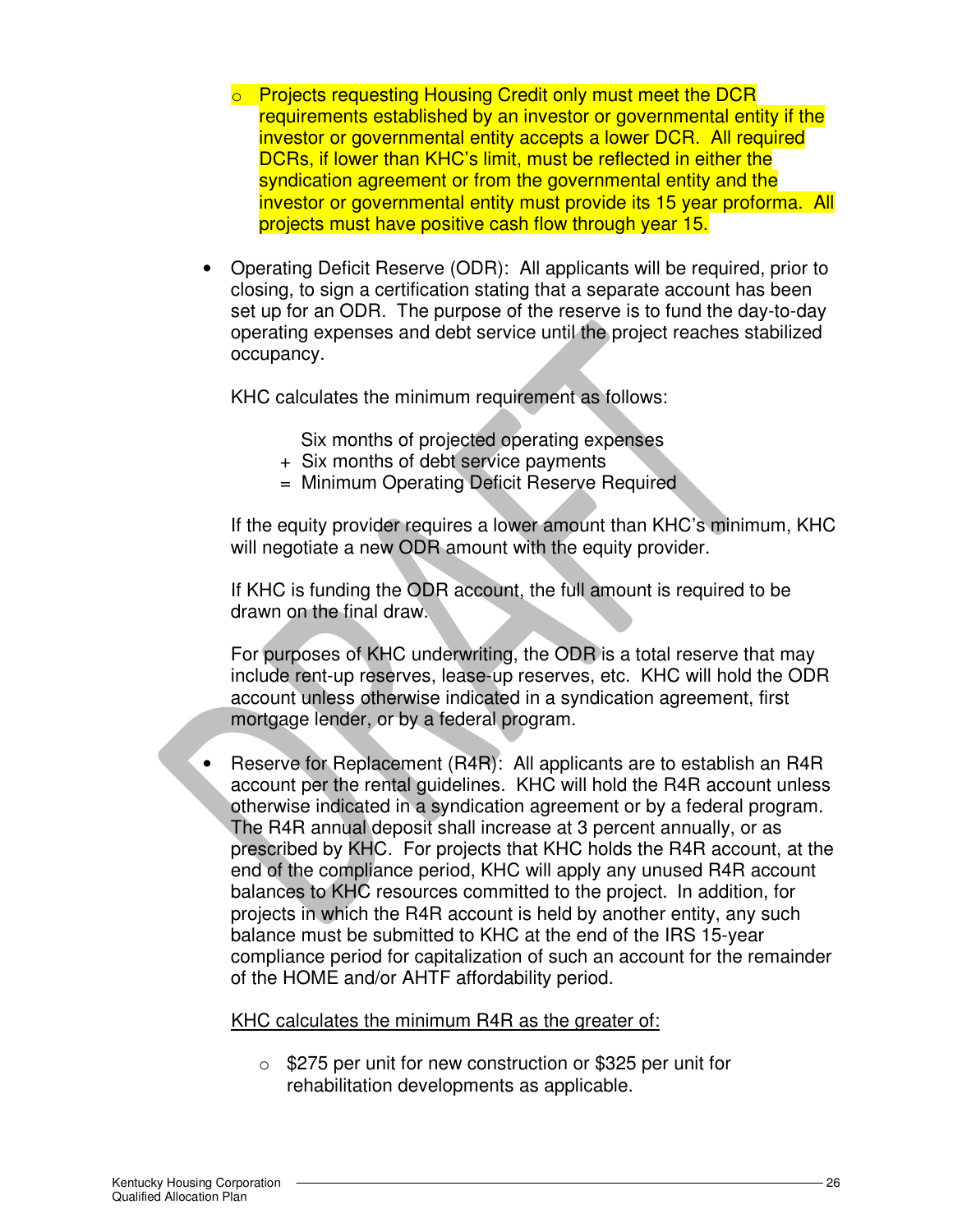- If services are a requirement to live in the housing units, generally these service fees must be included in gross rent.
- The income and rent restrictions apply for a minimum of 30 years plus, a three-year vacancy decontrol period. Noncompliance with the restrictions can lead to credit recapture and substantial penalties from the Internal Revenue Service.
- Projects utilizing a tax-exempt bond financed source of debt financing are automatically eligible for 30 percent present value credit (4 percent credit) outside the credit ceiling.
- KHC will award the lesser of the Housing Credit amount determined by KHC or the amount requested by the applicant.

Please refer to the Housing Credit rent and income chart for the maximum rent and income limits for this program. This can be found on KHC's Web site on the Housing Production page under Multifamily Finance, Reference Materials.

# **Technical Assistance**

Kentucky Housing has expanded its services to include additional technical assistance opportunities for developers to access to ensure a project's success.

Developers and community officials are encouraged to contact to obtain assistance with projects throughout the development and application process. This assistance is offered to both new and seasoned developers.

In order to submit an application, a member of the development team must have developed, operated, and completed a project that is now in the affordability stage with compliance and has developed at least ten rental units with Kentucky Housing Corporation. However, if no member of the development team meets this qualification, then a member must request application process technical assistance. The individual(s) who will be responsible for the day-to-day activities of the project, once approved, is required to attend the program process technical training.

This type of assistance takes new partners through the process of documentation requirements, scoring criteria, relocation requirements (if applicable), design, and construction requirements, etc. **NOTE:** Requesting or attending technical assistance training does not guarantee the project will be awarded funds. Contact Andrew Hawes, toll-free in Kentucky at (800) 633-8896 or (502) 546-7630, extension 326; TTY 711; or e-mail ahawes@kyhousing.org.

# **Application Submission Requirements**

One annual application round is scheduled for projects requesting competitive Housing Credit. The schedule below indicates the Housing Credit amount available and the submission/notification dates for the round.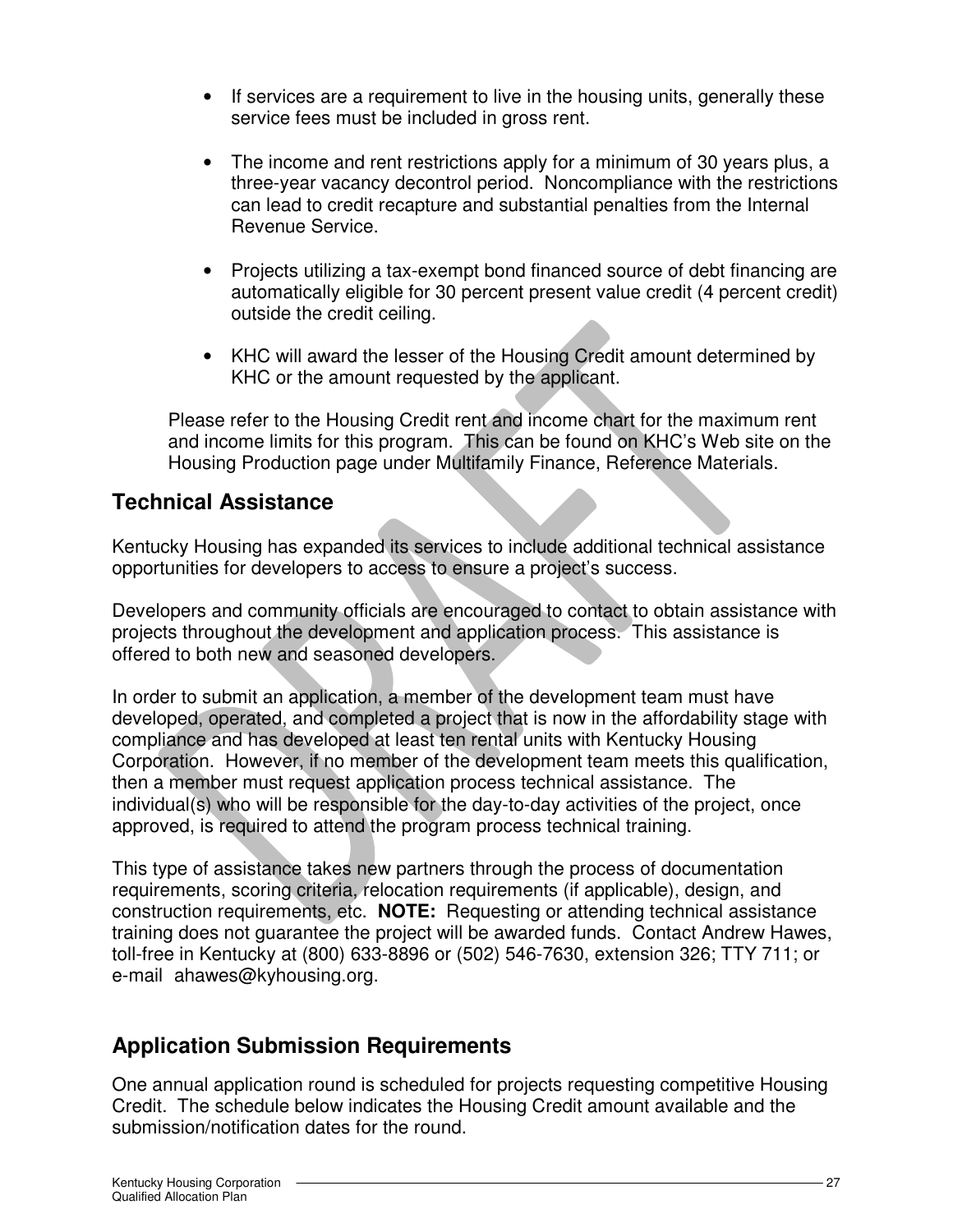| <b>Housing Credit Submission Dates</b> |                                                                             |                        |                     |  |
|----------------------------------------|-----------------------------------------------------------------------------|------------------------|---------------------|--|
|                                        | <b>Capacity</b>                                                             | <b>Electronic</b>      | <b>Award</b>        |  |
|                                        | <b>Review</b>                                                               | <b>Submission</b>      | <b>Notification</b> |  |
| 2013                                   | <b>Opens</b><br>January 2,<br>2012 and<br>closes on<br>February 24,<br>2012 | March/April 1,<br>2012 | April/May 2012      |  |

All applicants must submit applications for funding electronically. The application is located at www.kyhousing.org under Housing Production> Multifamily Finance> Application, Guidelines and Underwriting Models. KHC has enhanced the online application to allow applicants to upload required attachments. Each item must be individually attached in the section provided; please refer to the application checklist in the Rental Guidelines for further guidance on each specific attachment.

In order for the application to be considered complete, the following must be submitted by 5:00 p.m., ET, on the date applications are due, as noted above:

- A fully completed application, submitted online
- All applicable attachments as outlined on the application checklist, uploaded online (if a particular attachment is not applicable, a blank sheet identifying the attachment name and number marked "not applicable" must be submitted in its place)
- A compact disc or flash drive containing a copy of all attachments
- One hard copy set of original plans and specifications

The compact disc or flash drive and the hard copy set of original plans and specifications must be received by 5:00 p.m., ET, on the date applications are due to:

> **Kentucky Housing Corporation Multifamily Finance Department 1231 Louisville Road Frankfort, KY 40601**

It is the applicant's responsibility to plan enough time for mail, overnight or hand delivery of the disc or flash drive, plans and specifications to ensure they are received at KHC by 5:00 p.m. on the application due date.

If for some reason an applicant cannot upload the required attachments, the required attachments must be submitted on a disc or flash drive rather than paper copies. All attachments must be uploaded to the online application in order to receive bonus points. KHC's maximum file size is 5 megabytes (MB). If a file is larger than 5 MB, it must be separated into smaller files and uploaded. The only exception is for personal financial information, which may be submitted separately, either in paper or on compact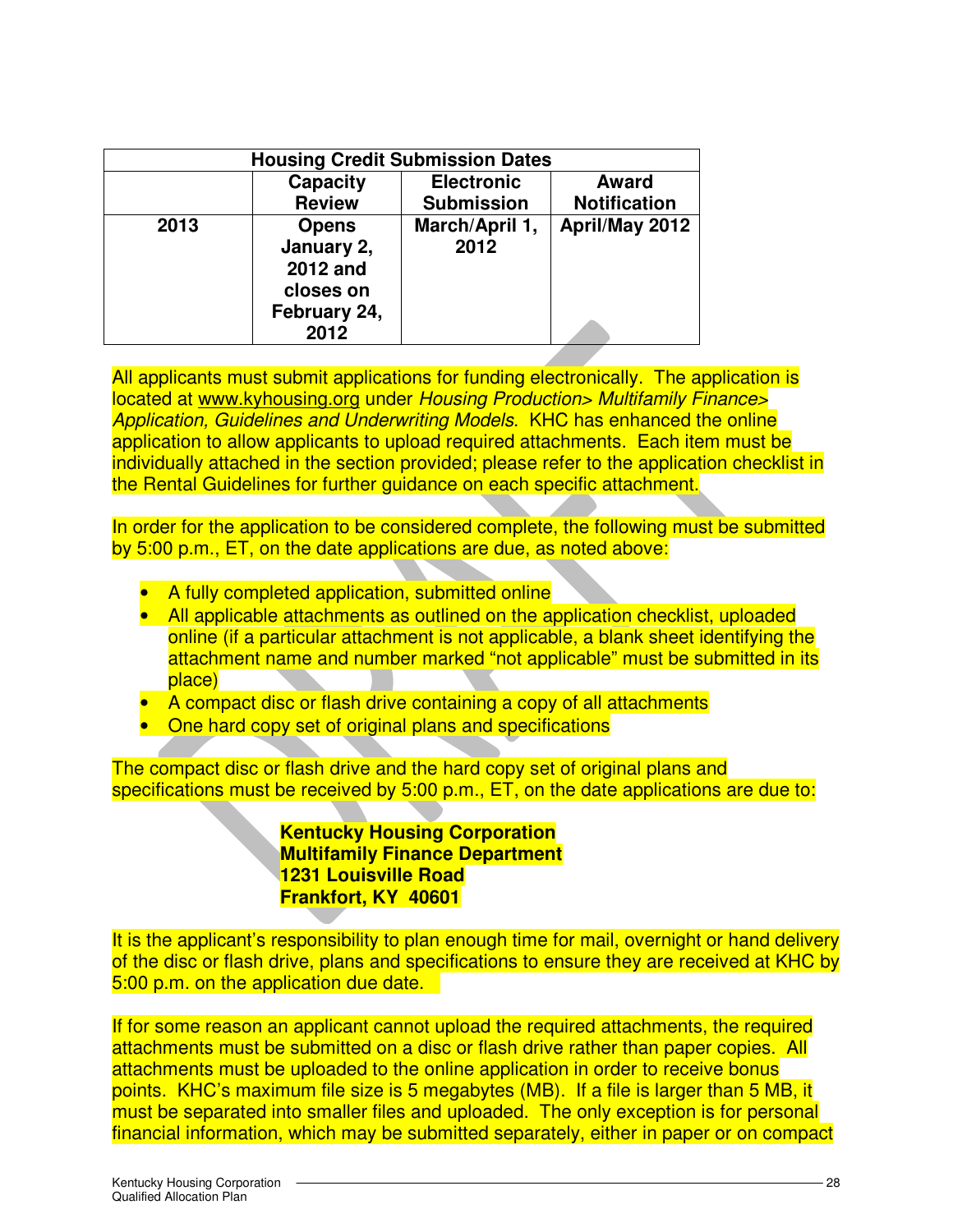All applications must obtain a minimum score as referenced on score sheet as outlined in Scoring Criteria to be considered for funding. The core scoring components are Capacity of the Development Team, Project Design and Location, Ready to Proceed, and Financial Design.

All applications for Housing Credits will need to complete the Rental Housing Application on the Web and supply all required information and documentation in accordance with the guidelines. Please refer to the Rental Production Guidelines for additional guidance pertaining to programmatic requirements and architectural and construction guidelines. All applicants will be required to submit the electronic application and attachments.

# **Application Review Process**

Although KHC will award funds to the highest scoring projects within their respective pools, KHC will make every effort possible to ensure that funds are geographically distributed across the state. **KHC reserves the right to allocate credits to lower scoring applications to ensure equitable allocation of resources in each congressional district throughout the state.** 

**NOTE:** Incomplete applications will be returned to the applicant. Additionally, KHC reserves the right to reject any application that does not meet the application requirements. **KHC will reject** applications which do not submit key documents such as, underwriting models, evidence of site control, market study or other documents which KHC determines to be critical for application review. Applicants will not be permitted to submit any documents after the application due date.

#### **Projects that do not comply with all of the requirements and policies may be subject to reduced scores on future applications due to noncompliance.**

#### **Review Process**

Funding is based upon a three-stage process: scoring criteria, financial feasibility, and market need. Applications must pass the first two stages before funding can be determined. Failure to successfully meet the requirements of any stage will result in the rejection of the application.

Stage 1 Scoring Criteria – Applications will be scored based upon capacity of the development team, targeting plan, project design, location, readiness to proceed, and financial design. Applicants must receive a minimum score as referenced on score sheet in the scoring criteria in order to move to Phase II for all competitive applications. Applications will be ranked according to their assigned score and those with the greater number of points receive priority in the Housing Credit award process. Projects will be reviewed on the basis of the documentation contained within the application and supporting documentation. KHC will review and score each application based on the information presented and will not contact developers for clarification or to obtain missing information. If KHC experiences a problem retrieving attachments that were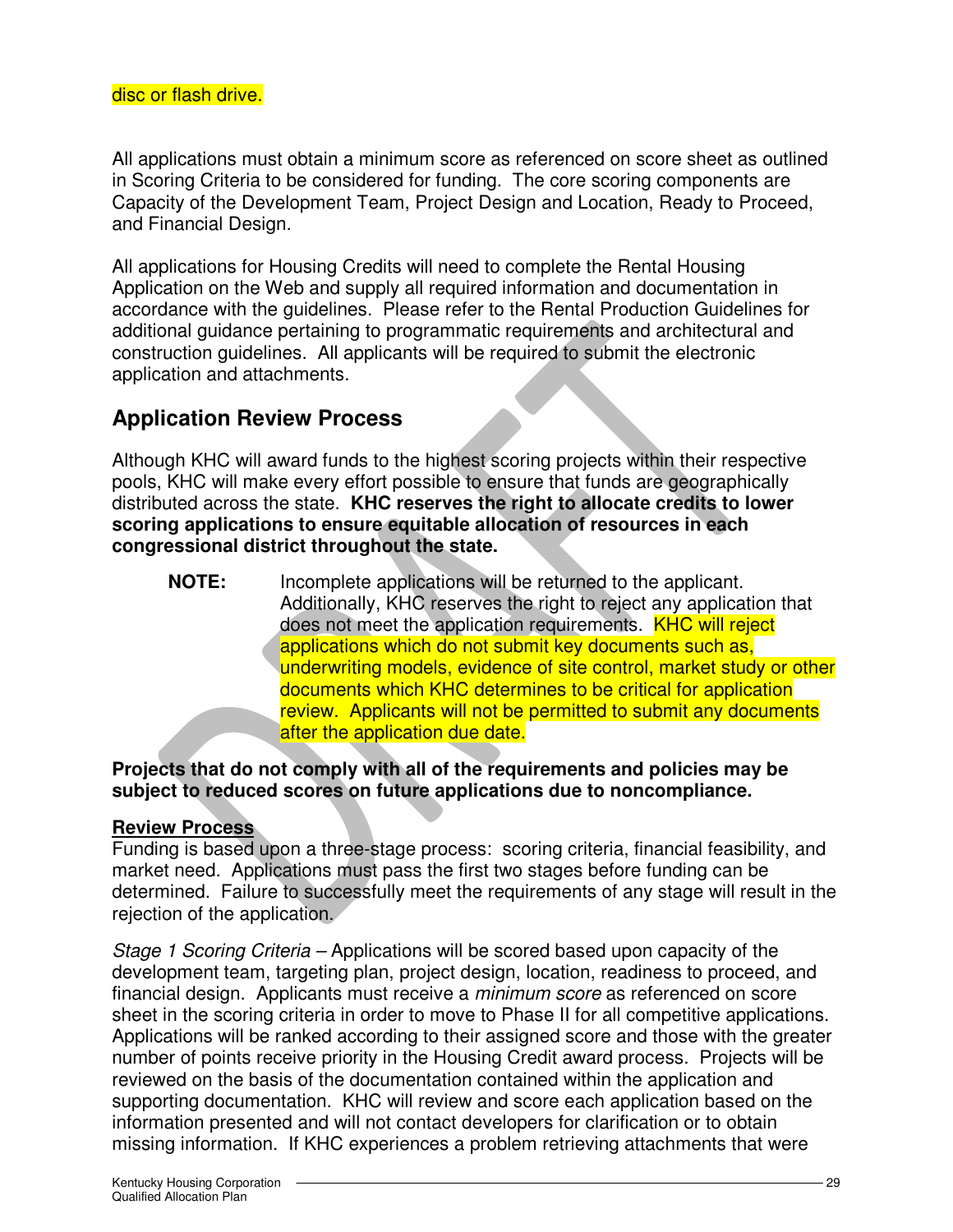uploaded to KHC's system, staff will look to the CD or flash drive provided, if KHC is still unable to open an attachment. KHC will contact with the developer will be made to have paper copies provided.

Please refer to Scoring Guidelines as additional reference pertaining to the three stages of scoring.

Ties in scoring will be resolved in accordance with the following priorities:

- 1. Combined total points in project design and financial design.
- 2. Lower amount of Housing Credits per unit.

Once all applications have been reviewed and scored, KHC will make the **preliminary** project score sheet available to the appropriate contact for each application. Applicants will not be made aware how other applications have scored. KHC will establish a timeframe by which applicants can review their initial scores and offer written feedback as to if they disagree with the preliminary score. Applicants will not be able to submit any additional documentation or a revised pro forma at this time; rather, the review will allow the applicant the opportunity to address any over sites or calculation errors by KHC staff. This new stage in the process may delay final funding announcements for up to one month.

KHC will then make final funding decisions based upon these scores. All funding decisions will be final and will not be subject to appeal.

Stage II Financial Feasibility – A project is financially feasible if **all** federal, state, local, and/or KHC program guidelines are met and the project is still viable. Rents and expenses must be reasonable, the sources and uses must balance, and the debt coverage ratio must adhere to KHC's requirements. A review of the submitted underwriting model, along with information in the application and attachments, will be conducted. The application, underwriting model, and supporting documentation must all be in agreement. If a contradiction exists between the underwriting model and the application, the information in the underwriting model will be used to determine the financial feasibility.

#### **Credit Review**

Credit review documentation must be submitted for both the developer and general partner(s) of the ownership entity of the project. If all general partners are not known at the time of application submission, the credit review documentation must be submitted for the developer entity at a minimum. Failure to submit credit review documents will result in KHC denying the application. KHC reserves the right to request additional financial information as required to conduct this review.

Developers or general partner(s) submitting multiple applications are only required to provide credit review documentation once; however, each application submitted must clearly identify where the submitted documentation can be located if included in different application packet.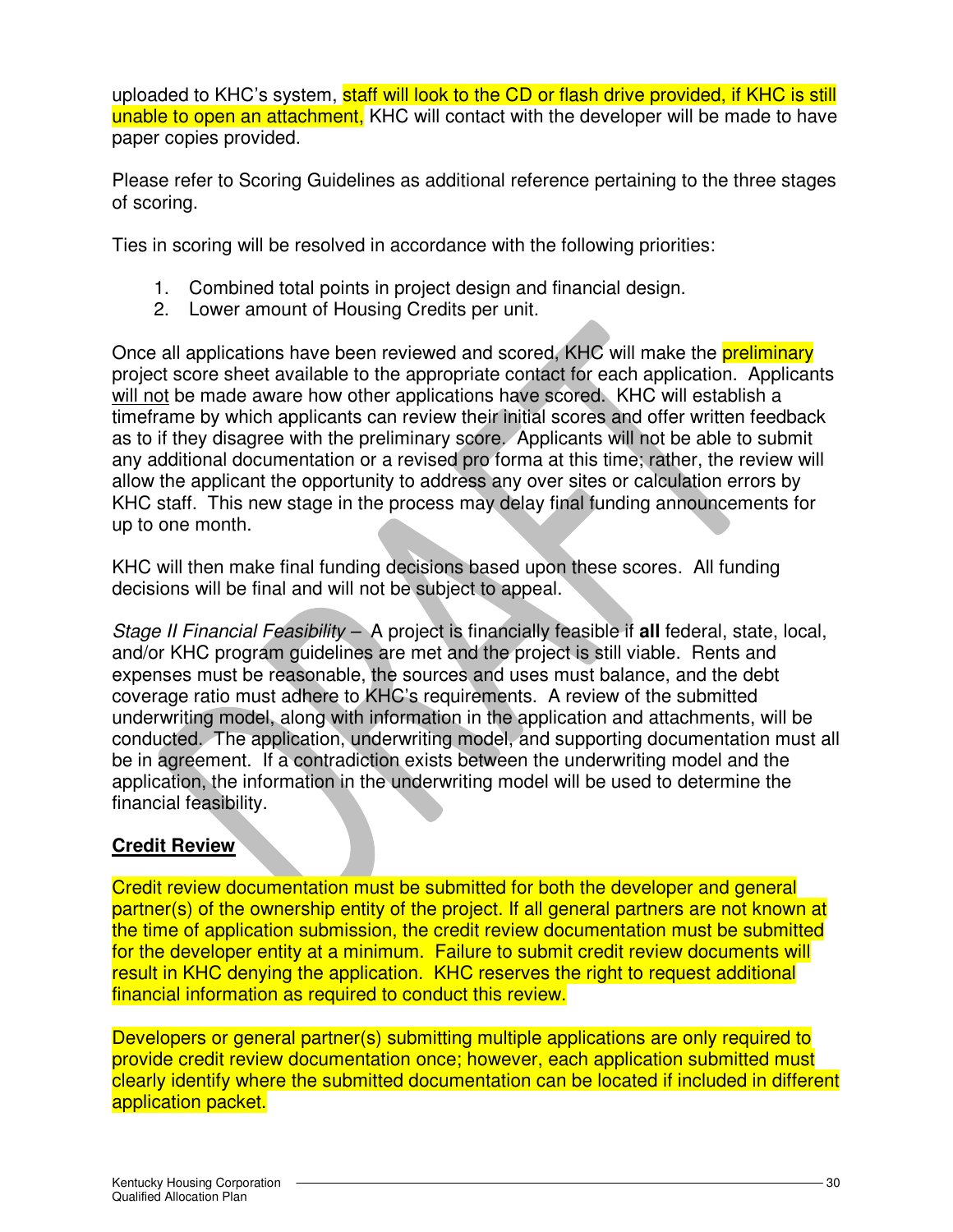For projects allocated KHC resources (not applicable to housing credit only projects), KHC may require a quarantor. The quarantor may be any entity or individual, other than the borrower (if borrower is a single asset entity) and general partner(s)/managing member of the ownership entity, which has adequate financial resources and capacity to accept liability for completion of the project or repayment of all KHC resources in the project in the event of default or termination of the project. Guarantees to KHC are required to be effective for two years from the placed in service date. All business financial statements should be compilation statements or audited financial statements prepared in accordance with Generally Accepted Accounting Principles (GAAP). If submitting compilation statements, there must be a certification contained with the statements certifying that they meet the requirements for a compilation statement.

All developers, general partner(s), and guarantors (other than individual guarantors) must submit the following:

- Most recent one-year development entity financial statements
- Independent Accountant's Report
- **Balance Sheet**
- Statement of Operation and Retained Earnings
- Cash flow statement
- Year-to-date development entity financial statement
- Most recent one-year business tax return or Form 990
- Current bank statement that supports cash pledged to the project (if applicable)
- Business Credit Report Certification/Authorization

Individual guarantor must submit the following documentation:

- Three years personal tax returns
- Current personal financial statement
- Current bank statements
- **Personal Credit Report Certification/Authorization Form**
- KHC Personal Financial Statement (Should be prepared electronically and printed. Can be located on KHC's Multifamily Finance Web site at www.kyhousing.org).

Kentucky Housing Corporation will order a business credit report from Equifax on all developers, general partner(s), and guarantors where applicable

#### **Development Team Creditworthiness**

If the applicant is applying for funds that require a guarantee, the appropriate financial documents will be reviewed to confirm the ability to guarantee the level of funding requested. If funds are being pledged to the project, bank statements will be reviewed to verify adequate funds are currently available.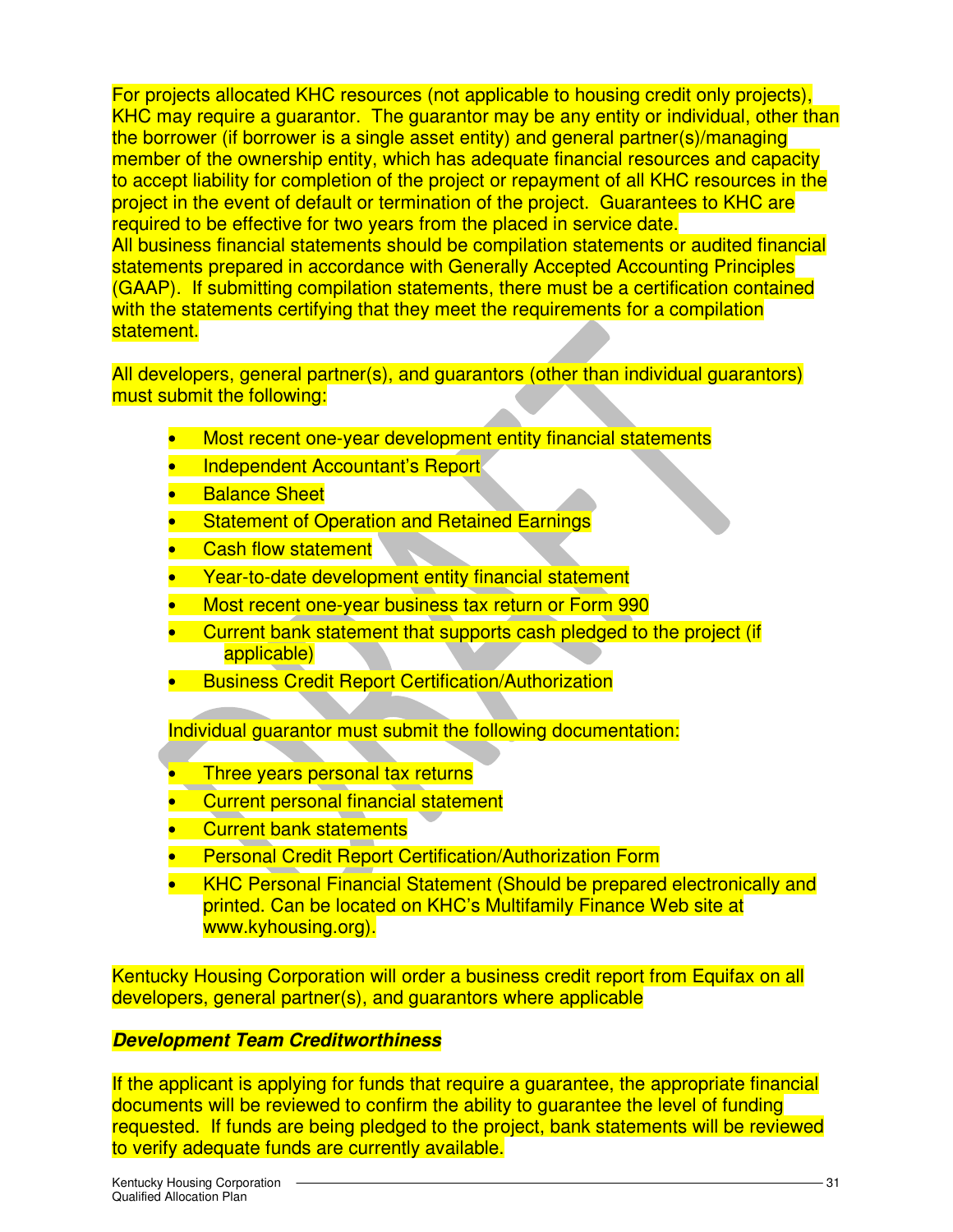If the applicant is applying for funds that do not require a guarantee, the appropriate documents are reviewed to show creditworthiness. The review will verify the applicant's other business ventures and/or personal finances, where applicable, are handled in an effective, efficient manner. Discrepancies between credit reports and financial statements are a red flag. Low Paydex scores for business reports and low FICO scores for personal credit reports are also red flags and may require more information. Near term liabilities that the applicant is not likely to satisfy or financial statements that do not match tax returns are also areas that may require further explanation.

Other than review for cash pledged or guarantees provided, the review is to find a track record that the proposed owner/developer has a history of managing finances in an efficient manner in his/her other business practices and is an acceptable risk to KHC to develop this project.

**NOTE: KHC reserves the right to request additional financial information, as needed. KHC deals with all financial information in a confidential manner. This information is never shared with any other entities.** 

For additional information pertaining to creditworthiness, please see Scoring Guidelines.

Stage III Market Need – Market studies are required to be submitted at the time of application and will be reviewed in accordance with KHC's guidelines. Upon review of the market study, if it is found to have an acceptable market, then the project will continue to move forward. However, if the study is not acceptable, **funds will not be allocated and the application will be denied**. Market studies will only be accepted by firms that are on KHC's approved list. Please refer to technical submission stage of the QAP for additional information pertaining to market studies.

#### **Partial Awards**

**KHC will not allocate partial awards of 2013 housing credits.** 

#### **Conditional Approval Process**

Funding recommendations are made by the application review team that consists of staff representatives/specialists of the program area within KHC's Multifamily Finance Department, underwriters, and Design and Construction Department staff.

The recommendations are based on application review as submitted by the applicant with possible minor underwriting adjustments. Once a project is approved for funding, KHC at its sole discretion reserves the right to accept or reject changes to the underwriting model. Projects proposing changes to the underwriting model after award is made will be subject to additional underwriting review. For example: If a project is submitted with an equity letter of intent with credit purchase pricing of \$.75 but later receives pricing of \$.90 then KHC will re-underwrite the project and reduce credit and/or other KHC resources prior to non-KHC resources being reduced. Other examples include changes in interest rates and construction costs.

Since it is possible for an entity to submit numerous applications in several pools which exceed the applicable funding caps for a developer and/or consultant, KHC will allocate credits in the following order: rural pool, urban pool and nonprofit pool. Thus, if an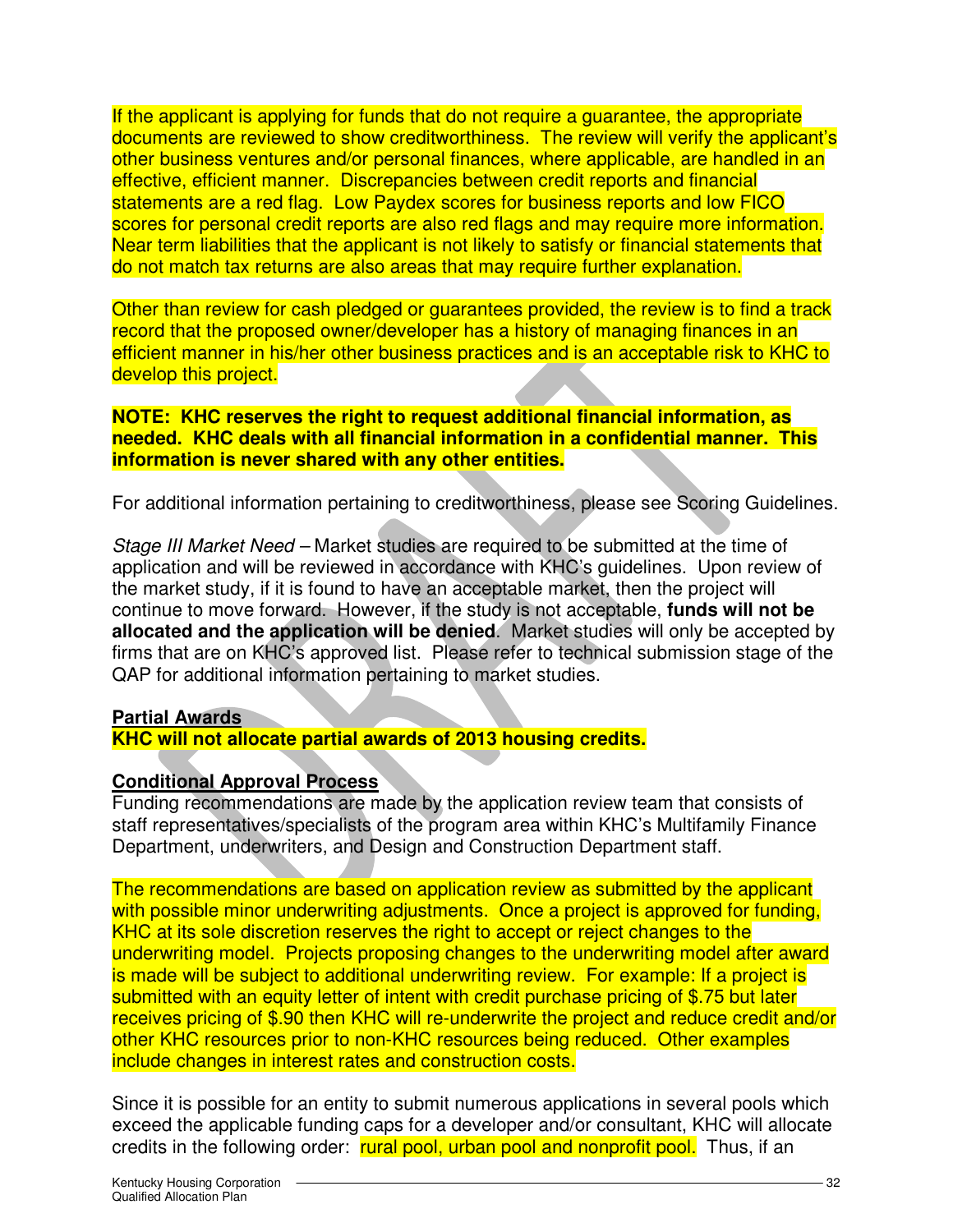entity submits applications in each pool as developer and/ or consultant, but the cap is reached with high-scoring applications in the rural pool, then projects in the other pools (regardless of score) will not be eligible for an allocation of credits. If a consultant reaches their perspective cap prior to one of his/her developer's eligible projects getting funded, the developer's project will not be funded due to the combined participation cap.

Staff recommendations are presented to the credit review committee for conditional project approval.

Once conditional approval is received, staff will present the funding awards to KHC's Board of Directors. These announcements will be posted on KHC's Web site under Housing Production and will also be sent through KHC's eGrams. Approved projects will receive a conditional commitment letter based upon technical submission requirements.

KHC reserves the right to terminate its obligations regarding any commitment or award if the terms of the application or any part of the transaction are changed in any material respect, such as if any material information submitted to KHC proves to be inaccurate or incomplete in any material respect; or if any material adverse change occurs; or any additional information is disclosed to or discovered by KHC that KHC deems materially adverse in respect of the condition, financial or otherwise, business, operations, assets, nature of assets, liabilities or prospects of applicant or the proposed project.

# **Technical Submission Stage**

#### **Reservation Notice**

KHC will send each successful applicant a conditional commitment letter that indicates the initial reservation of Housing Credits and other KHC resources awarded. In determining the initial amount of credit to be reserved, KHC will use costs, incomes, and expenses submitted in the application as determined by KHC to be reasonable. The final amount of credit allocated to each successful applicant may be less than, but may not be more than, the amount requested in the application, the amount specified in the conditional commitment letter, or the amount reflected in a carryover allocation.

#### **Deadlines**

#### • **Housing Credit Reservation Fee**

The Housing Credit reservation fee is due to KHC within two weeks of the date of the conditional awards letter. Failure to pay the reservation fee within the time frame will result in the Housing Credit award being recaptured.

# • **Firm Commitment Letters**

If a conditional award has been made, the applicant must provide to KHC, no later than 60 days after the conditional Housing Credit award notification, binding final firm commitment letters from the equity investor and non-KHC subsidy sources that provide:

1) The estimated dollar amount of the equity investment or loan amount to be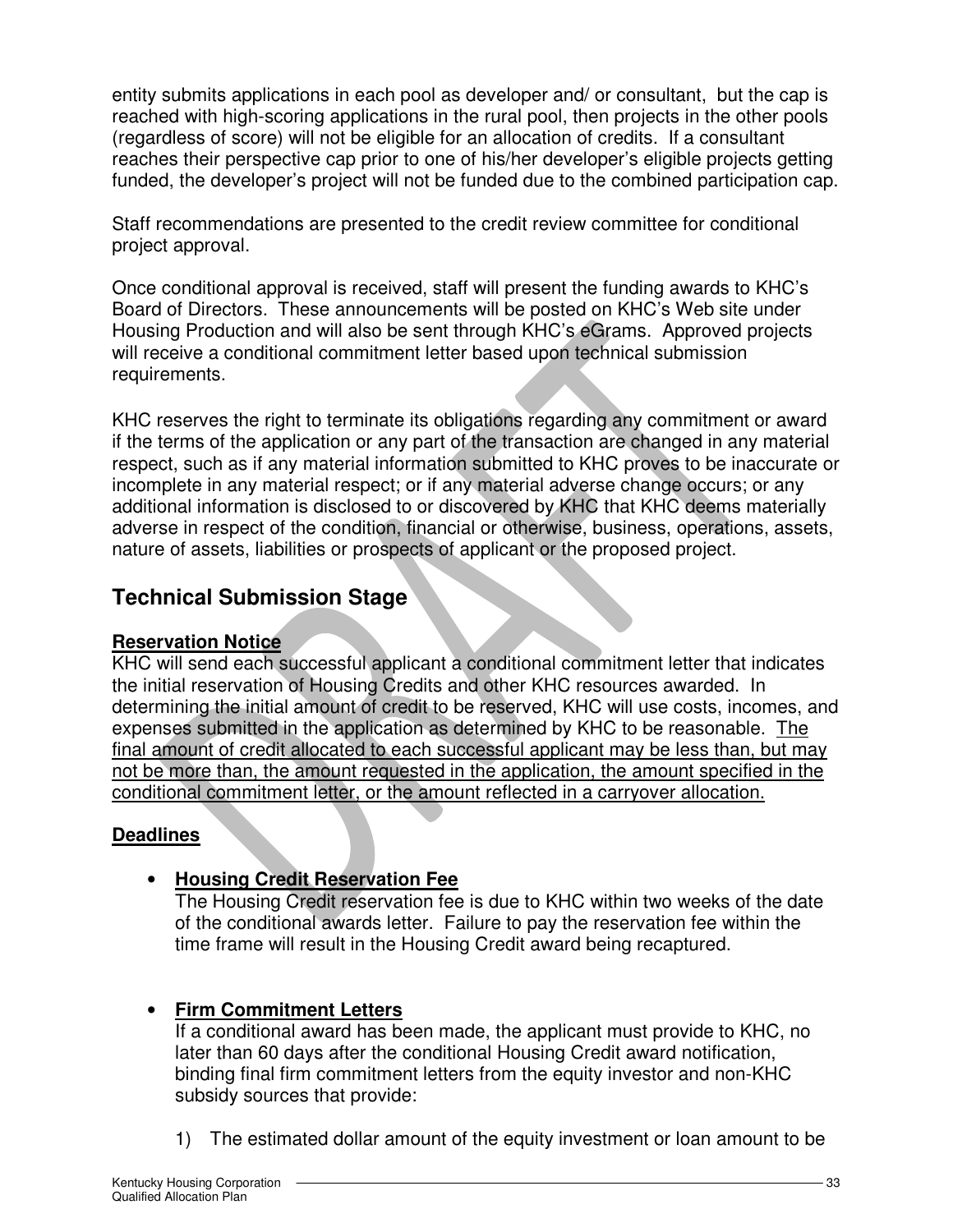provided to the project;

- 2) The interest rate and term, if loan proceeds are involved;
- 3) The collateral for the project, if a loan is involved; and
- 4) The anticipated pay-in schedule for the equity contributions, subject to final underwriting of the project, and other reasonable adjustment prior to closing.

The firm commitment letters shall contain normal and customary contingencies for equity and loan commitments, including, but without limitation to, approval of the appraisal, closing of other sources of financing, environmental and title review, financial condition of the developer, and satisfactory negotiation of partnership and/or loan documents. If the firm commitment letters have not been submitted within the 60-day time frame, the conditional award of credit will expire **automatically** and KHC will recapture the credit and all associated funding. Time is of the essence with respect to the conditional commitment and the award of credits to be made, and all time limitations therein or there under. KHC may strictly enforce requirements imposed upon applicants. Applicants must agree to proceed diligently to closing.

#### • **Technical Submission**

All technical submission items must be received by KHC within 90 days of the conditional commitment award. Projects may request a 30-day extension for \$500. No more than three extensions will be granted. Extension fees must be paid prior to the expiration of the deadline.

#### • **Project Closing (To be determined)**

Applicants will have 180 days to submit all final construction, fair housing, and other closing documents to KHC and close with their equity investor. The applicant will receive a checklist that will outline all outstanding or additional documentation needed. If the project does not close within the 180-day closing deadline, KHC's conditional commitment to the project shall expire and be null and void and of no further force and effect. A request for an extension may be made, and if KHC so approves, the closing deadline may be extended an additional 45 days by payment of an extension fee equal to 1/2 of 1 percent of the conditional credit award. The extension fee shall be payable to KHC on or before the 180-day closing deadline, in order to avoid expiration of the conditional credit award.

KHC will entertain requests for two additional extensions in 45 day increments, as needed by the applicant. The second extension for the closing deadline will incur an extension fee equal to 1 percent of the conditional credit award; the third extension will incur an extension fee equal to 2 percent of the conditional credit award. The extension fees will be due prior to the imposed closing deadline in order to avoid expiration of the conditional credit award. No project will be allowed to receive more than three extensions to the closing deadline.

All requested extensions may be considered in the capacity scoring in future funding applications to KHC.

Please note that the initial and final reservations of credit are tentative and may differ in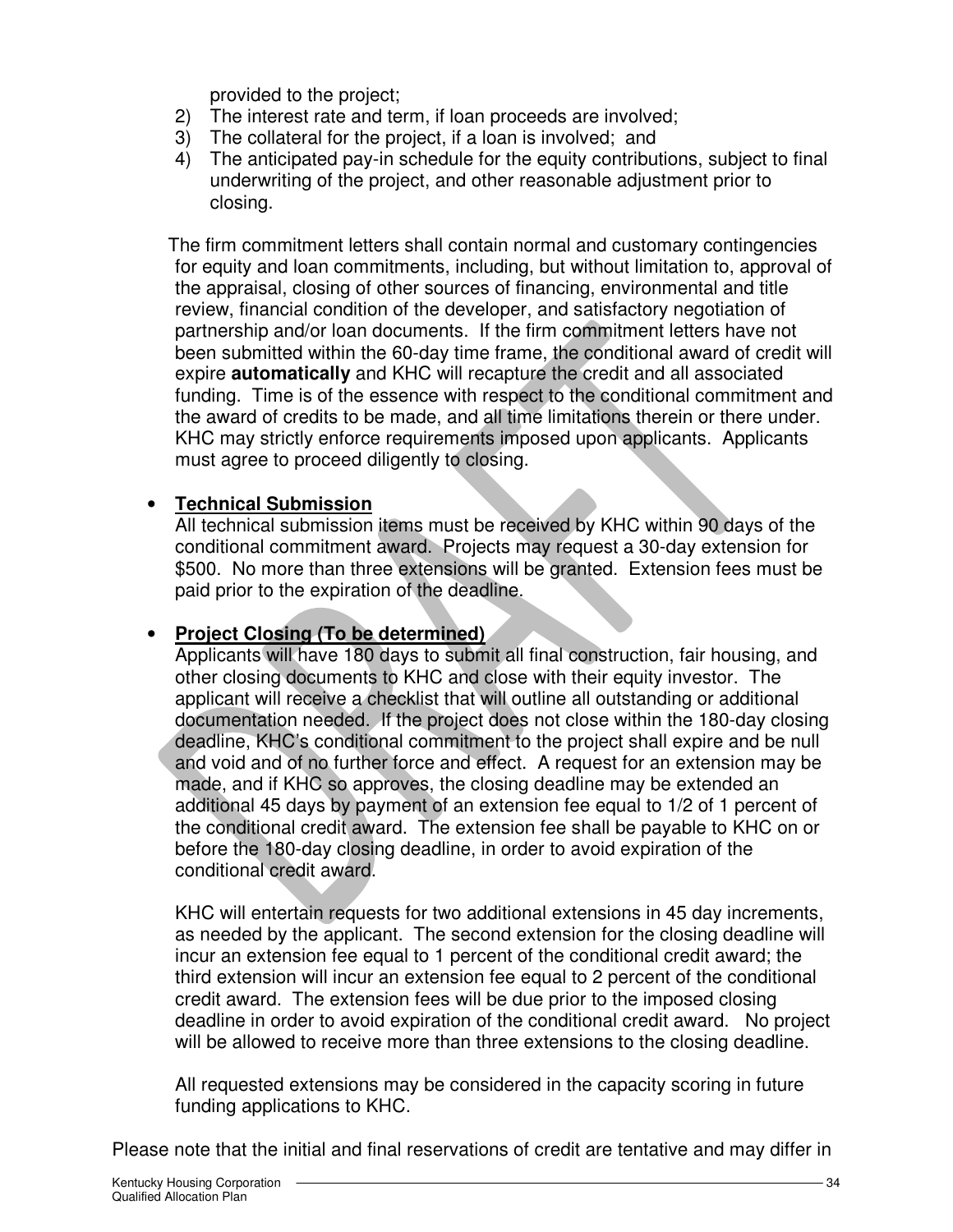amount from the formal credit allocation to be made either upon placement in service of the project or request for a carryover allocation certificate.

#### **Market Study**

KHC maintains an approved Market Analysts List from which developers may select an appropriate firm or individual. This list will be valid for at least one year. KHC will update the list in 2012 through a Request for Qualification (RFQ). However, KHC reserves the right to remove individuals/firms from this list for any reason. Market analysts submitting a report that materially fails to comply with KHC's requirements or is otherwise unacceptable may, in the sole discretion of KHC, be removed from the list. If reports are received that are not acceptable, the applicant/developer will be informed by KHC if such report is unacceptable. Applicants/developers will enter into a contract for services directly with the market analyst and, with the exception of questions about KHC standards and/or requirements, the applicant/developer shall be responsible for handling all issues related to the market analysis. Applicants/developers contracting with market analysts for the benefit of KHC shall be responsible for negotiating the price of the contracted work.

Although the applicant/developer is responsible for engaging the market analyst, the report shall identify KHC as the intended user for the purpose of providing KHC a basis for investment and loan underwriting decisions.

#### **Carryover Allocation Requirement**

The Code requires KHC to verify that a project meets the 10 percent requirement by obtaining a written certification from the project owner, under penalty of perjury, that the project owner has incurred more than 10 percent of the reasonably expected basis in the project.

The carryover allocation requirement is for qualified projects that have not been placed in service within the year in which they received a Housing Credit reservation but have met certain minimum requirements set forth by IRC §42. Projects receiving carryover allocations must be placed in service no later than the close of the end of the year following the calendar year in which the carryover allocation is issued.

A carryover allocation is issued for a specific amount of credit. The applicant is must meet the 10 percent carryover allocation requirement, which means at least 10 percent of the total project cost must be incurred and a cost certification must be submitted to KHC on or before the Friday before Thanksgiving each year. The project owner's 10 percent cost certification must be accompanied by a written certification prepared by a certified public accountant, who has examined all eligible costs incurred with respect to the project, that it is his or her belief the project owner has met this requirement.

Costs may include 10 percent of the expected basis amount of the project owner's adjusted basis in land or depreciable real property that is reasonably expected to be part of the project. Also, direct and indirect costs of acquiring, constructing, and/or rehabilitating the project may be included.

Application and compliance monitoring fees are not included in the 10 percent of expected cost basis amount. An amount is included in basis if it is treated as paid or incurred under the method of accounting used by the project owner.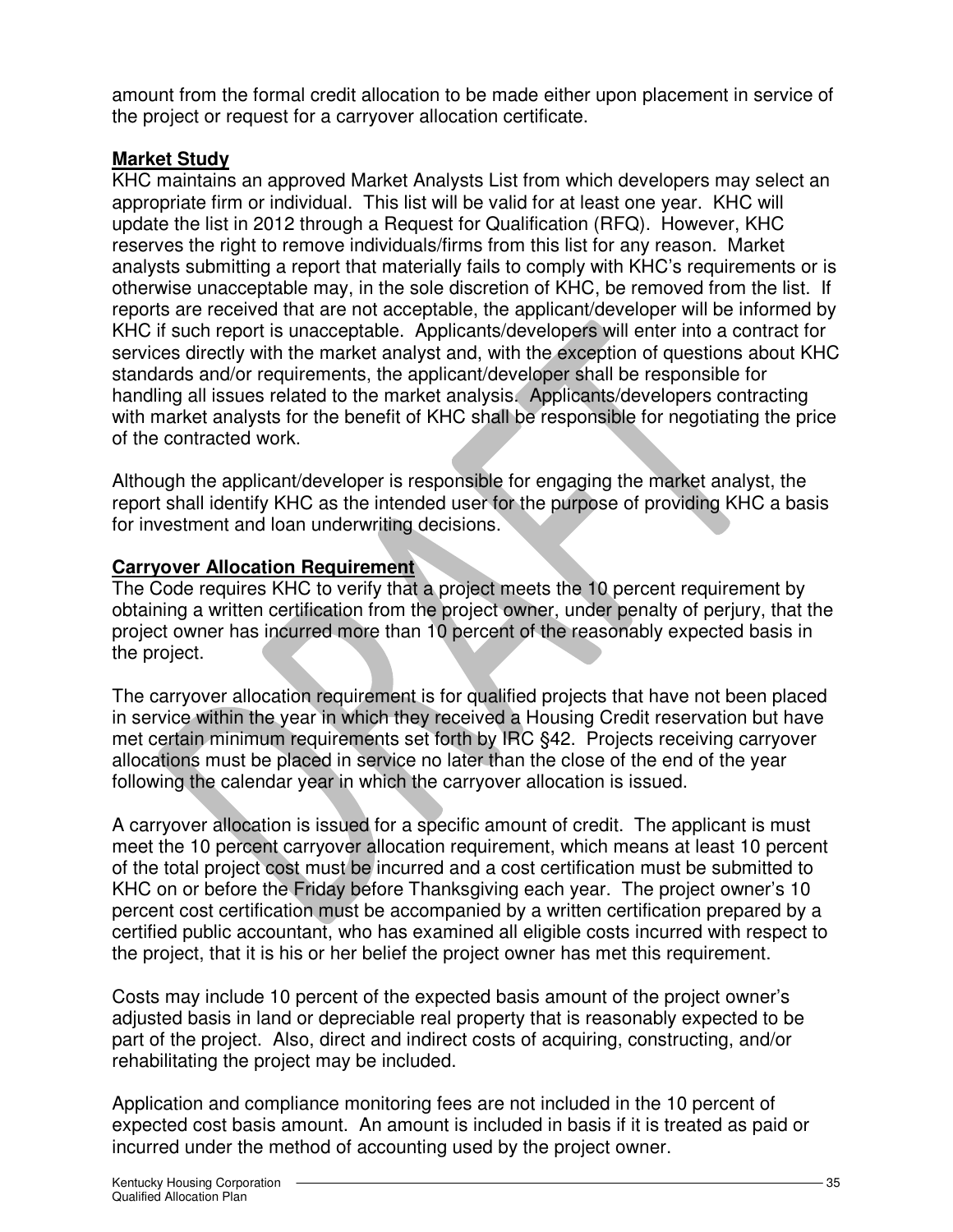#### **Recapture of Carryover Allocation**

KHC retains the right to recapture a carryover allocation of credit to a development prior to the end of the two-year carryover allocation period allowed under the Code. Should the developer or owner fail to comply with all such terms and conditions, KHC may, at its discretion, rescind the carryover allocation and make the recaptured credit available to other developments.

# **Placed-In-Service Stage**

All projects are required to submit final close-out documentation. Applicants will receive a placed-in-service checklist that will outline the documentation that is required at this stage.

#### **Pre-8609**

Prior to the issuance of the IRS Form(s) 8609, owners must submit a signed Form 8821, Tax Information Authorization, to the IRS with a copy to KHC, a completed Application for Issuance of Certification of Allocation (Form 8609), and the completed Final Cost Certification. Upon receipt, KHC will determine the best method by which to conduct a pre-8609 inspection. The purpose of this inspection is to review the various programmatic restrictions with the owner and/or property manager, as well as ensure that all amenities and provisions as pledged in the application are in place. KHC reserves the right to review these pledges and restrictions with the owner/manager by phone, e-mail, or by conducting an actual on-site inspection. If KHC determines that all such pledges are not in place, issuance of the Form 8609(s) may be denied.

#### **Final Cost Certification**

The final allocation amount will be determined by such factors as certified project costs, credit market value, receipt of federal financial assistance, and applicable credit percentages. To receive an IRS Form 8609, owners are required to submit a Final Cost Certification within 30 days after the last building in a project receives its Certificate of Occupancy or before December 1 of the current year, whichever is earlier.

#### **Land Use Restriction Agreement (LURA)**

Federal regulations state that no credit shall be allowed with respect to any building for the taxable year unless an extended low-income housing restriction is in effect as of the end of such taxable year. [A Land Use Restriction Agreement (LURA) is required for all projects receiving Housing Credit including bond projects. KHC will prepare the LURA.]

A LURA is to be executed by the project owner and KHC and recorded at the county recorder's office against the project's property committing the project to operate in accordance with the agreements (rent and income limits, special uses of units, extended use restrictions, etc.) made by the applicant and KHC as inducements for the Housing Credit allocation. The LURA is to be recorded at the time the project owner obtains an ownership interest or at the time of permanent closing and is superior to other items.

The LURA will incorporate all project characteristics and attributes represented and pledged in the application and considered in the scoring criteria. The LURA must contain a prohibition against evicting a tenant for other than good cause during the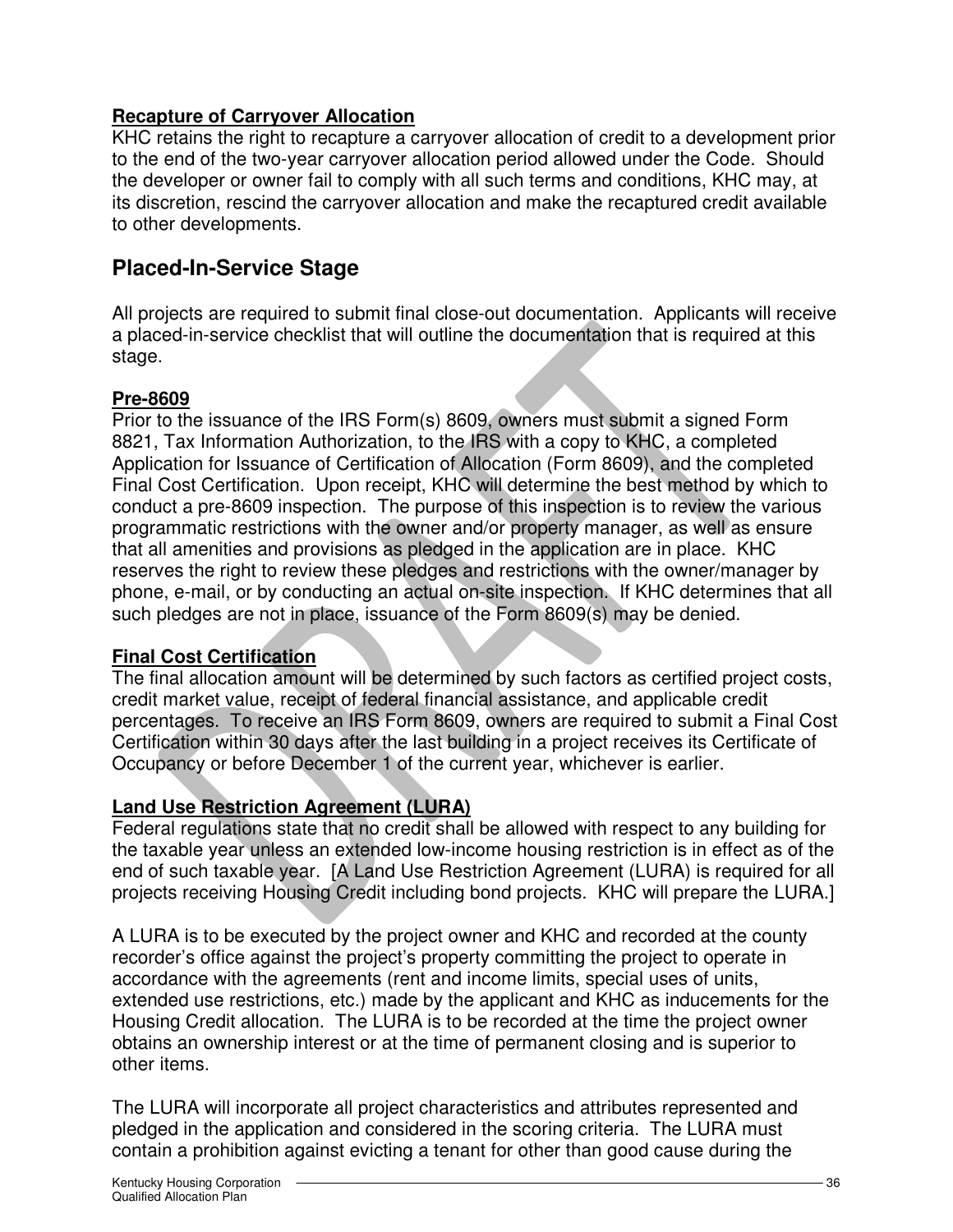entire 33-year extended use period, including the three-year vacancy decontrol period. Additionally, rents cannot be increased during the three-year vacancy decontrol period for existing tenants.

KHC requires a minimum of 30 days to prepare the LURA and form 8609 after the submission of the pre-8609 inspection packet. To facilitate documentation preparation, the project owner will give KHC a 30-day notice before the project's closing takes place.

#### **IRS Form(s) 8609**

A final allocation of Housing Credits will be made (by issuing Form 8609) based on the date that an eligible building or project is placed in service (i.e., available for rental occupancy) as evidenced by a Certificate of Occupancy.

# **Policies**

#### **EEOC Requirements**

Owners allocated Housing Credits will be required to develop and implement an outreach program to solicit participation by minority- and women-owned business enterprises. Furthermore, the owner will maintain the records of such outreach program, including the data indicating the racial/ethnic or gender character of each business entity receiving a contract or subcontract of \$25,000 or more, as well as additional details regarding the amount of the contract, subcontract, and documentation of owner's steps to assure that minority- and women-owned business enterprises have an equal opportunity to compete for contracts and subcontracts as sources of supplies, equipment, construction, and services.

Kentucky Housing Corporation supports diversity in the workplace and encourages all partners to actively recruit minority workforce participation in developments that utilize KHC resources. Partners can obtain information on minority workforce development from any source, including the Governor's Office of Minority Empowerment at http://www.ome.ky.gov/, KY Workforce Investment at http://workforce.ky.gov/, or from local resources such as the Urban League of Lexington at http://www.ullexfay.org/ or the Louisville Urban League at http://www.lul.org/ which have established workforce development programs.

#### **Changes to Project Design**

If a project owner finds it necessary to change the project design during development (i.e., pledged amenities, number of affordable units, etc.), KHC must be notified in writing and request approval prior to making any changes. This includes the substitution of one pledged amenity for another.

#### **Inspections**

All projects will be required to participate in a pre-construction conference **before any construction activities begin**, unless waived by KHC due to significant prior experience. This includes projects that are not requesting construction financing from KHC. The purpose of the pre-construction conference is to outline basic responsibilities and duties of the various parties throughout the construction and warranty periods. The pre-construction conference will be conducted by KHC's construction specialist and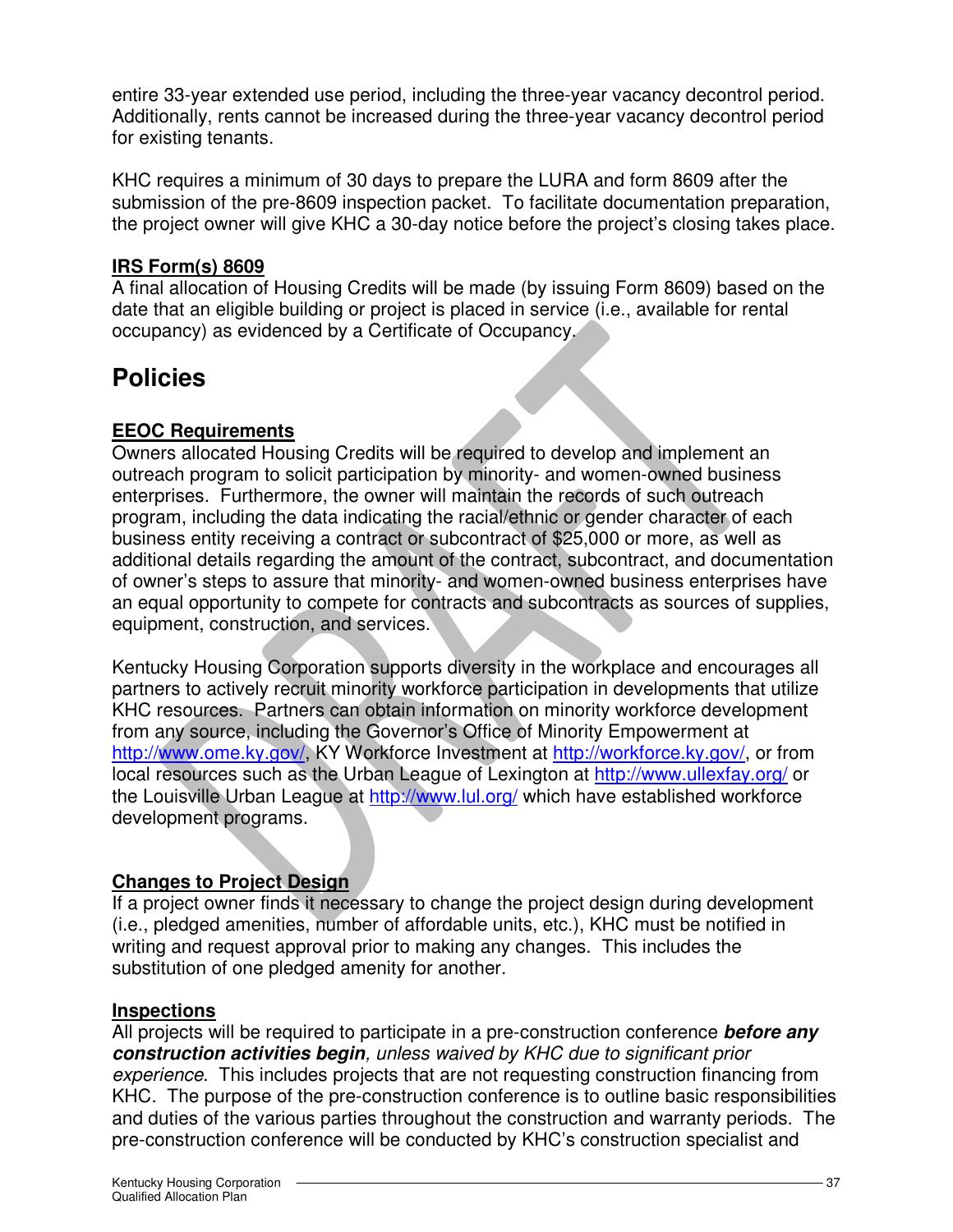program representative/specialist assigned to the project.

Once the pre-construction conference has been conducted and all construction documents have been received, a Notification of Construction Start-up form must be submitted to KHC prior to the start of any construction. During construction, KHC's construction specialist will inspect the work progress and conduct monthly inspections. For Housing Credit only projects, the construction specialist may choose to only inspect the project at three different stages. The first stage is when footers are poured. The second stage will occur mid-way through construction, and the final stage at construction completion. The number of inspections conducted will be left to the discretion of KHC's Design and Construction Department. The construction specialist will also inspect for pledged amenities made at application submission.

#### **For credit-only projects, KHC may, at its sole discretion, require and accept an alternative verification of inspection for the three stages of construction, by accepting a copy of an inspection report performed on behalf of the investor or other lender.**

For projects requesting to draw other KHC funds during the monthly inspection, the construction specialist will approve the draw requests for construction costs. All other costs will be approved by the program representative/specialist and a multifamily underwriter. KHC will not pay for materials stored off-site. KHC will disburse funds for materials stored on-site if they are properly stored and secure. Draws are limited to one draw per month and must be signed by a KHC inspector. **All change orders to the approved plans and specifications must be submitted to KHC for review and approval at the time the change is needed.** Change orders submitted after the completion of the work to be changed will not be approved, unless prior authorization is given by KHC in writing.

In addition, there could be a pre-8609 inspection that will be conducted by compliance monitoring staff to determine if pledged amenities and/or other non-construction related attributes pledged during the application process have been provided.

#### **Subsidy Layering Review**

A subsidy layering/financial review will be required on all projects that receive, either directly or indirectly, financial assistance from RD or HUD. Projects utilizing a Risk Sharing loan will be limited to a 10 percent developer fee.

KHC is required to follow guidelines established by RD and HUD with respect to the review of the financial assistance provided to the project.

The subsidy layering review will include a review in the amount of equity capital contributed to a project by investors and a review of project costs including developer's fees, consultant fees, contractor's profit, syndication costs and rates, etc.

#### **Identity of Interest**

For projects where there is an identity of interest or the appearance of an identity of interest between the developer, consultant, contractor/builder, architect, attorney, or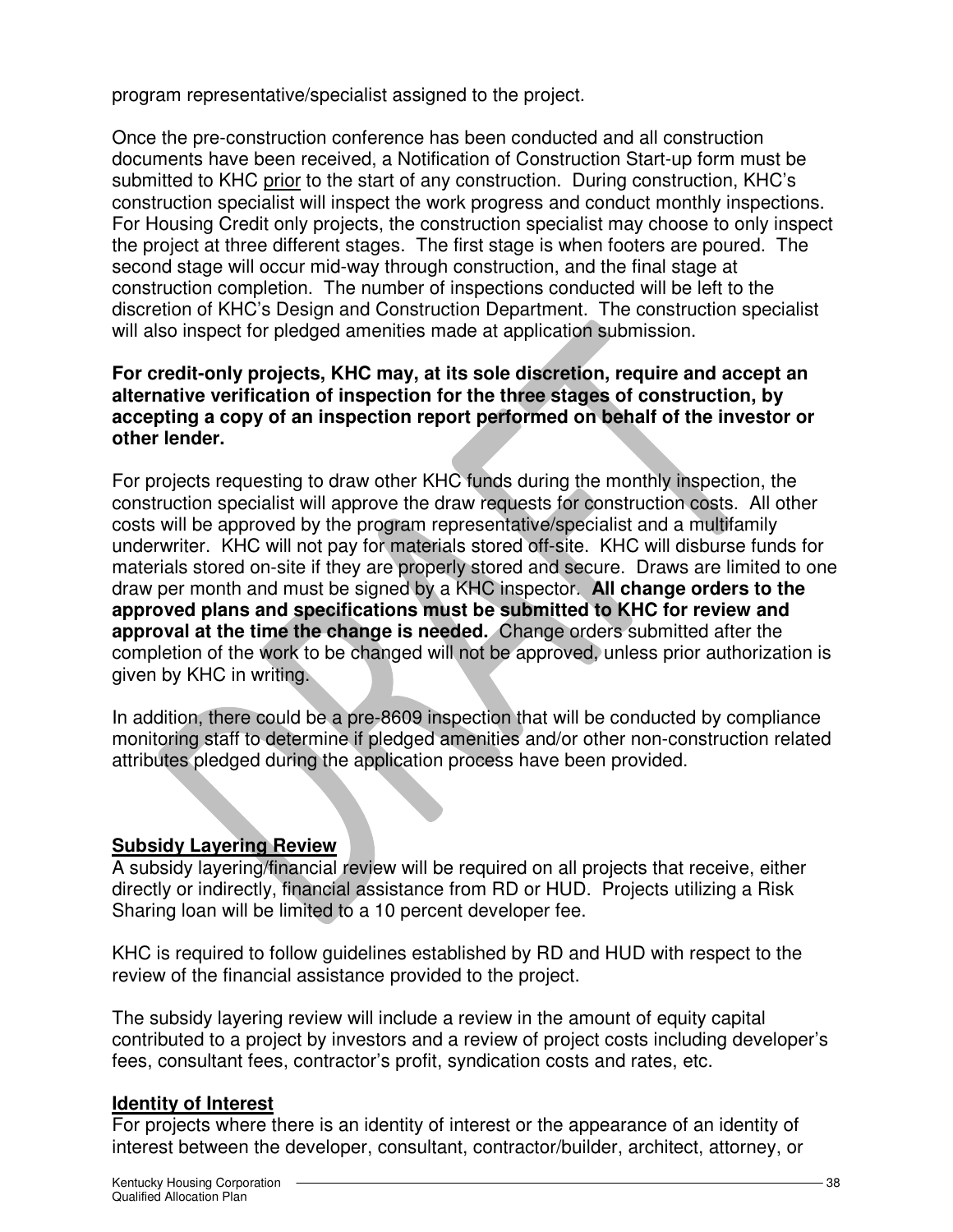nonprofit agency, KHC expects increased transparency and accountability. At KHC's discretion, it may take actions to limit an entity's involvement or compensation if it believes there to be either an actual or an appearance of inappropriate accountability among the development team.

**Note:** Identity of interest exists where there is a financial, familial, or business relationship that permits less than arm's length transactions. This includes, but is not limited to, the existence of a reimbursement program or exchange of funds; common financial interests; common officers, directors, or stockholders; or family relationships between officers, directors, or stockholders.

#### **Material Participation by Nonprofit Organizations**

For partnerships, turnkey, or joint ventures that have, as a general partner or co-general partner, a local tax-exempt nonprofit organization that applies for Housing Credits through the nonprofit set-aside, KHC expects material participation by the said local taxexempt nonprofit organization to include, but not be limited to:

- Nonprofit participates in the activity for more than 500 hours during the tax year.
- Nonprofit's participation constitutes substantially all of the participation in the activity of all individuals (including non-owners) for the tax year.
- Nonprofit participates in the activity for more than 100 hours during the tax year and its participation is not less than the participation of any other taxpayer for such year.
- Nonprofit activity is a significant participation activity for the tax year and the taxpayer's participation in all significant participation activities during the year exceeds 500 hours. A significant participation activity is one in which the taxpayer has more than 100 hours of participation during the tax year but fails to satisfy any other test for material participation.
- The nonprofit materially participated in the activity for any five of the ten tax years immediately preceding the year in question.

Based on all facts and circumstances, the nonprofit participates in the activity on a regular, continuous, and substantial basis during the tax year. To satisfy the facts-andcircumstances test, a nonprofit must participate in an activity for more than 100 hours. The nonprofit's management services are not taken into account unless no other individual is compensated for management services and no other individual performs management services exceeding the hourly total of such services.

#### **Recapture of Housing Credit under Reservation**

To ensure the efficient use of the Housing Credit in Kentucky, KHC will require all projects that receive Housing Credit reservations, including set-aside projects, to confirm that the Housing Credit will be eligible for allocation to the project (more than 10 percent of costs incurred) by the end of the calendar year. A 12-month extension may be granted upon request.

Credit returned or unallocated before September 30, 2013, will be allocated to other pools or set-asides as determined by KHC. Credit returned after September 30, 2013 in the allocation year, may carried into the next calendar year. Credit returned from two or more projects by the same entity will be subject to penalty.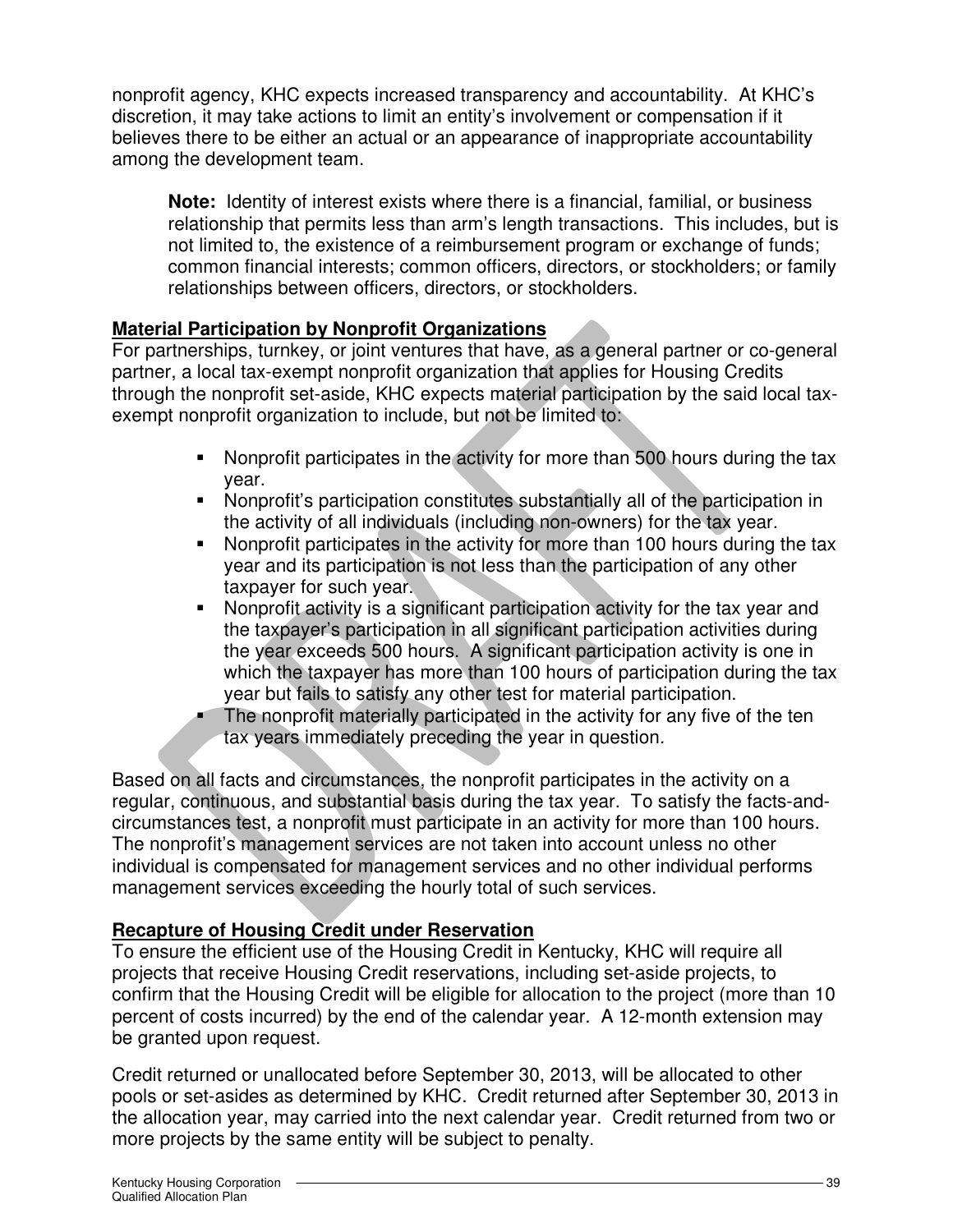#### **Qualified Contract Process**

The Omnibus Budget Reconciliation Act of 1989 required that all properties receiving an allocation of Housing Credit after December 31, 1989 are subject to an "extended use period," which lengthened the time Housing Credit properties were required to maintain affordability from 15 to 30 years. In efforts to ease concerns of program participants about the economic viability of maintaining affordability without additional subsidy, the 1989 Act also provided an option for owners to exit the program at the end of the initial 15-year compliance period by requesting that the state agency either purchase the property or assist in finding a buyer at a determined qualified contract price.

Owners are encouraged to review their copies of applications submitted to the agency when applying for an allocation of credits, as well as any deed restrictions, including the LURA, to determine if and when they are eligible to pursue the opt-out provision. Eligible owners must notify KHC of their desire to sell the property using the process outlined in this document. Once complete and proper notice has been received, KHC has one year to find a buyer for the project at a pre-determined price, not to exceed the qualified contract price. The qualified purchaser can be a nonprofit or for-profit entity that agrees to maintain the affordable housing units and fulfill all requirements of the extended use agreement.

The project and owners should be in compliance with all programmatic requirements to be eligible to apply for the opt-out provision. The qualified contract may be suspended or terminated due to any mortgage defaults or encumbrances on the property or an IRS audit or investigation that may adversely affect the sale of the property.

Owners will be allowed only one opportunity to request the qualified contract process per property. If KHC is unable to find a buyer pursuant to a qualified contract, the property may be converted to other uses.

#### **Other Resources**

If other local, state, and/or federal resources were used in the development or operation of the Housing Credit property, the termination of the extended use agreement will only be valid for the Housing Credits. The current and/or future owner of the property will still be required to uphold the income, rent, or restrictions that are required for the other funding sources for the remainder of the mortgage, note, or deed restriction covering those funds.

If the owner does not get a qualified contract and the property has project-based rental assistance, the project-based rental assistance contract will be terminated.

#### Fees and Conditions for Qualified Contract Termination

There will be a nonrefundable administration fee for processing a qualified contract request. In the event that additional third-party reports are required by a potential buyer or KHC, the qualified contract process will be suspended during the time needed to prepare the reports. The cost of the additional reports will be at the expense of the property owner. All payments for service must be made within a timely manner. Noncooperation by the property owner in the participation of third-party reports will lead to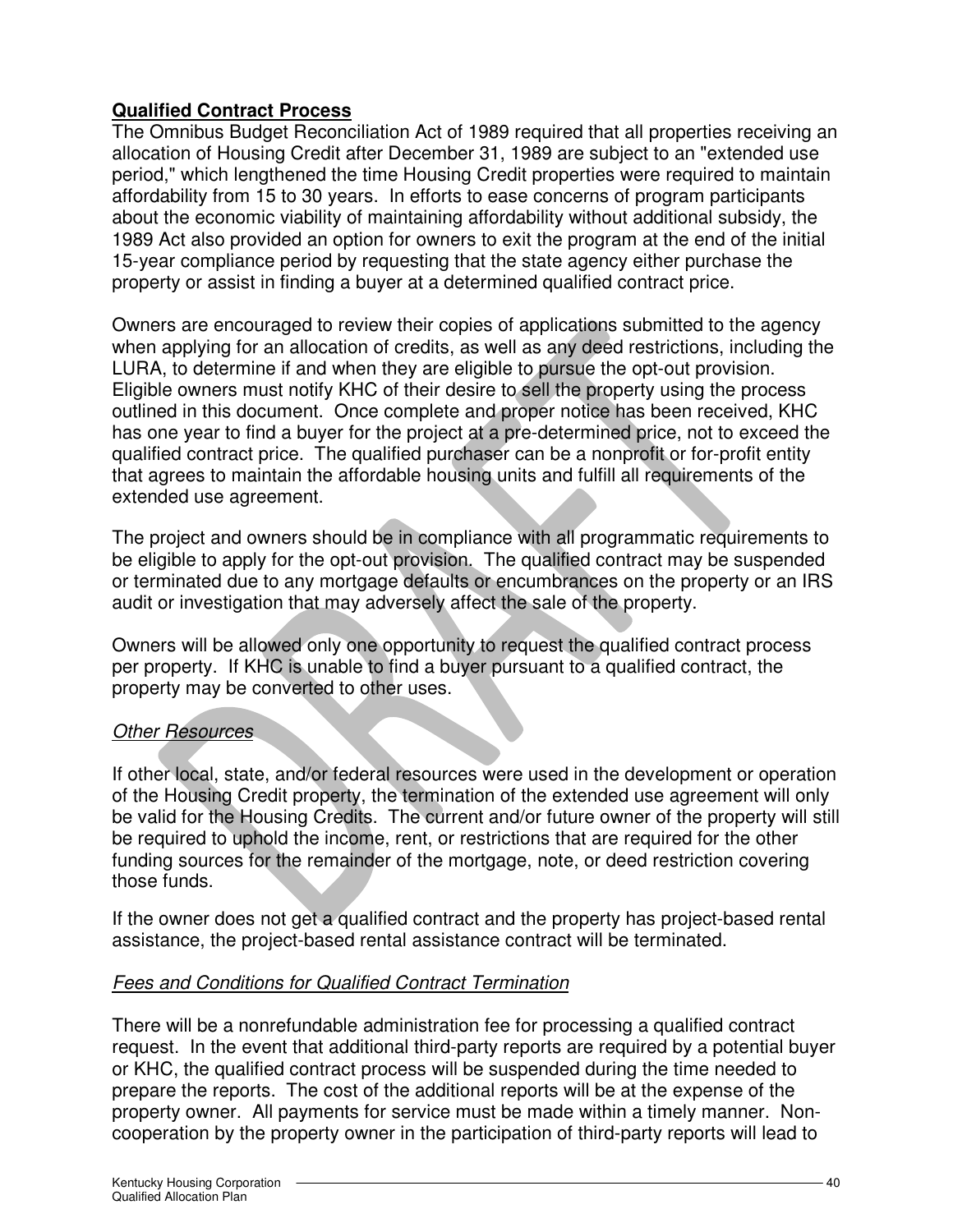the termination of the qualified contract process. Non-cooperation by the property owner on any issues of the qualified contract will also result in the termination of the process and will result in the owner being required to comply with the property lowincome usage requirement for the remaining extended use period.

Owners who elect to exercise their option year must complete and submit all required documentation within 120 days of requesting a qualified contract. The application fee can be submitted at initial request or with the required documentation but no later than the 120 days past the initial request. The initial request time starts at the beginning of each calendar year in the 14<sup>th</sup> year of the compliance period. For example, if the property owner's 15-year compliance period ended on March 1, 2009, the property may have requested a qualified contract starting in January of 2008 through December 31, 2008. From the point that KHC and the property owner agree upon the contract sale price, the one-year time period starts to find a qualified contract. Please note that the owner may request a qualified contract from KHC only one time.

The required information that must be submitted by the property owner to notify KHC of intent to request qualified contract information is listed below and located on KHC's Web site through the following links:

- ♦ Qualified Contract Notification Letter
- ♦ Calculation of Qualified Contract Price Worksheets

The Housing Credit property should be in compliance with all regulatory agreement requirements. The qualified contract may be suspended or terminated due to any defaults, liens, or encumbrances on the property or IRS audit or investigation that may adversely affect sale of the property.

KHC will review the owner's packet of materials. This will require staff and the owner to work closely together to ensure that all required information has been submitted and a QCP has been set. The one-year period begins once this step is complete. KHC will complete this initial review within 90 days after receipt of all required documentation.

For additional information pertaining to the qualified contract process and documentation, please refer to KHC's Web page www.kyhousing.org under Housing Production, Multifamily Finance, Housing Credit Program.

# **Compliance Monitoring Procedure**

KHC has adopted a compliance monitoring procedure in accordance with IRC Section 42(m)(1)(B)(iii). The compliance monitoring procedure is detailed in KHC's Housing Credit Compliance Guide and includes:

- 1. The record keeping and record retention provisions of IRS Final Regulation Section 1.42-5(b).
- 2. The owner's annual certification requirement of Regulation Section 1.42-  $5(c)(1)$ .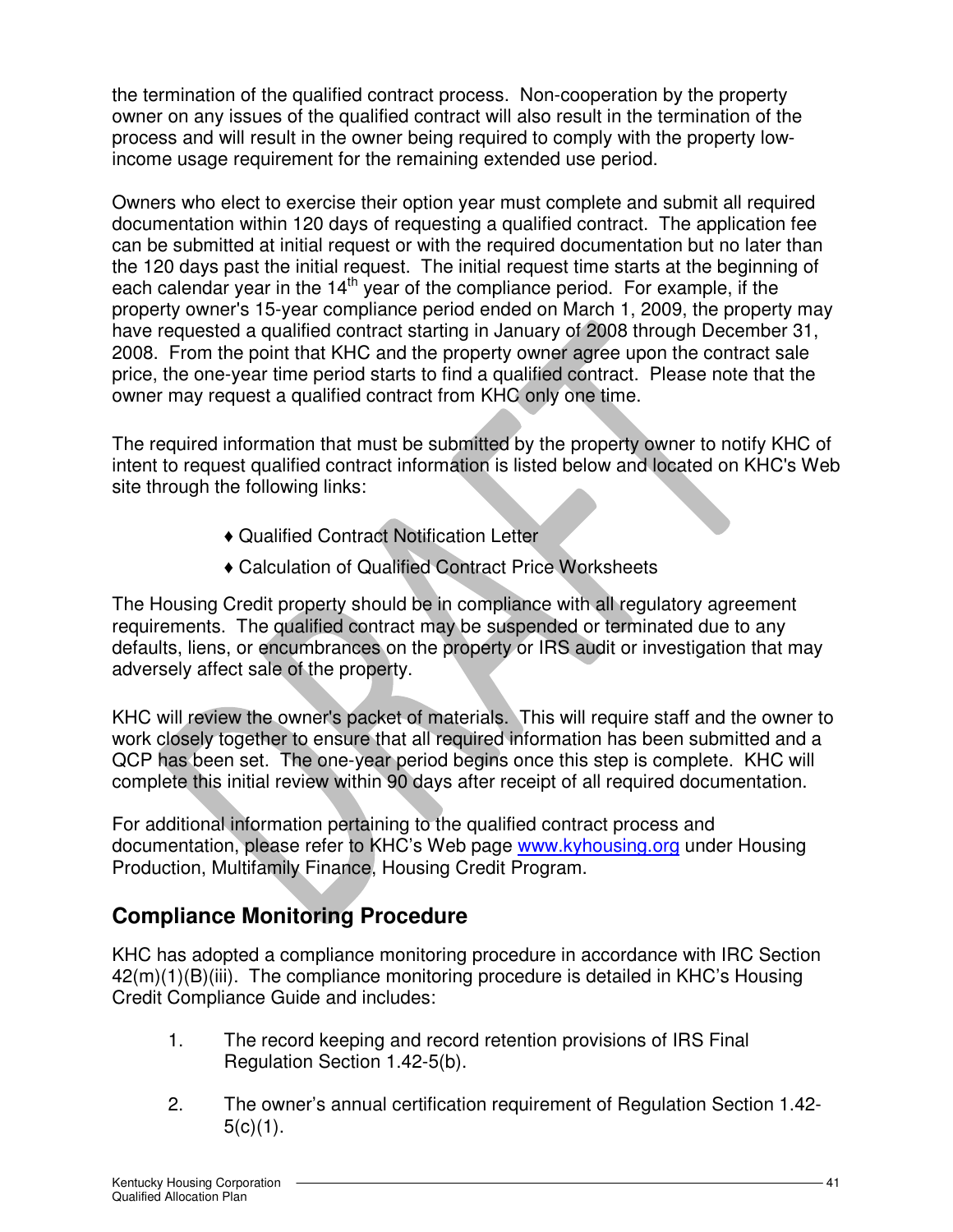- 3. The on-site review of certifications and support documentation for at least 20 percent of the low-income units in each property at least once every three years in accordance with Regulation Section 1.42-5(c).
- 4. The on-site inspection provision of Regulation Section 1.42-5(d).
- 5. The notification of noncompliance provisions of Regulation Section 1.42- 5(e), whereby notice is made to owners and the IRS regarding events of noncompliance.
- 6. The established programs of the projects serving special needs will be monitored on an ongoing basis to determine accordance with the original proposal. Homeless special needs groups will be expected to document program outcomes and results.

The compliance monitoring procedure applies to all projects that receive or have received an allocation of Housing Credit and will continue throughout the 15-year compliance period. During the extended use period, the Compliance Monitoring Department has established procedures with reduced fees for monitoring payments. Please refer to the compliance monitoring requirements after 15 years in the Compliance Guide as noted on KHC's Web site.

Due to the complexities of the Housing Credit program in regard to long-term compliance, KHC strongly encourages the management company of each project to attend on-going training. KHC will periodically provide such training, which may/may not have an associated fee. It is the responsibility of the owner to ensure that the selected management company remains adequately versed in the Housing Credit program.

# **Effective Date**

This Qualified Allocation Plan is effective for allocations of Housing Credit made after December 31, 2011, and will remain in effect until December 31, 2013, unless amended. Amendments to the Internal Revenue Code and Treasury Regulations may necessitate conforming amendments to this plan.

Remainder of page intentionally left blank. \*\*Notice to Applicants and Disclaimer on following page\*\*\*\*\*\*\*\*\*\*\*\*\*\*\*\*